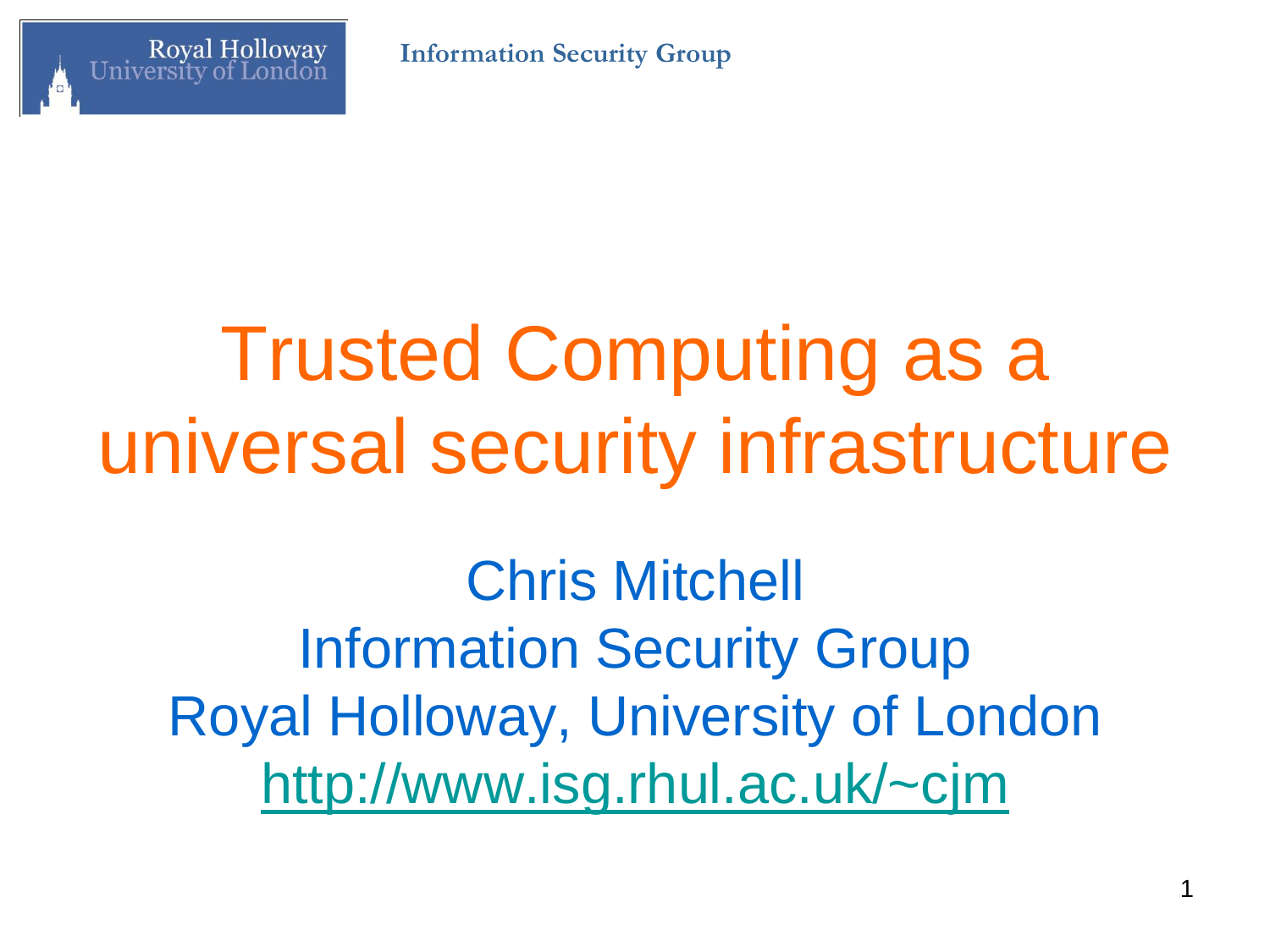## Acknowledgements

- The background material on TC was mostly produced as part of the OpenTC project by Eimear Gallery.
- The ideas on TC GAA and an OTP system based on GAA are joint work with Chunhua Chen and Shaohua Tang (South China University of Technology).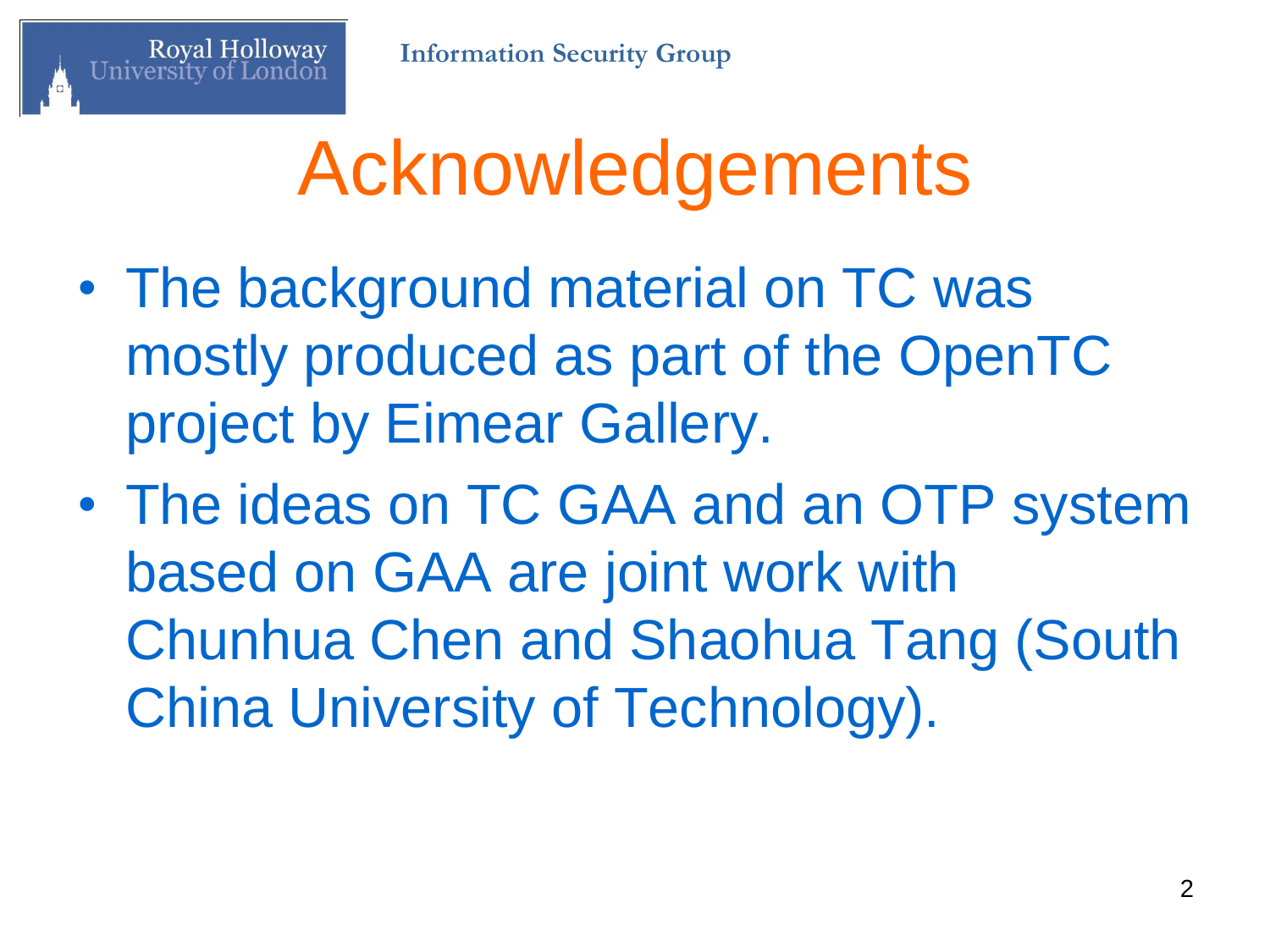

### **Contents**

- What is trusted computing?
- The TCG
- Core trusted computing functionality
- Security infrastructures
- TC GAA a universal security infrastructure
- Applying TC GAA
- Conclusions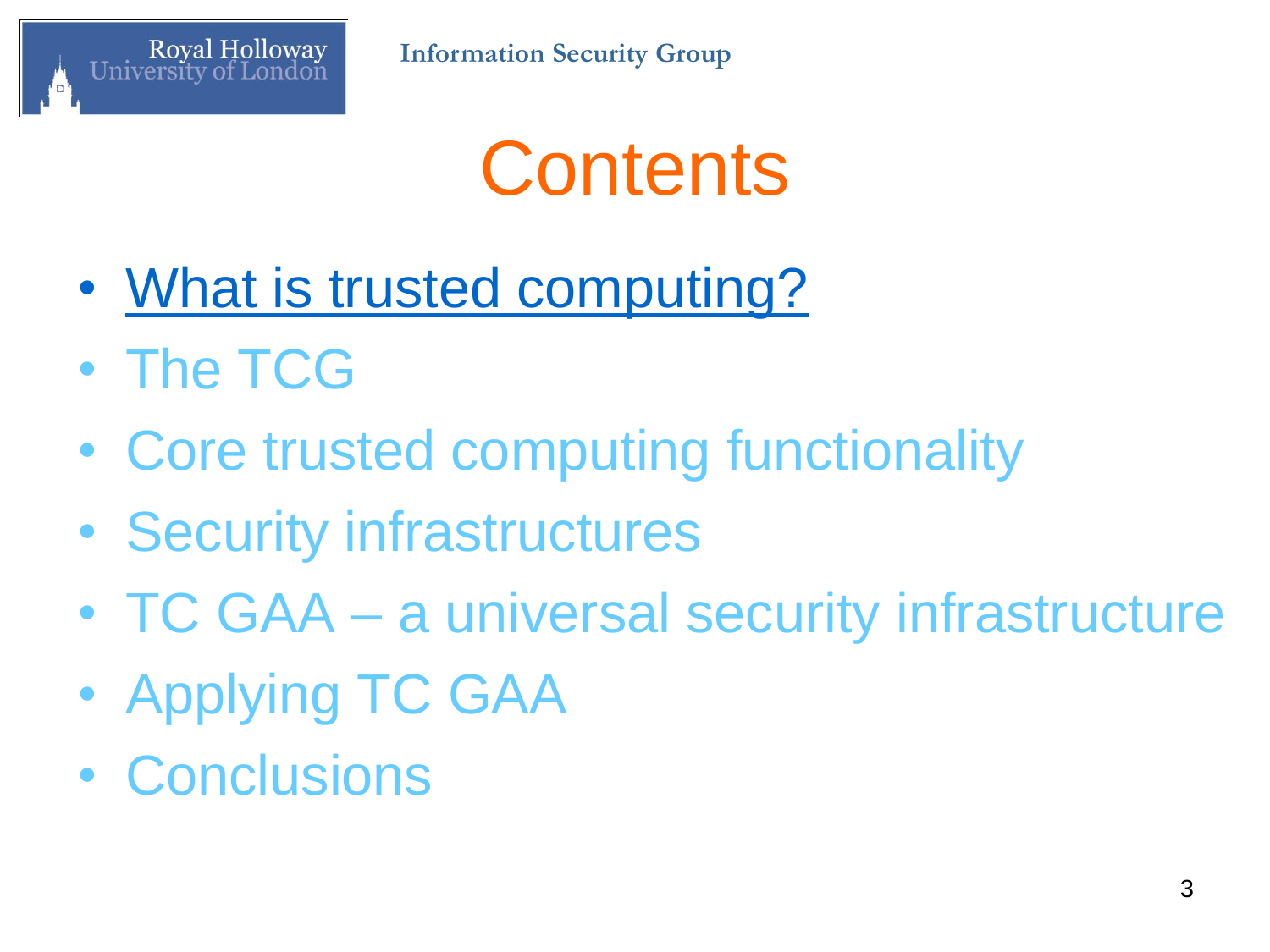# Background I

- We need to protect data in mission critical information systems, and to maintain and improve confidence in use of the Internet.
- Conventional secure computing is too difficult to use and too expensive.
- **Trusted Platforms** are computer platforms optimised for the protection and processing of private and secret data.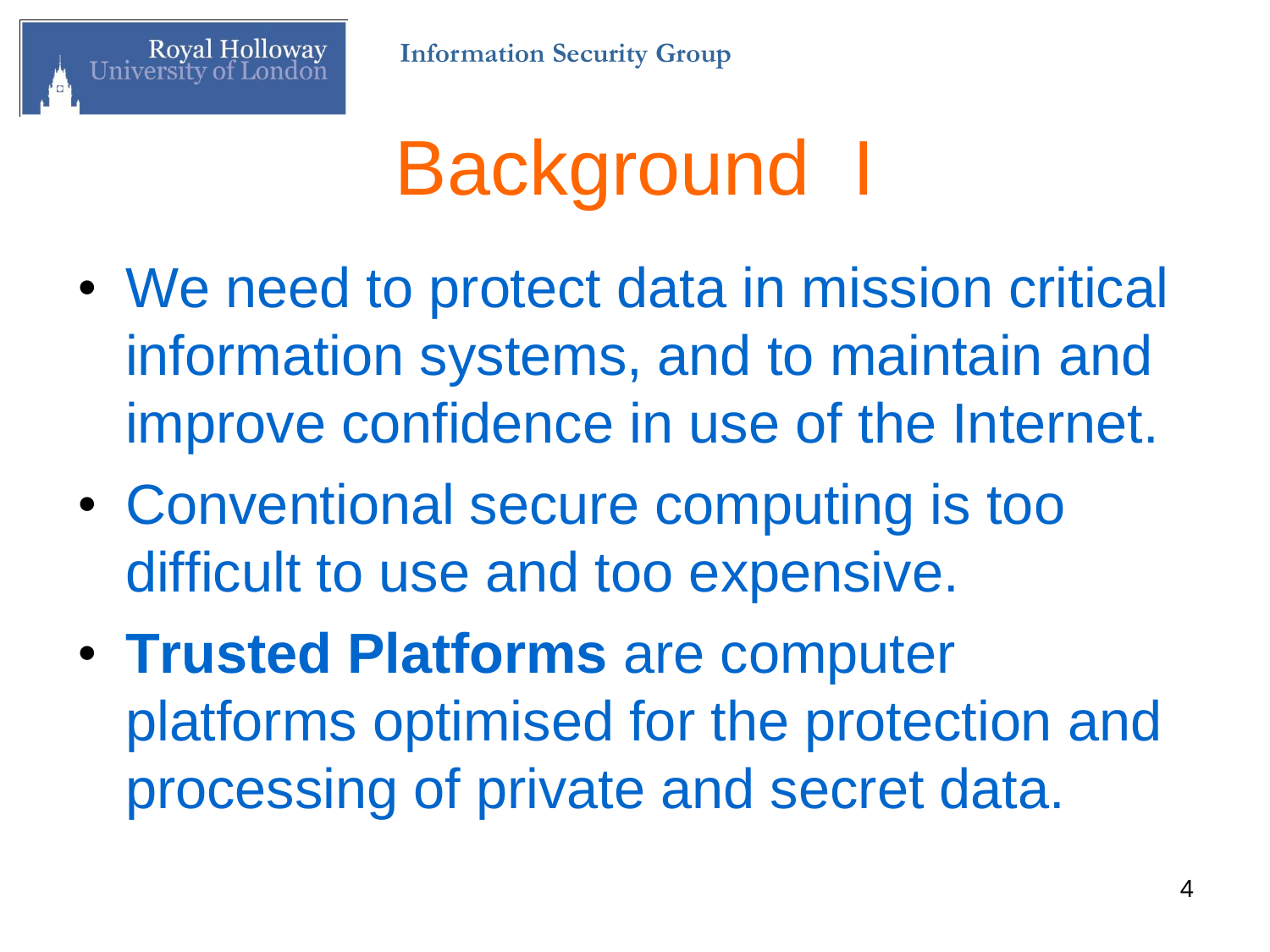

# Background II

- Trusted computers have isolated environments that restrict access to the data in those environments.
- Data held within such an environment is not necessarily secure, but can guarantee that only the applications in the same environment can access the data.
- **Trusted Computing is a fundamental change to computers and computing.**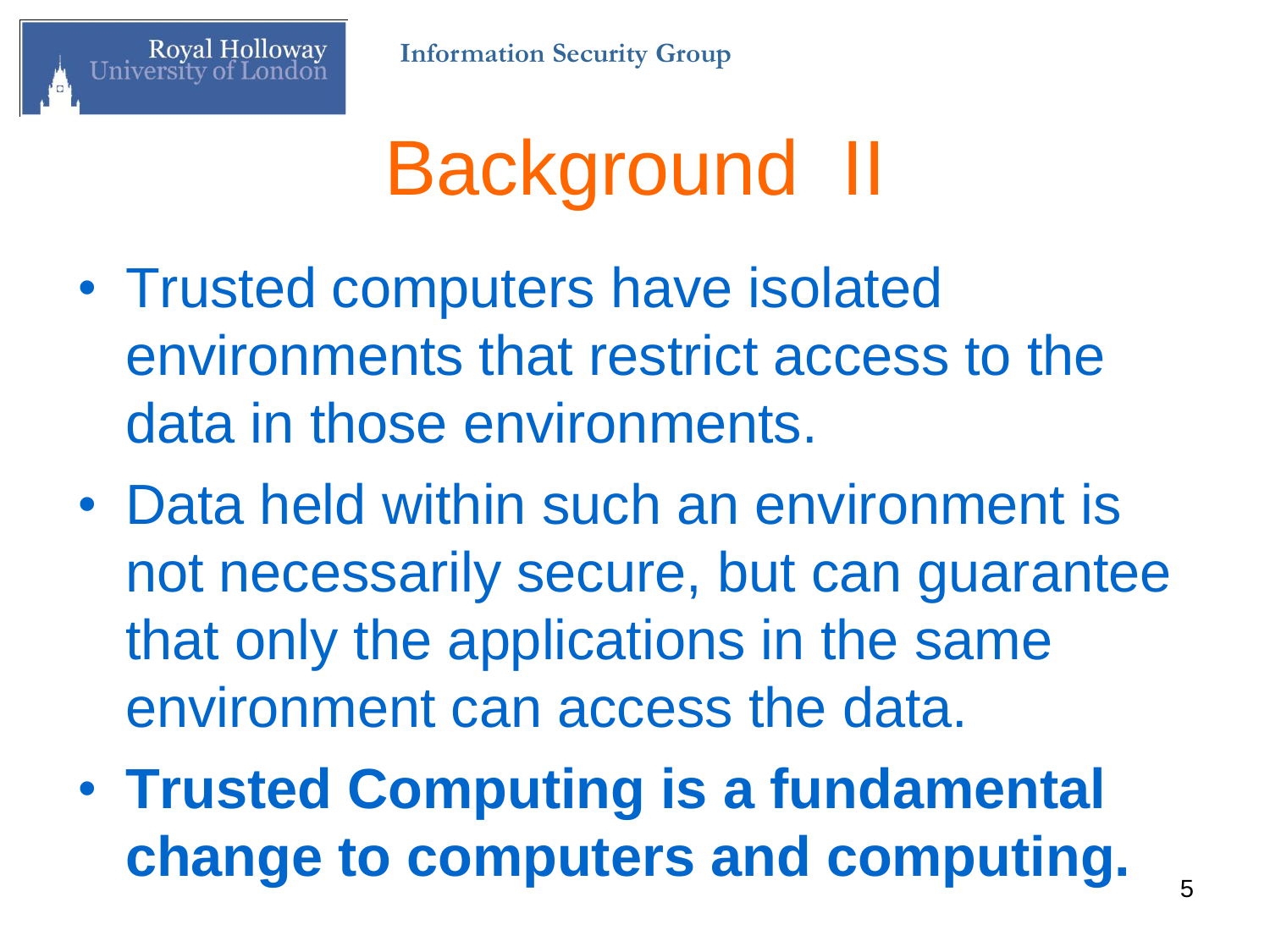# Trusted Computing

- Notion originates from the Trusted Computing Group (TCG) – in fact from its predecessor body, the TCPA.
- The first fruits of what has been a large scale research and development effort are now visible in the form of a secure chip on the motherboards of many new PCs.
- Windows Vista and 7 incorporate support for these chips, and use them as the basis of certain novel security functions.
- Open source software also exists capable of exploiting this hardware.
- However, the full potential remains to be exploited.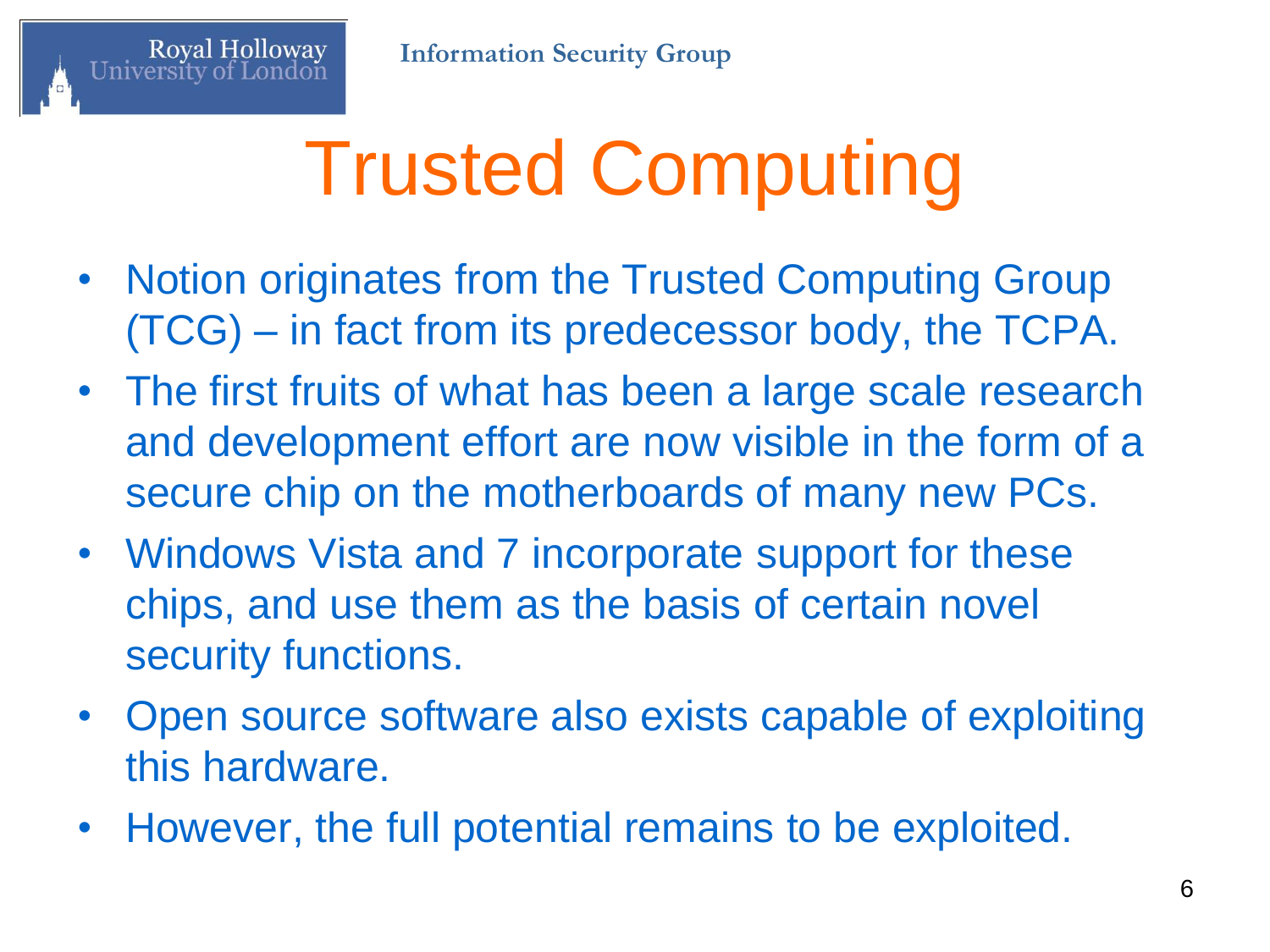# A trusted system

- A trusted system or component is one that behaves in the expected manner for a particular purpose. [Trusted Computing Group – [www.trustedcomputinggroup.org\]](http://www.trustedcomputinggroup.org/)
- This is difficult to achieve this for a PC where typically there is no way of telling whether the 'real' (uncorrupted) Windows is running.
- As a result there is no way of getting any confidence in the correct running of applications. [Even if the operating system says that everything is OK, then this does not help because it cannot be believed].
- It is even more difficult to prove to a third party that the state of a PC is as claimed.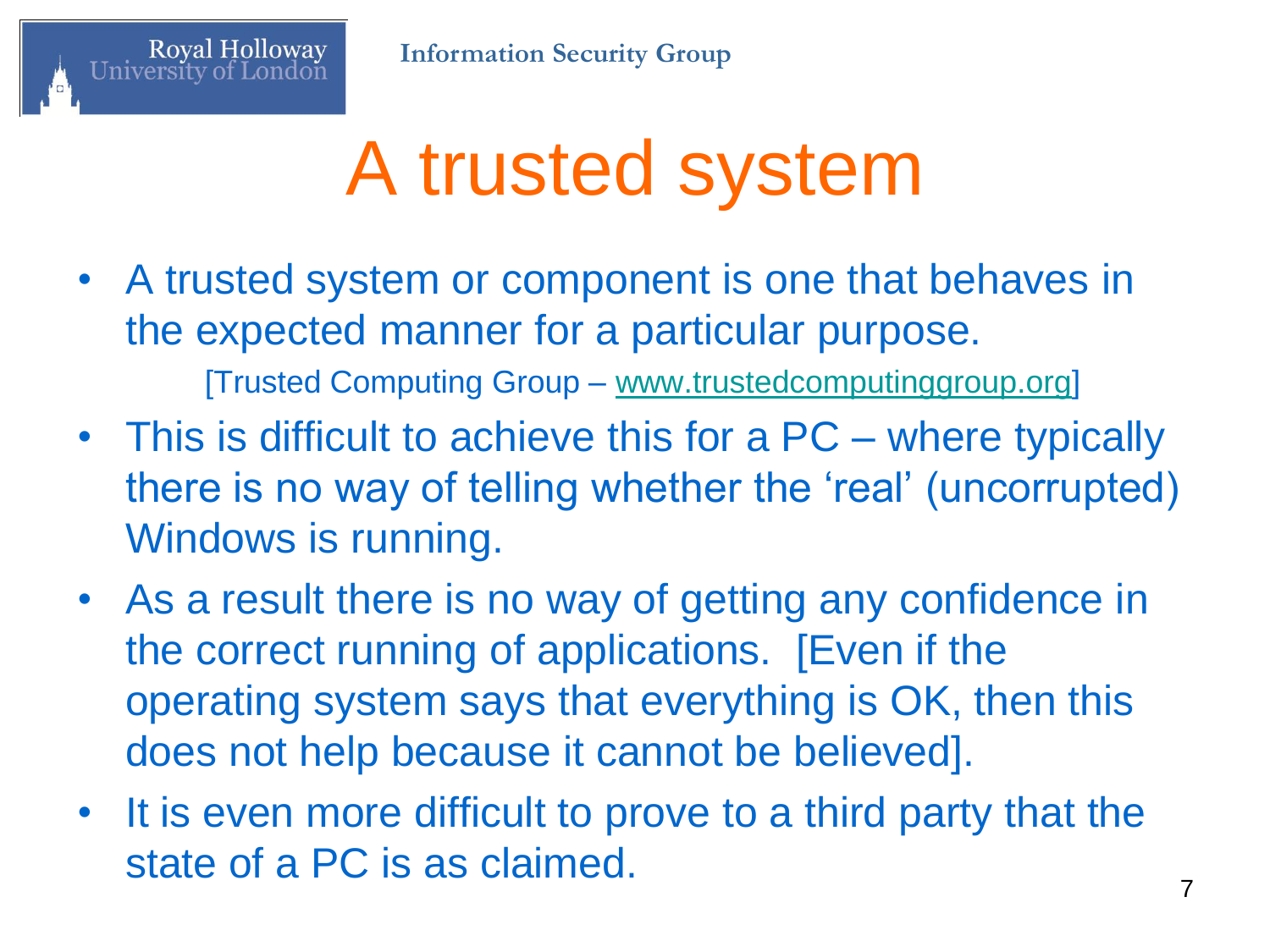## Basic components and services

- **Integrity measurement** cryptographic hash of a platform component (software executing on platform);
- **Authenticated boot**  process by which a platform's state (the sum of its components) is reliably measured and stored;
- **Sealed storage**  process of storing data on a platform in such a way that the data can only be retrieved if the platform is in a particular state;
- **Attestation** process of reliably reporting the platform's current state;
- **Isolated execution**  enables the unhindered execution of software.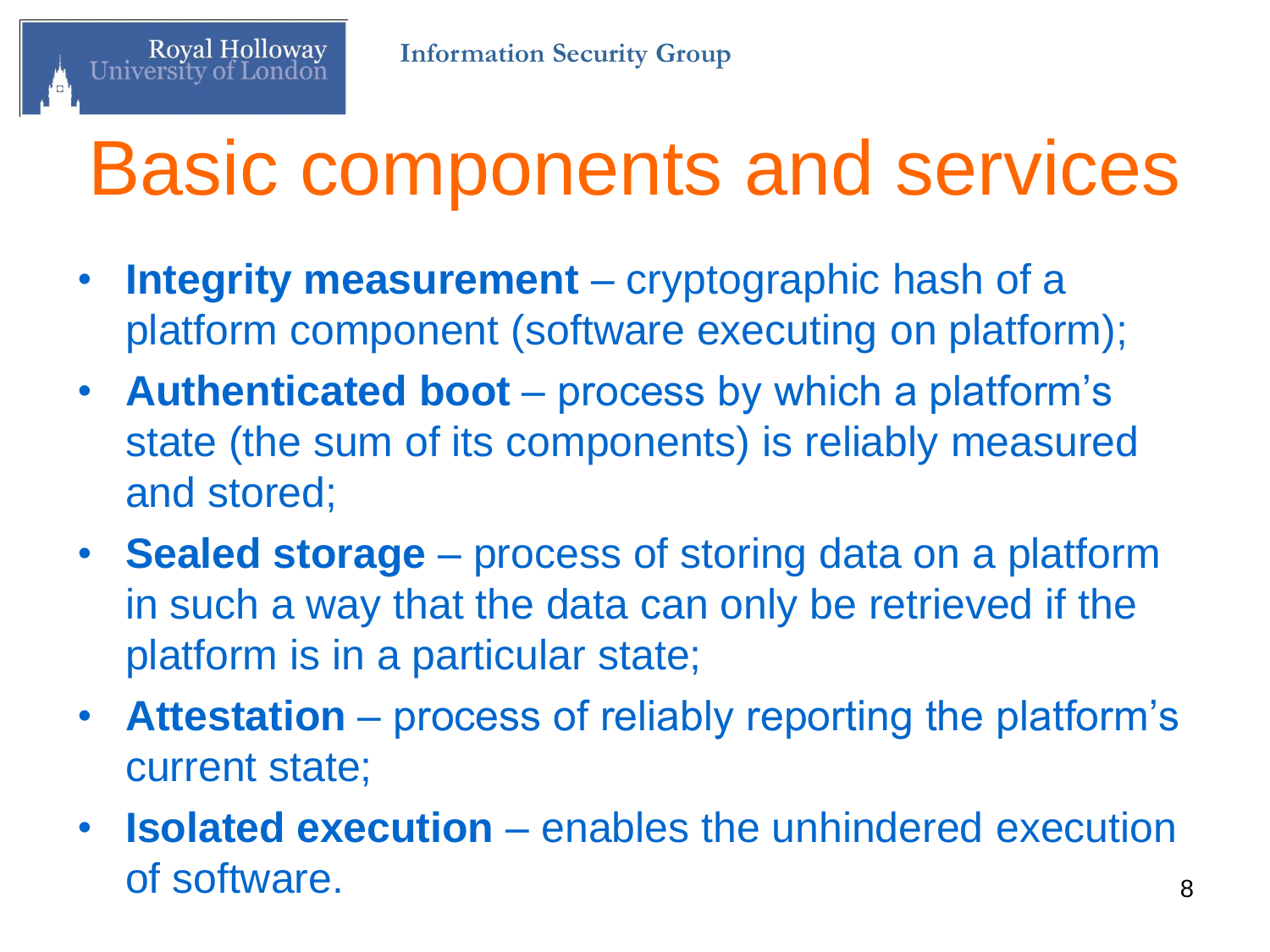## Fundamental requirements

- First we need a way of achieving assurance that the operating system has booted correctly.
- This requires assuming that the PC hardware has not been modified; this is made difficult, but not impossible, for the attacker by embedding key functions in a dedicated chip – the Trusted Platform Module (TPM).
- Need a way of monitoring the boot process.

**Royal Holloway** 

- The component that measures the initial boot must be trusted the 'Core Root of Trust' – this is hardware-based.
- If the loaded software has been measured (and hence is reliable), it can measure the next software to be loaded, and again there is a solid basis for trust; this process is iterated.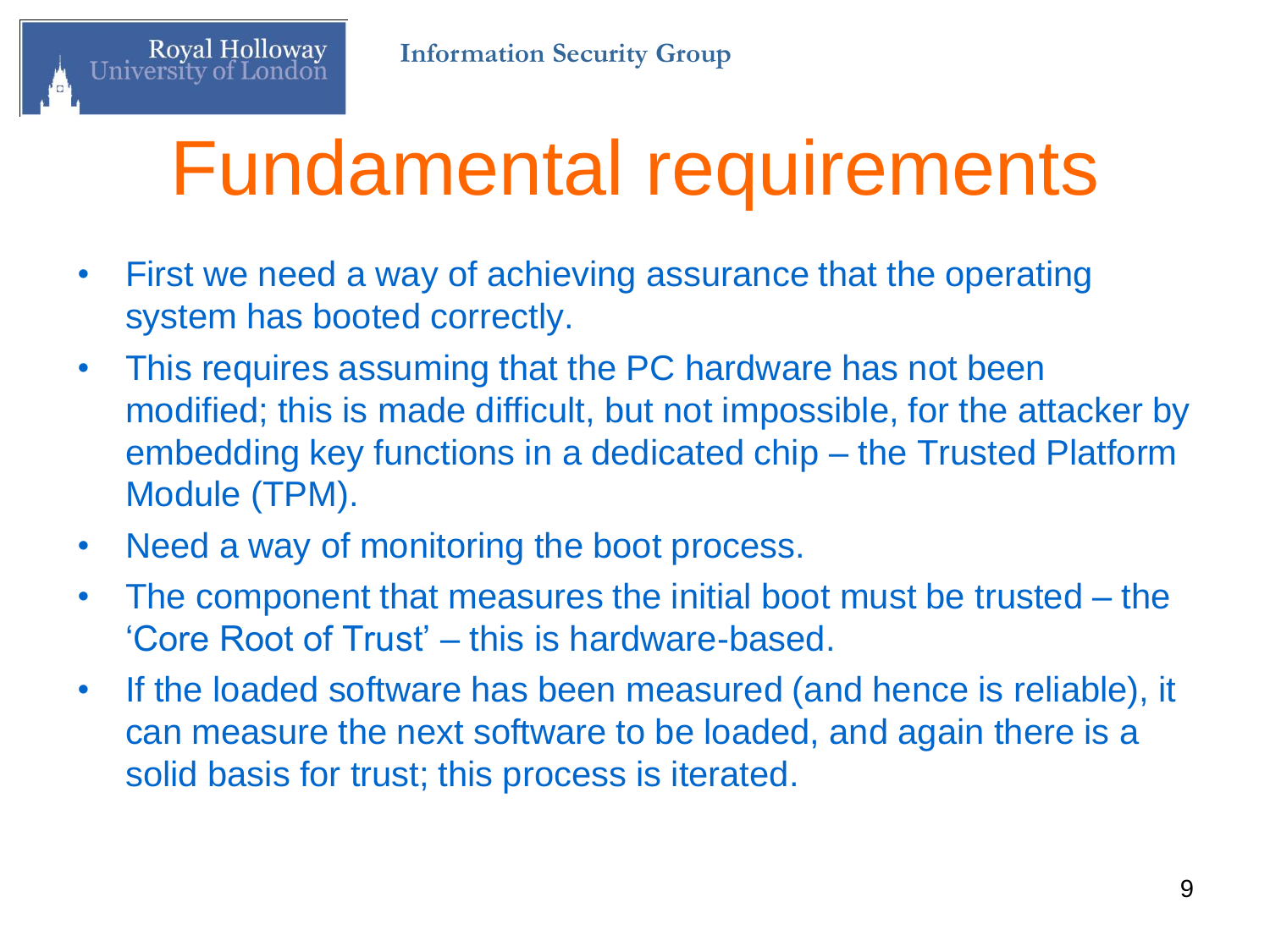### Storing measurements

- As well as performing measurements during the boot process, there needs to be a reliable way of recording the results of each of these measurements.
- The trusted hardware incorporates hardware registers which store hash-codes of software that has been loaded – these registers provide a reliable record of all the software that has been executed on the trusted platform.
- Anyone wishing to know the state of the platform only needs to be given the contents of these registers (as long as they know what the values 'ought to be').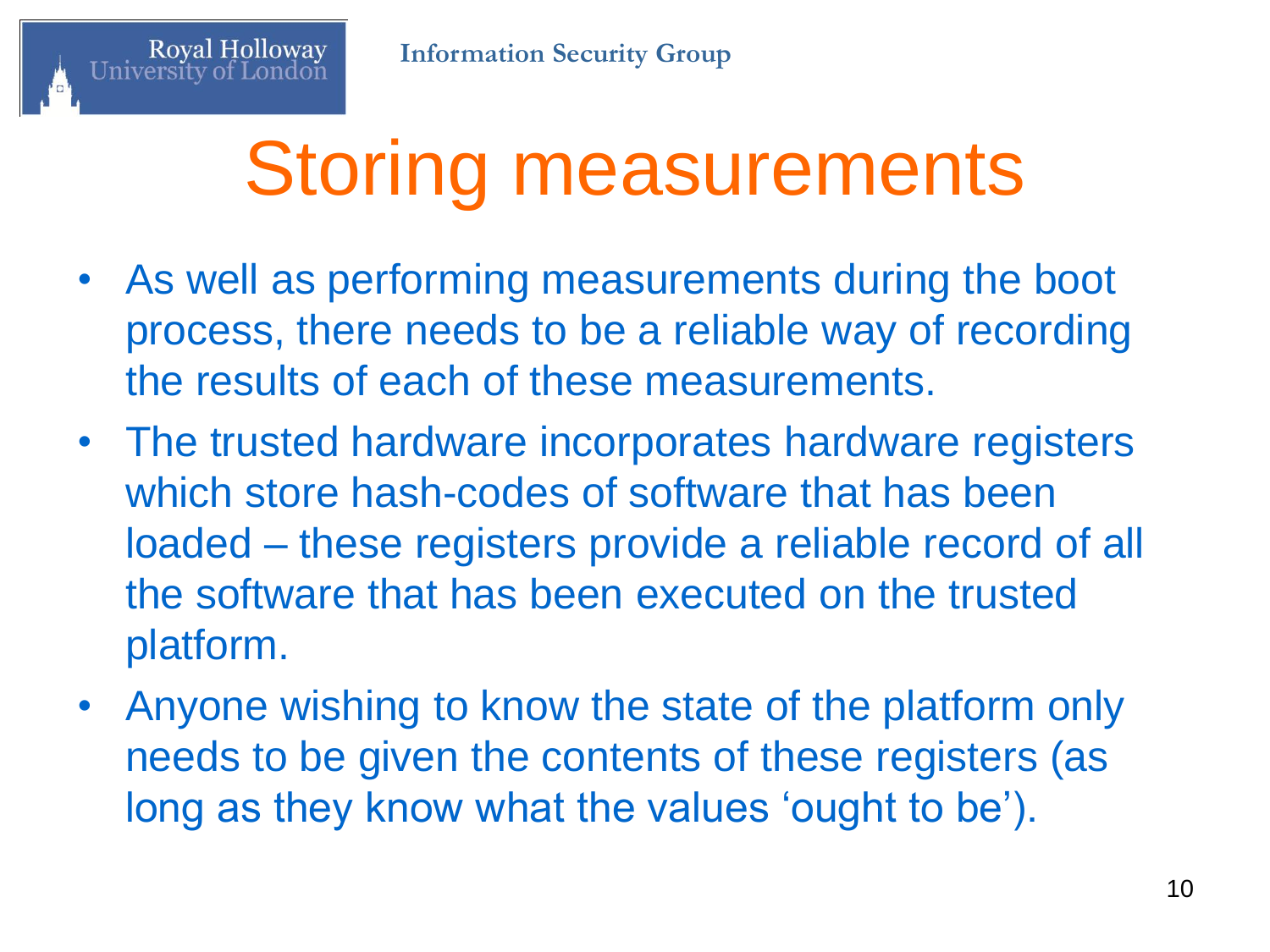# Building on the trusted base

- This base of trust can be used to support two fundamental trusted computing functions:
	- **Attestation**, where a PC can reliably attest to its software state to a third party (by describing the contents of the registers which store hashes of software state);
	- **Secure storage**, where a PC can store data in such a way that only if the PC is in a specific trusted state will the data be decrypted and available to an application (by linking the decryption keys to specific register contents).
- We now look in a little more detail at the set of technical functions provided by trusted computing (as needed to support the fundamentals we have outlined).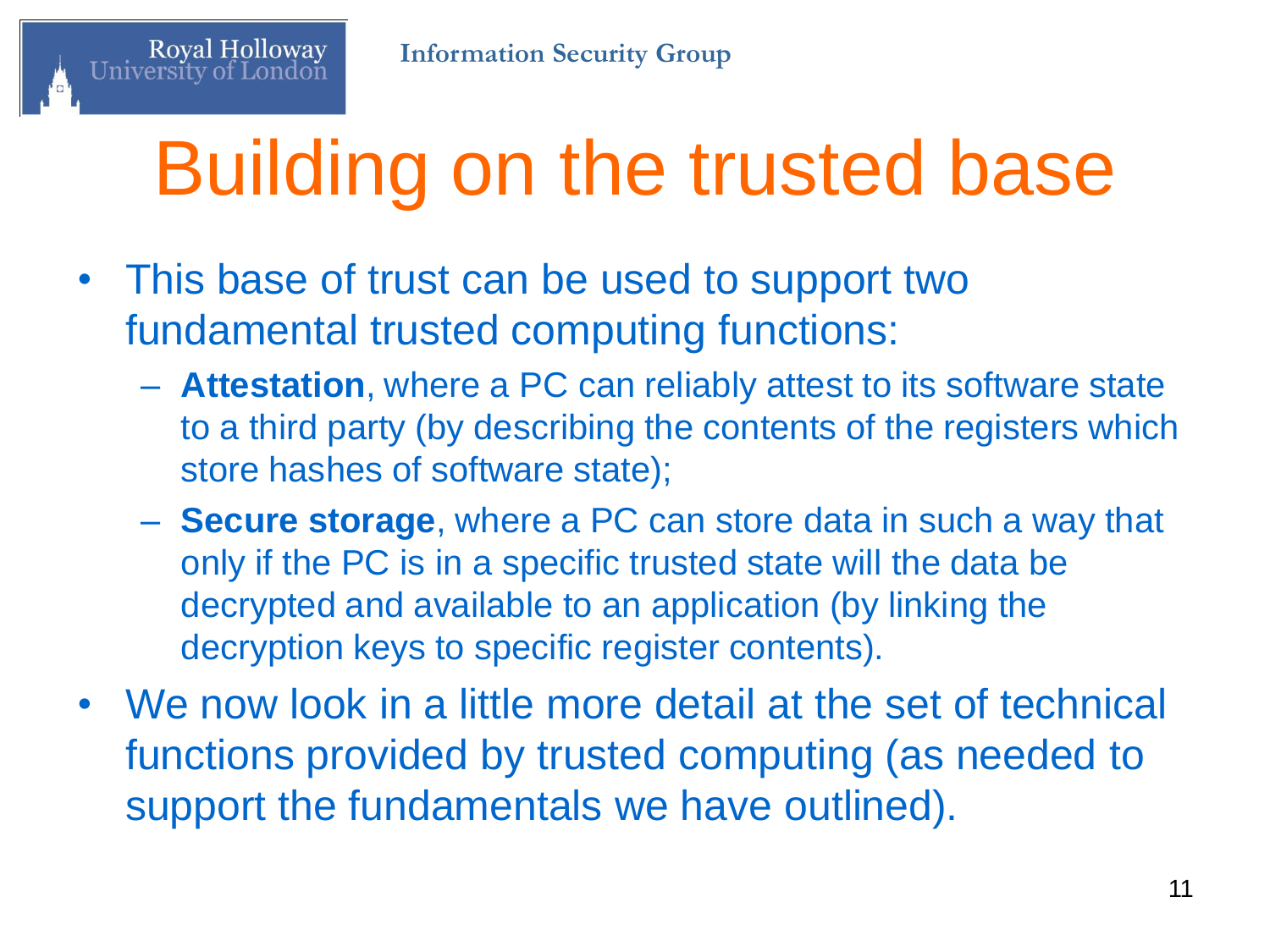# Trusted platform components

- The TCG has specified platform components required in order to implement:
	- Integrity measurement;
	- Authenticated boot;
	- Sealed storage;
	- Attestation.

**Royal Holloway** 

- Of fundamental importance are the three **Roots of trust**: 'components that must be trusted if the platform is to be trusted':
	- Root of trust for measurement (RTM);
	- Root of trust for storage (RTS);
	- Root of trust for reporting (RTR).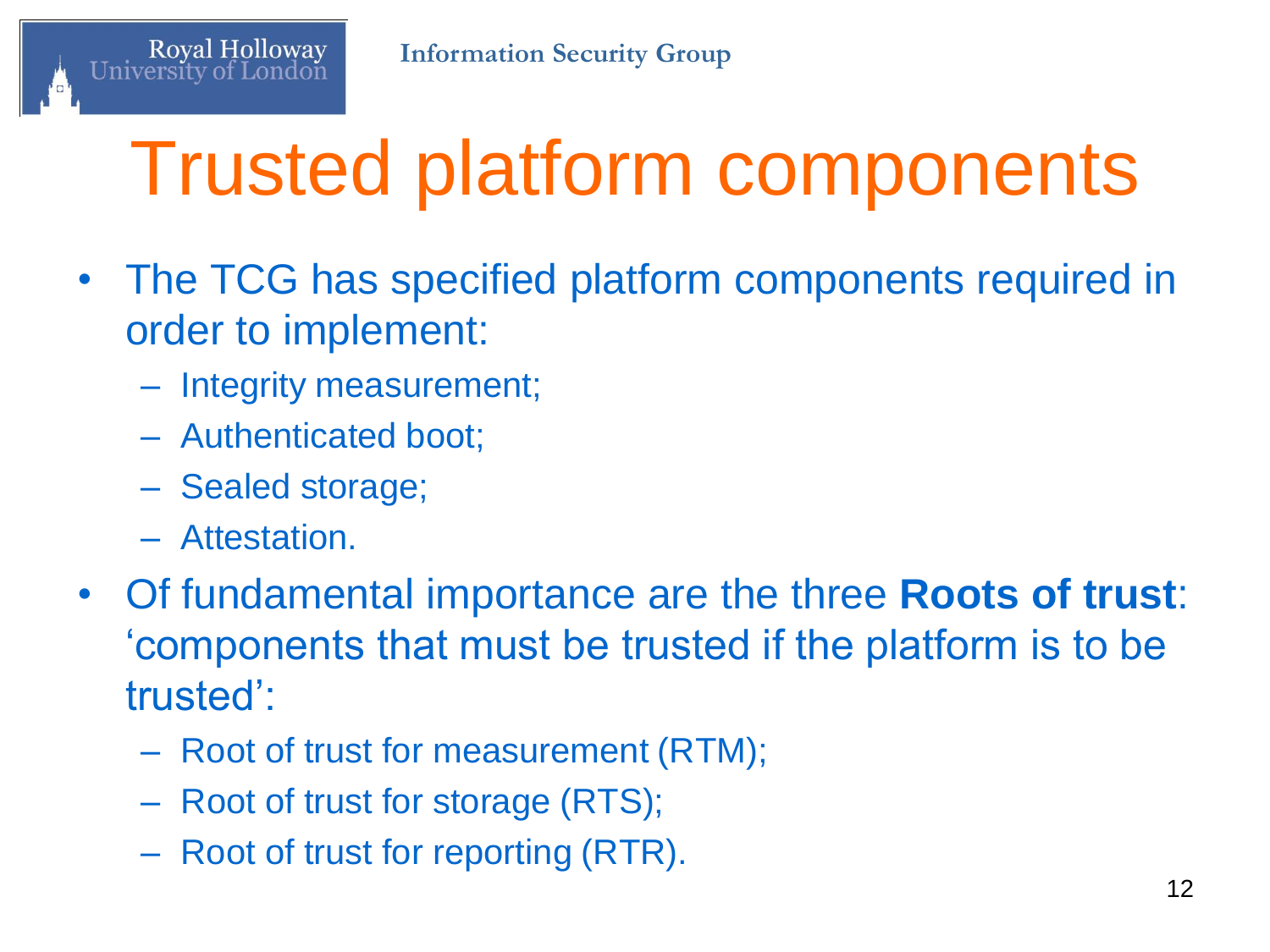# Roots of trust: RTM I

- The RTM is a computing engine which accurately generates integrity measurements representing a software component running on the platform.
- The measurement (a hash digest) is then recorded to a platform configuration register (PCR) in the TPM.
- Details of what was measured, i.e. of the software component, are then recorded to the stored measurement log (SML) outside the TPM.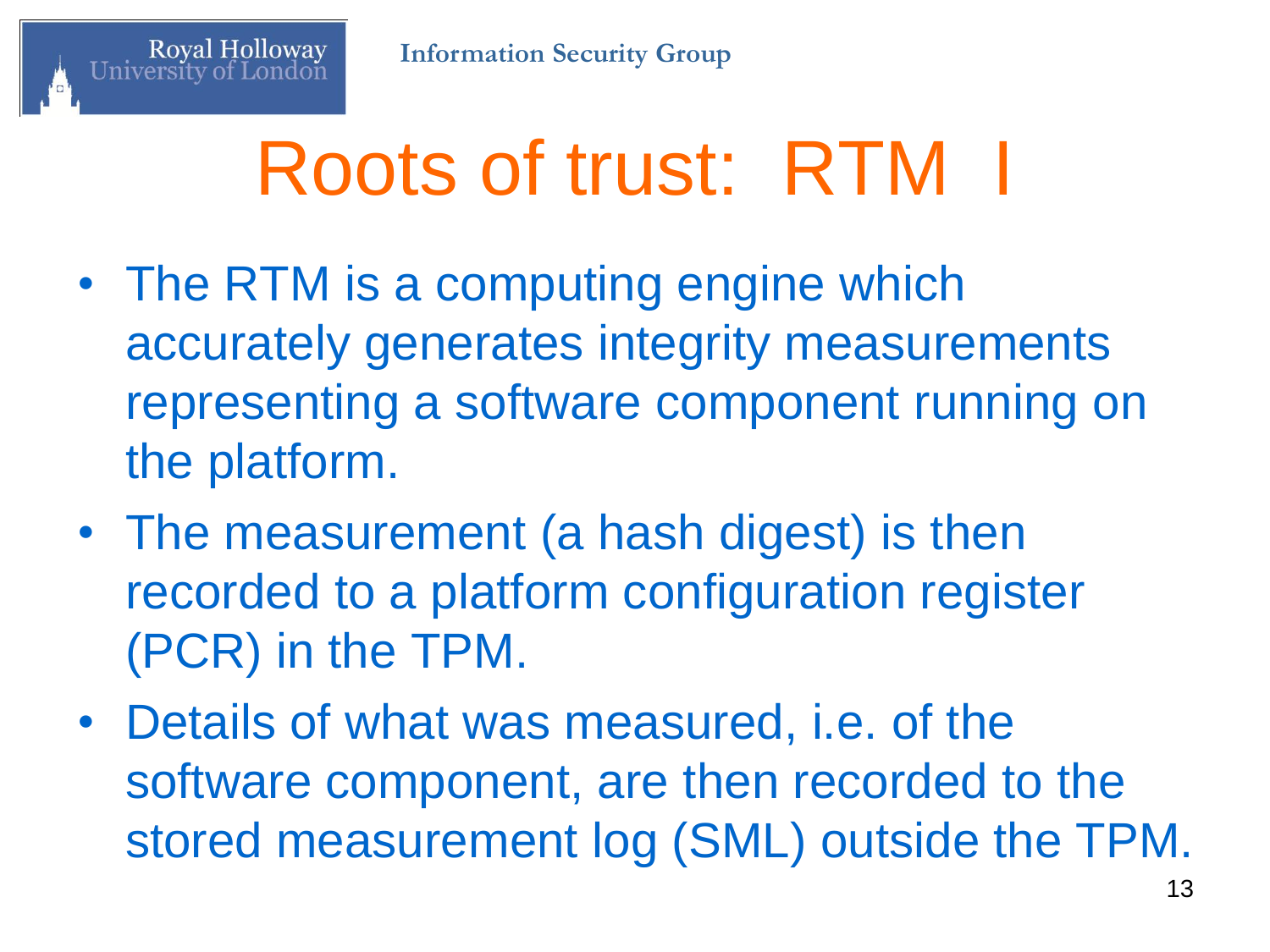# Roots of trust: RTM II

- For the foreseeable future, it is envisaged that the RTM will be integrated into the normal computing engine of the platform.
- Special BIOS boot block or BIOS instructions (the CRTM) cause the main platform processor to function as the RTM.
- Ideally, for the highest level of security, the CRTM would be part of the TPM.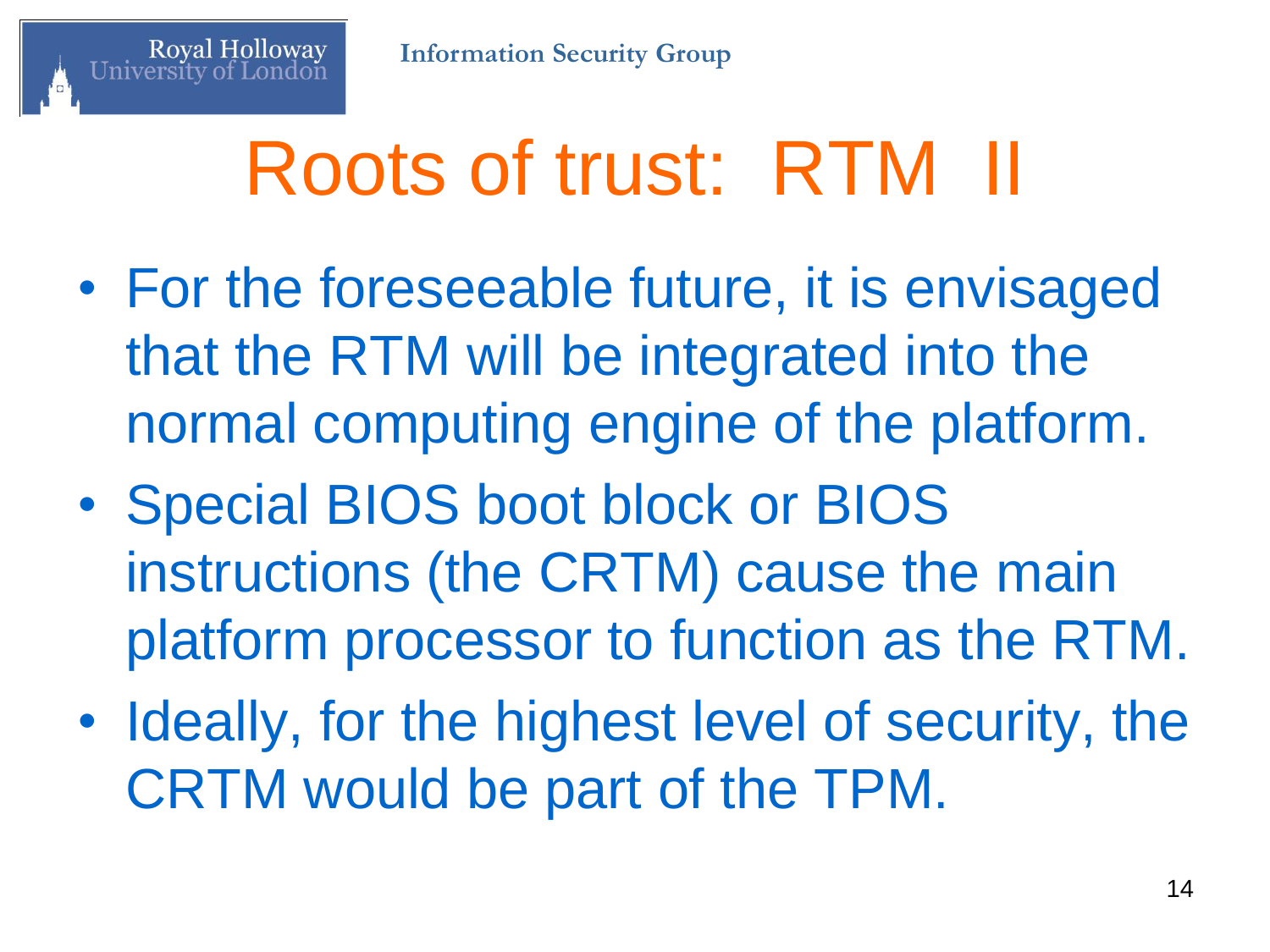## Roots of trust: RTS/RTR

- The RTS is a collection of capabilities which must be trusted if data stored inside a platform is to be trusted.
	- The RTS provides integrity and confidentiality protection to data used by the TPM, although data itself is stored externally (in the SML);
	- It also provides a mechanism to ensure that, if required, the release of specific data only occurs in a named environment.
- The RTR is a collection of capabilities that must be trusted if reports of integrity measurements (which represent the platform state) are to be trusted.
- The RTS and RTR constitute the minimum functionality that should be provided by a **Trusted Platform Module (TPM)** – implemented as a chip bound to the platform. <sup>15</sup>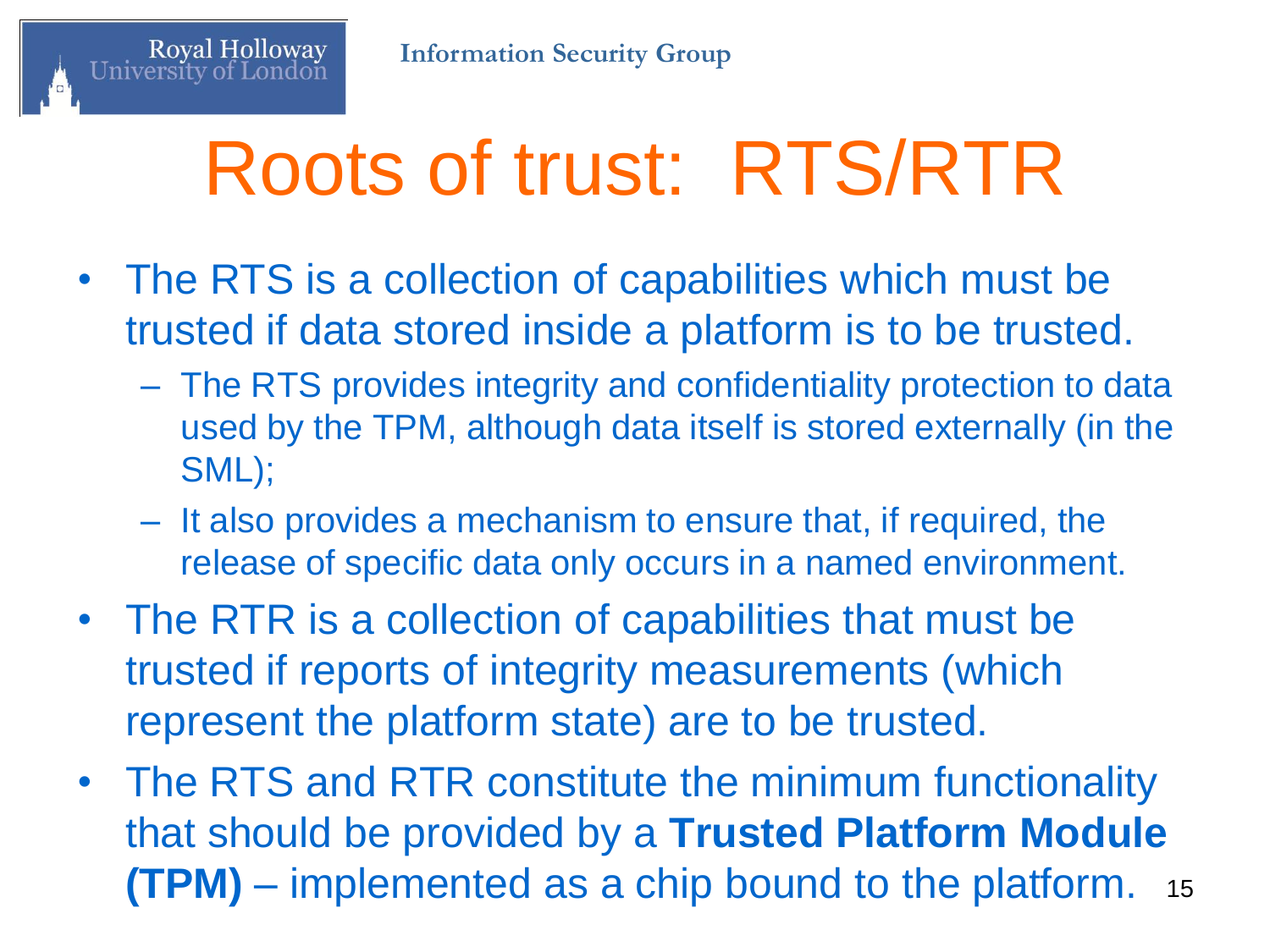### The TSS

- The TCG Software Stack (TSS) is software (running on the host platform) which supports use of the TPM.
- The TSS architecture consists of a number of software modules, which provide resources to support access to the TPM:
	- the TPM Device Driver;
	- TPM Core Services;

Royal Holloway

– TPM Service Provider.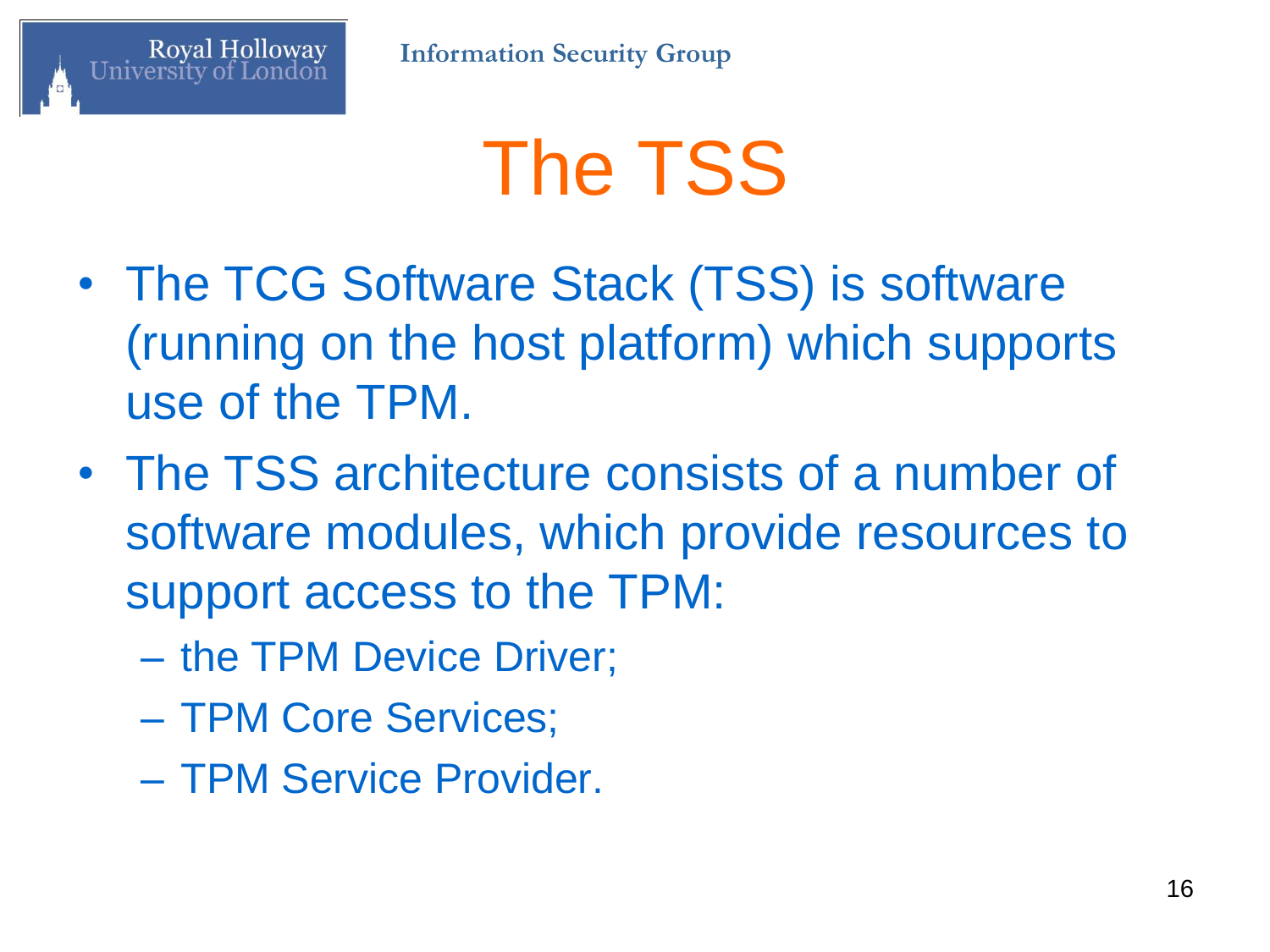

#### Current platforms with integrated TPMs

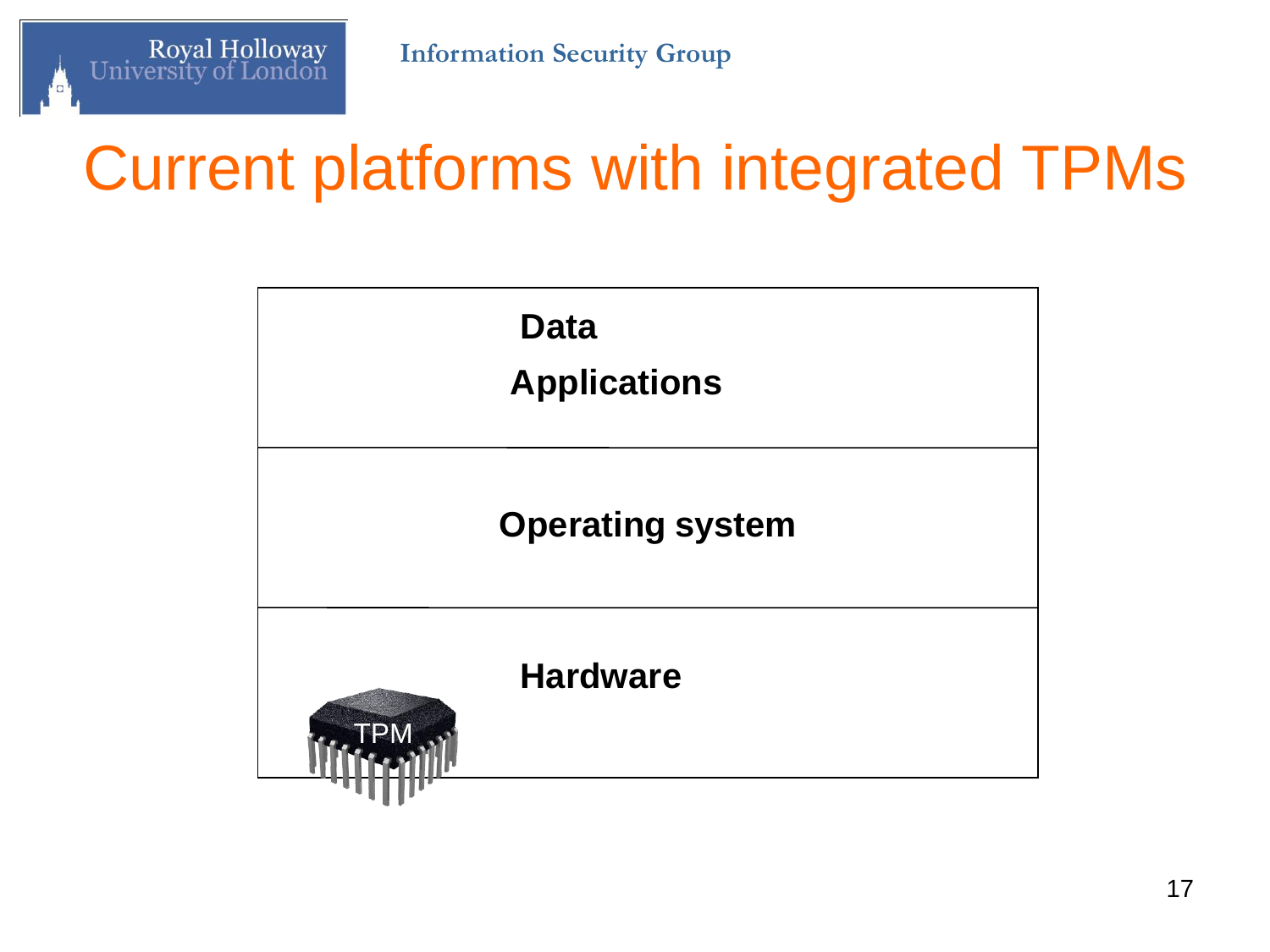

#### Envisaged trusted platforms (stage 1)

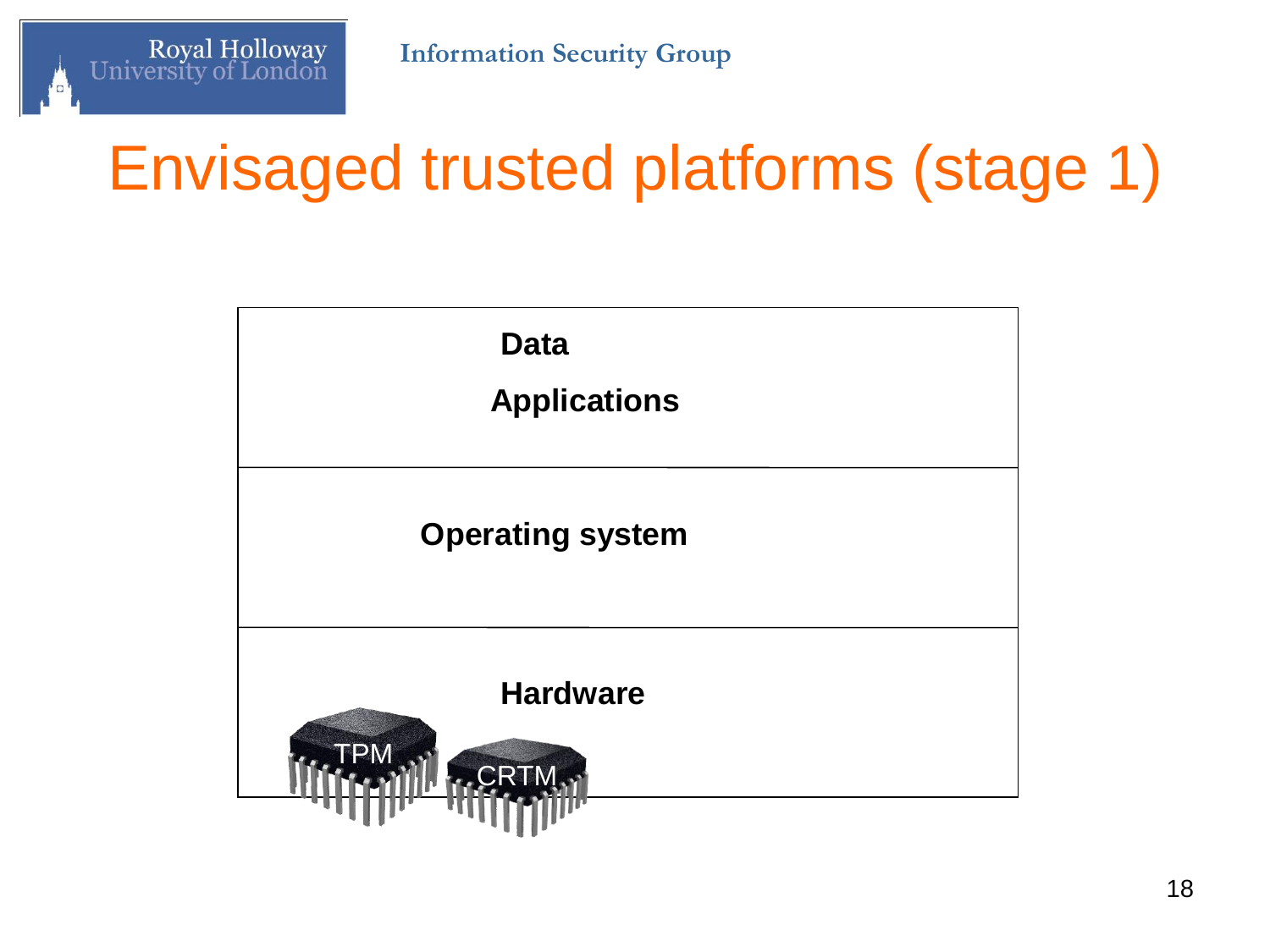

#### Envisaged trusted platforms (stage 2)

| Data-1<br><b>Application-a</b><br><b>Application-b</b><br><b>Guest OS</b> | Data-2<br><b>Application-c</b><br><b>Application-d</b><br><b>Guest OS</b> |  |  |  |
|---------------------------------------------------------------------------|---------------------------------------------------------------------------|--|--|--|
| Virtual machine monitor/ Hypervisor/ Isolation layer                      |                                                                           |  |  |  |

**Hardware** 

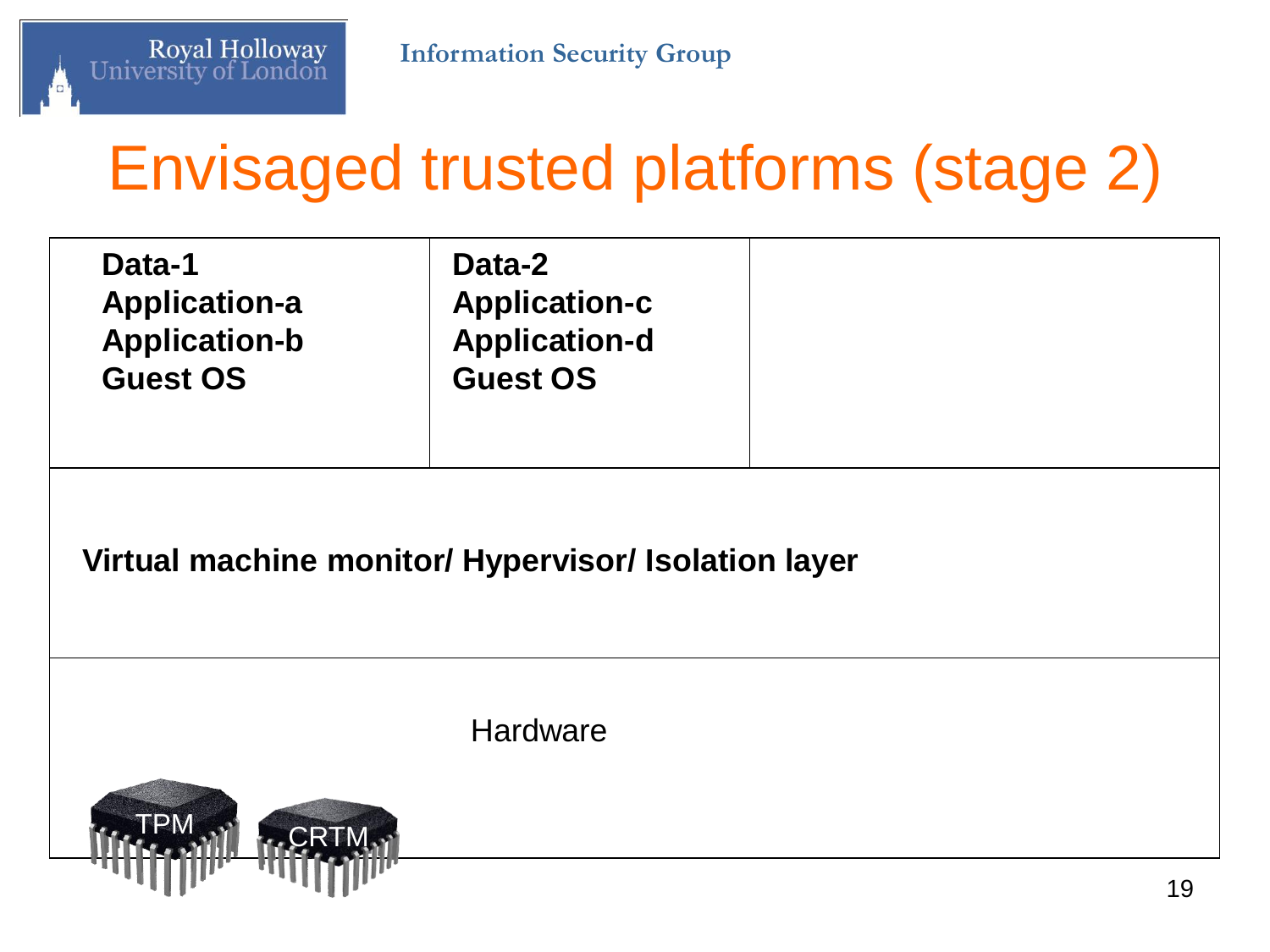

#### Envisaged trusted platforms (stage 3)

| Data-1<br>Application-a<br>Application-b<br><b>Guest OS</b> | Data-2<br>Application-c<br>Application-d<br><b>Guest OS</b> |  |
|-------------------------------------------------------------|-------------------------------------------------------------|--|
|                                                             |                                                             |  |

Virtual machine monitor/ Hypervisor/ Isolation layer

Hardware (including hardware support for isolation – CPU, chipset, keyboard, mouse, video graphics card extensions)

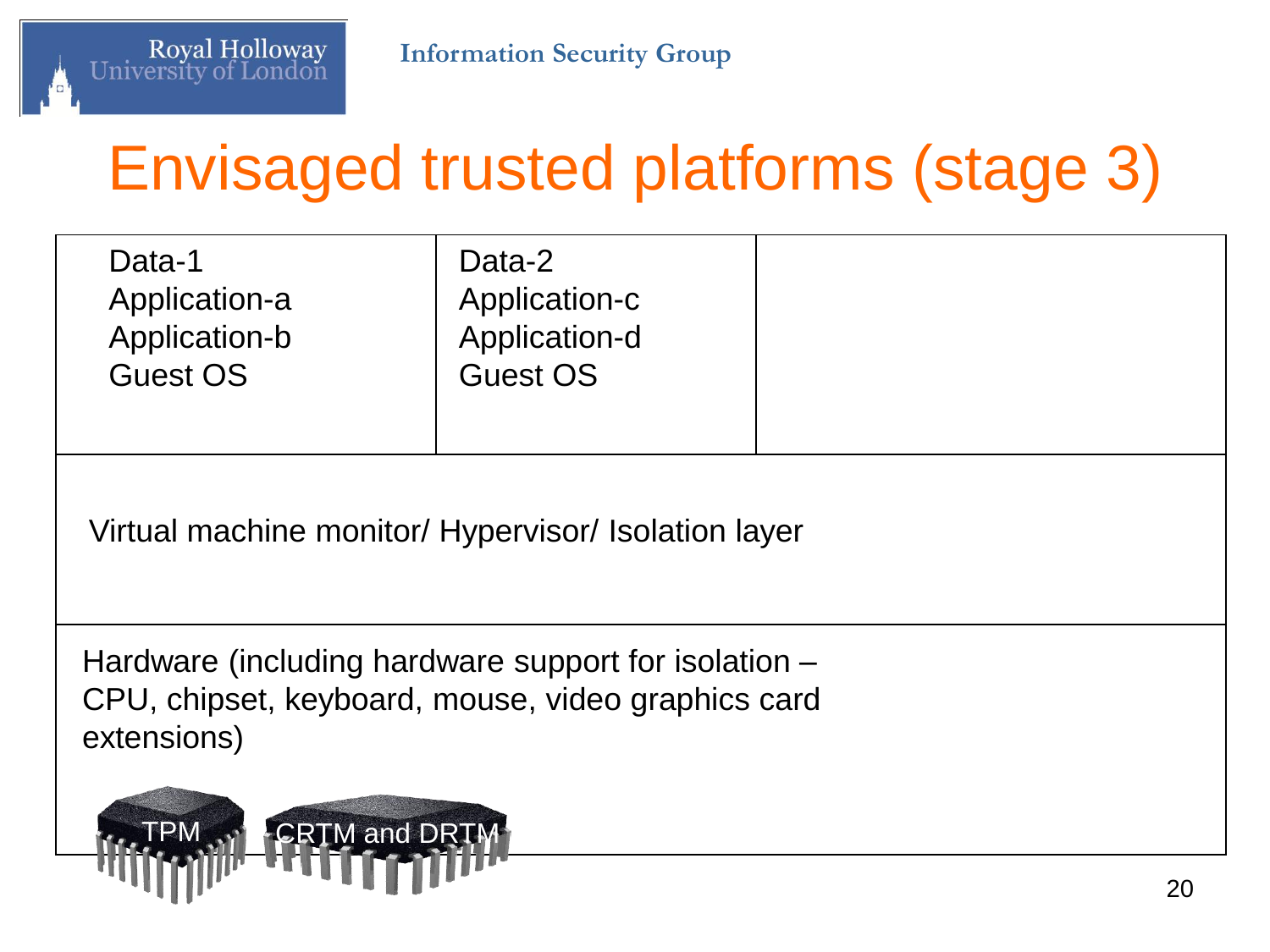

### **Contents**

- What is trusted computing?
- The TCG
- Core trusted computing functionality
- Security infrastructures
- TC GAA a universal security infrastructure
- Applying TC GAA
- Conclusions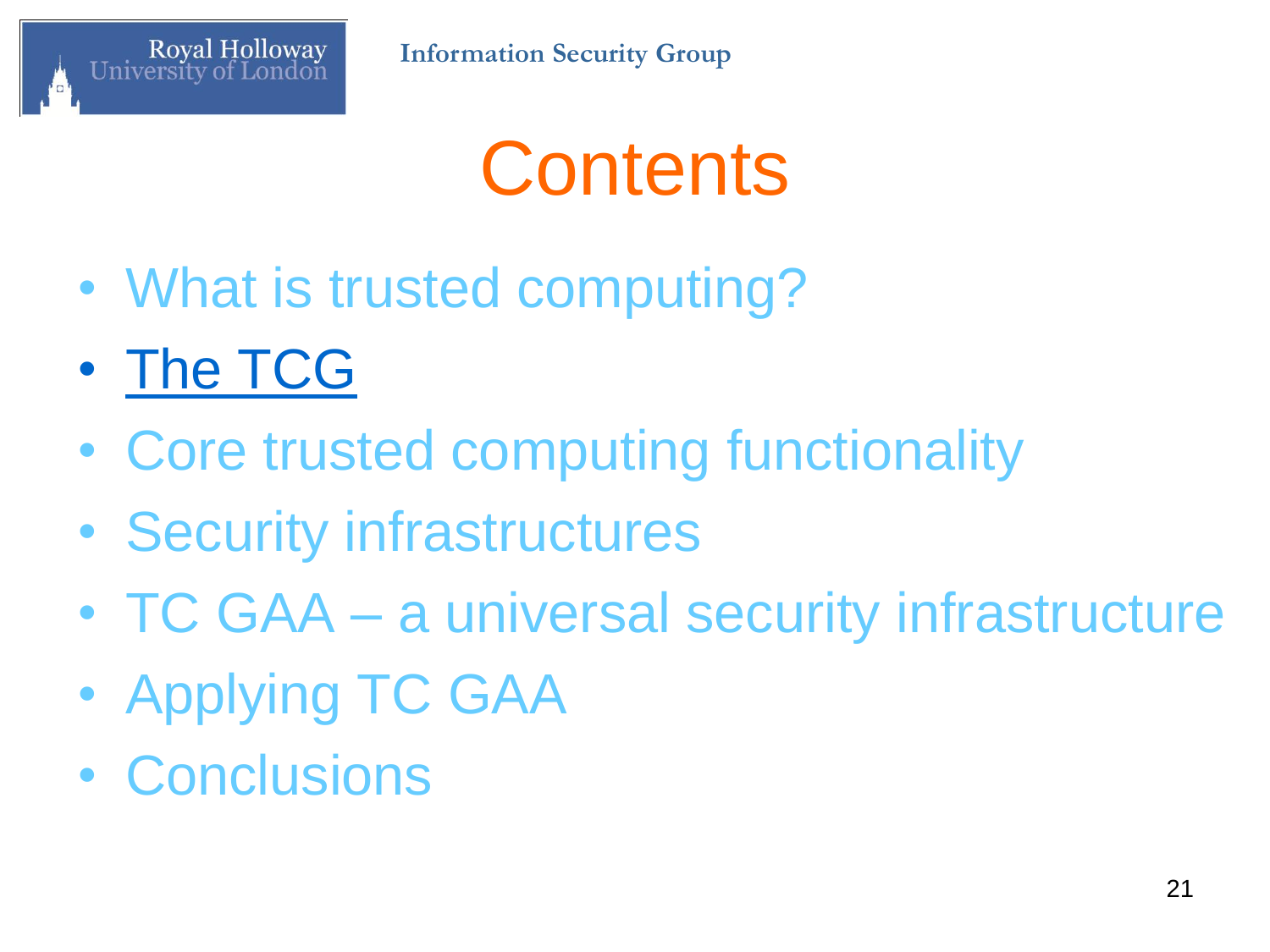# TCPA I

- TCPA (Trusted Computing Platform Alliance): industry working group.
- Focus: enhancing trust and security in computing platforms.
- Original alliance of promoter companies (HP, IBM, Intel and Microsoft) – founded in 1999.
- Initial draft standard unveiled: late 1999.
- Invitation then extended to other companies to join the alliance.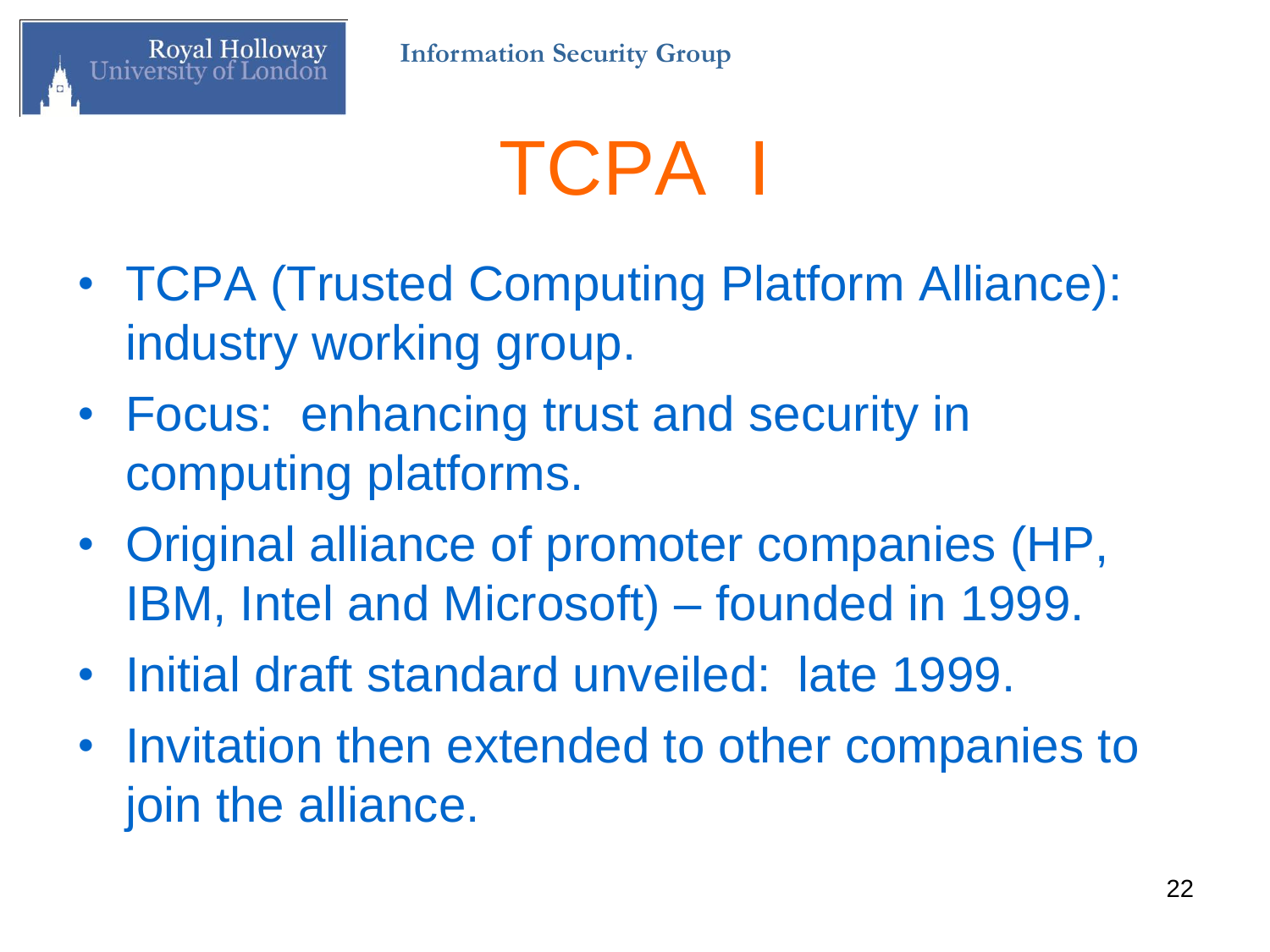# TCPA II

- TCPA released first specifications in early 2001, defining a fundamental component of a trusted platform, namely the Trusted Platform Module (TPM).
- A TPM is typically implemented as a chip mounted on a PC motherboard, and provides a foundation for all trusted functionality on the PC (in combination with the BIOS).
- By 2002 the TCPA had over 150 member companies.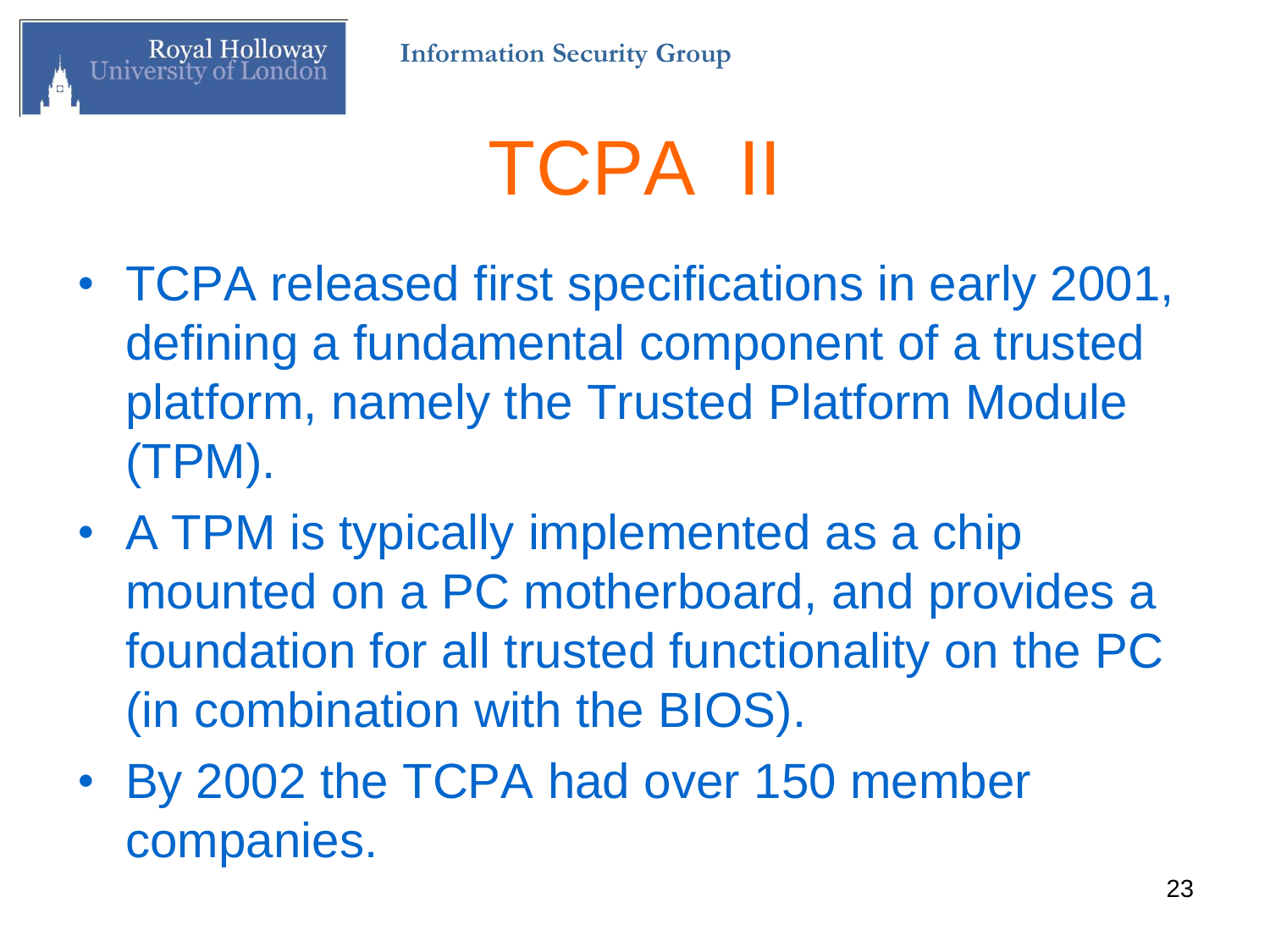### The TCG

- TCG (Trusted Computing Group) announced April 2003.
- TCPA recognised TCG as its successor organisation for the development of trusted computing specifications.
- The TCG adopted the specifications of the TCPA.
- Aim of the TCG:

Royal Holloway

- To extend the specifications for multiple platform types;
- To complete software interface specifications to facilitate application development and interoperability;
- To ensure backward compatibility.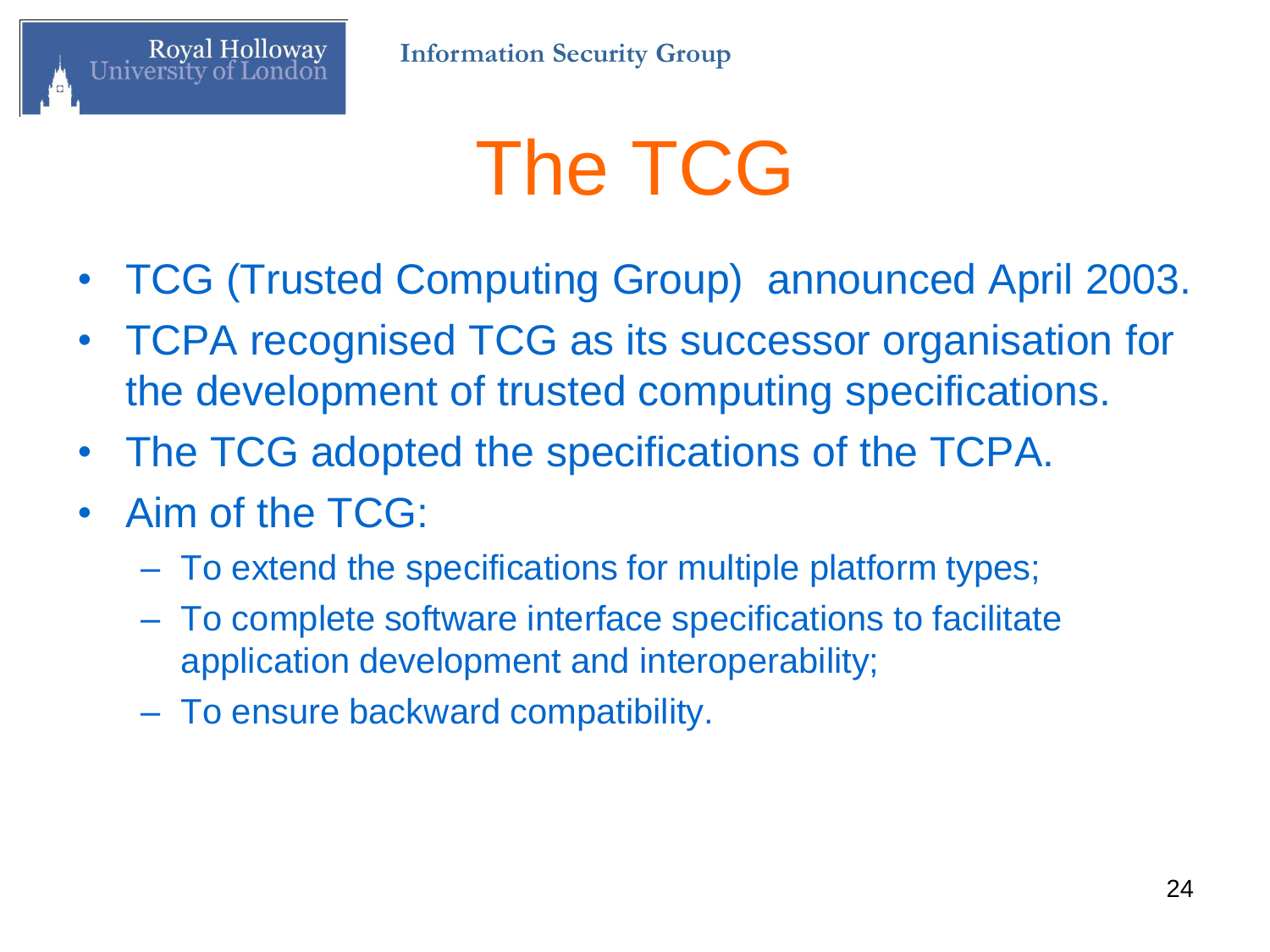# TCG specifications

- The TCG publishes its completed specifications freely on the web.
- Specifications under development are not freely available – they are for 'members only'.
- However, there is a liaison programme for academic institutions, which gives access to documents (under NDA) without charge.
- The v1.2 TPM specifications (the current version) have recently (May 2009) been adopted as an international standard: ISO/IEC 11889 parts 1-4 (with the title *Information technology - Trusted Platform Module*).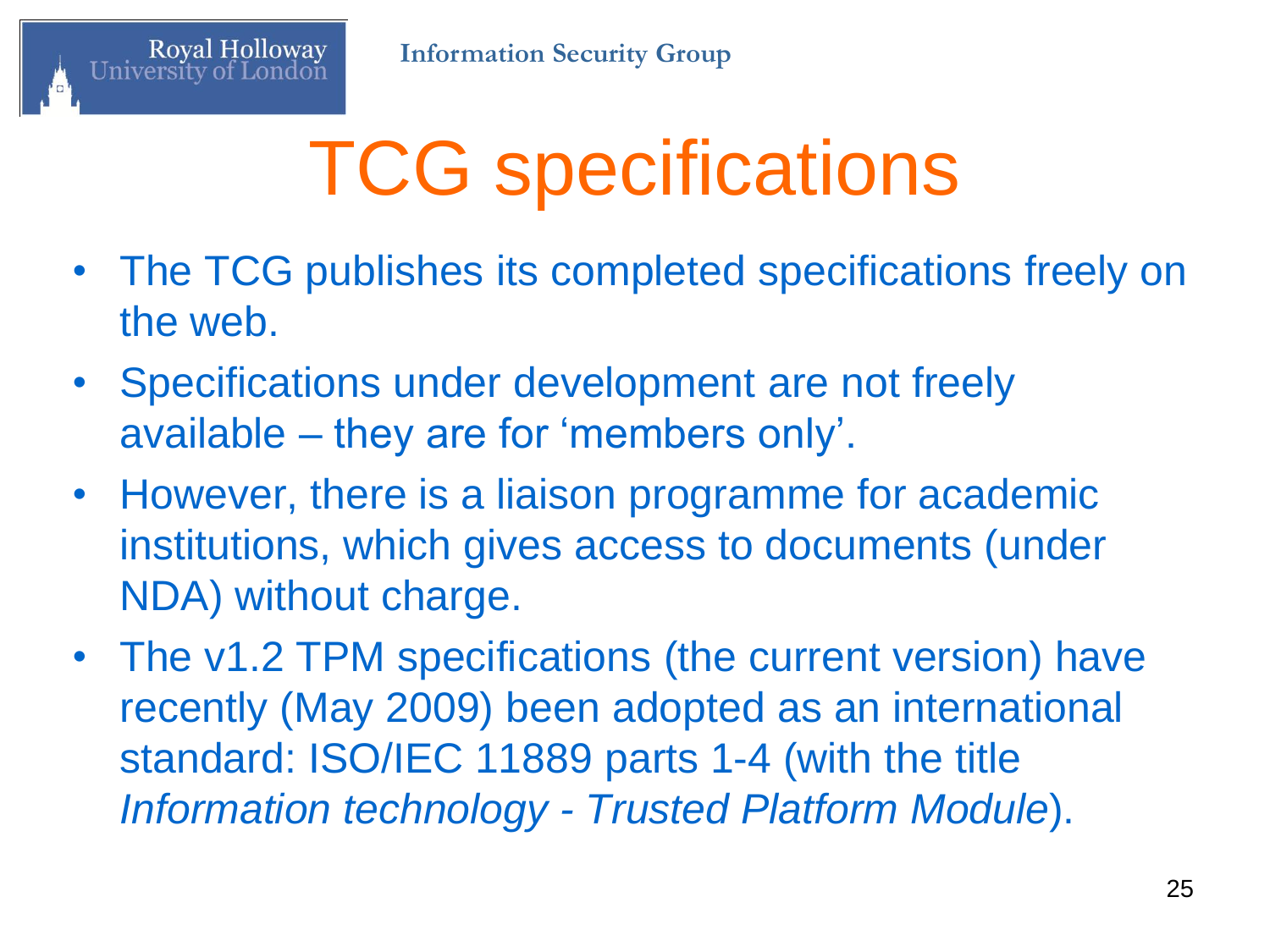

### **Contents**

- What is trusted computing?
- The TCG
- Core trusted computing functionality
- Security infrastructures
- TC GAA a universal security infrastructure
- Applying TC GAA
- Conclusions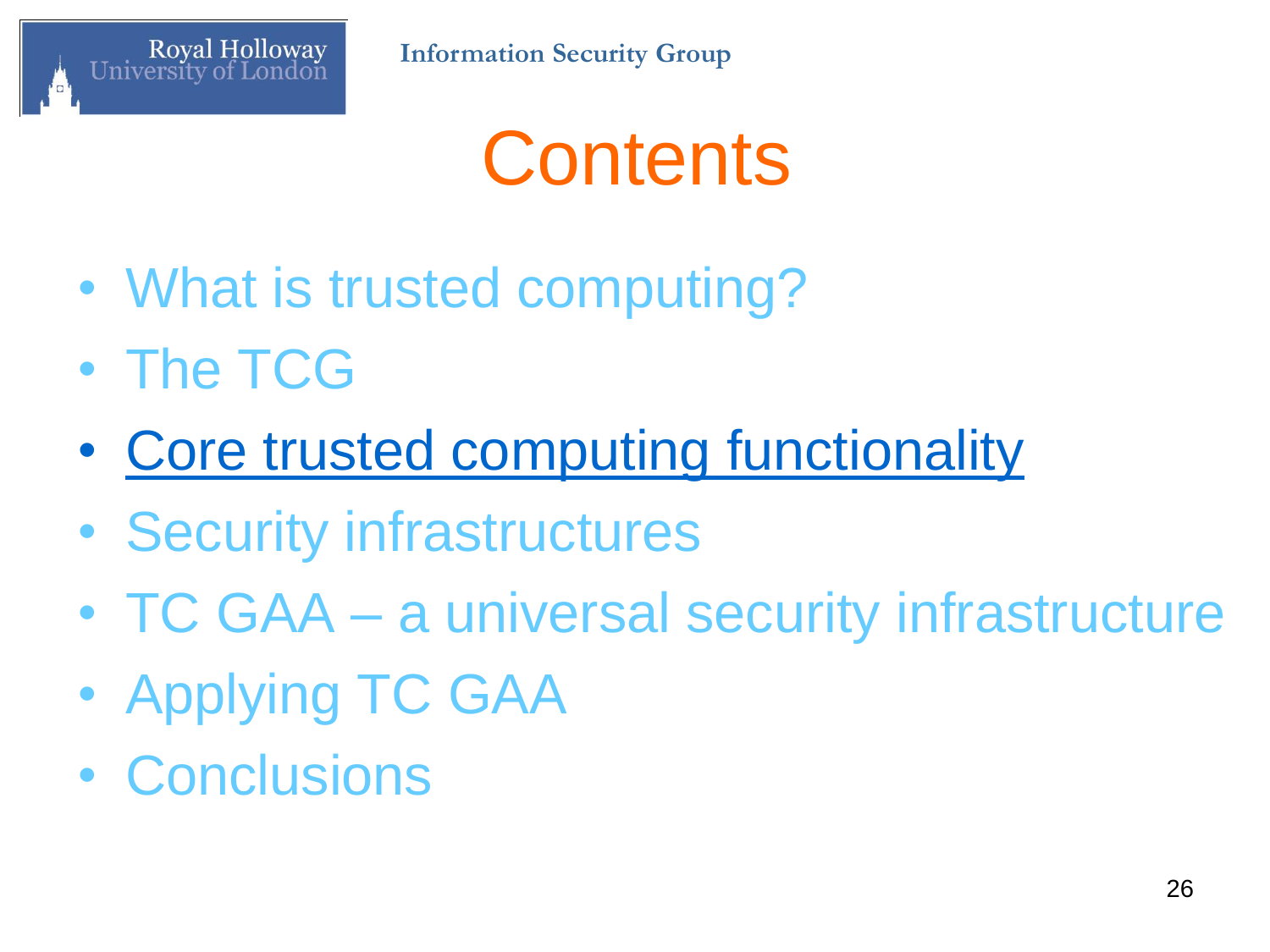

**Information Security Group**

### The TPM

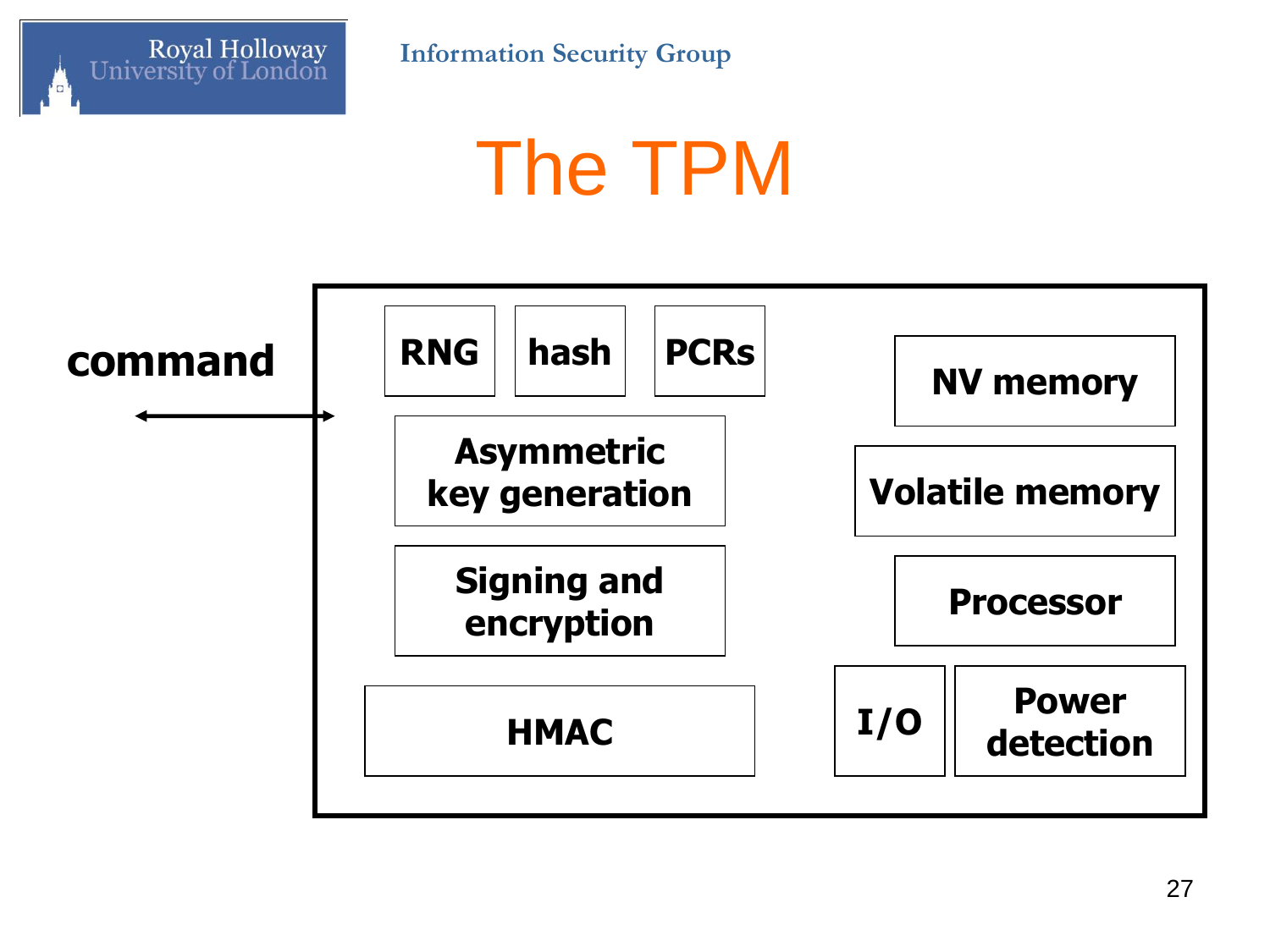# TPM functional components

- A TPM incorporates the following functionality:
	- Key generation, including the generation of RSA key pairs, secret keys and random nonces;
	- Cryptographic co-processor, providing:
		- RSA encryption and signing;
		- Symmetric encryption;
	- Program execution engine;
	- HMAC engine;

Royal Holloway

- SHA-1 engine;
- Power detection;
- Random number generation;
- Non-volatile and volatile memory;
- Platform Configuration Registers (PCRs). 28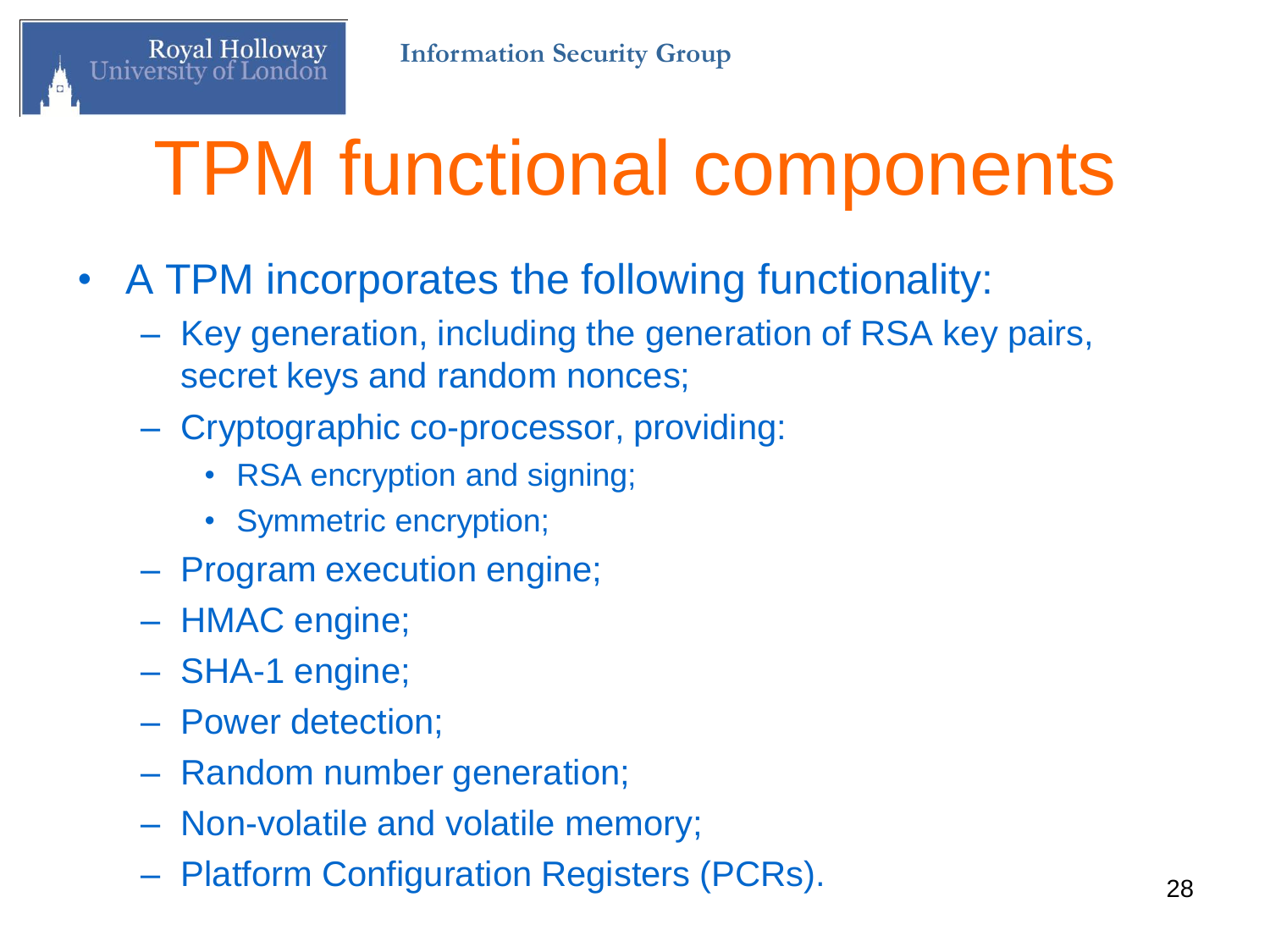# Cryptographic aside

- The cryptographic functions are fixed ('hard coded') in the v1.2 TPM specifications.
- This has recently caused major problems, with the discovery of weaknesses in the design of SHA-1, since SHA-1 is one of the functions built into the v1.2 TPM specifications.
- SHA-1 now looks set to be phased out by NIST over the next few years.
- There will thus be a need for a new TPM specification in the next few years, which looks likely to use crypto in a more flexible way (e.g. with algorithm identifiers, as in X.509, instead of fixed algorithms).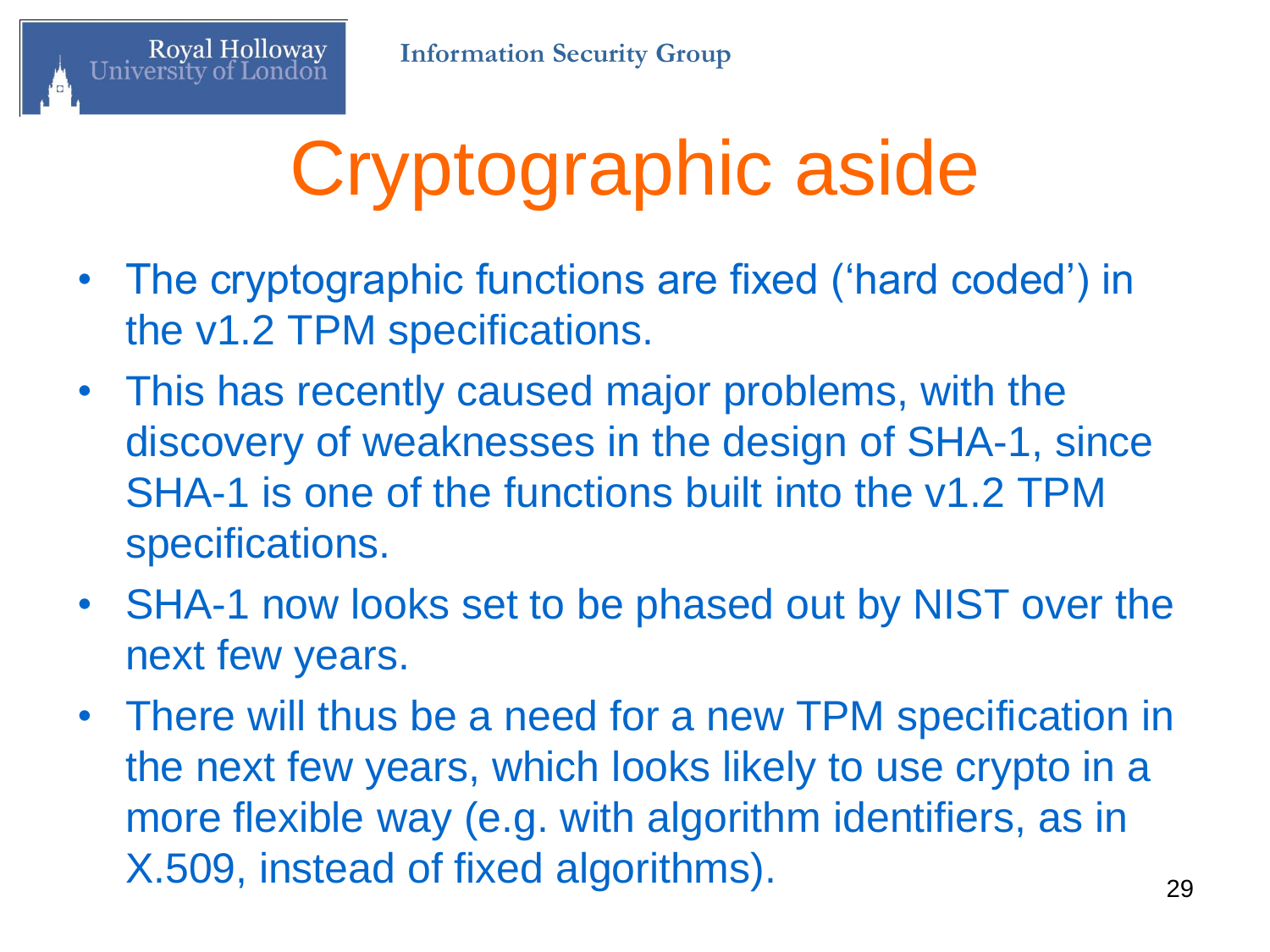# Entities in the TCG model

- The **TPM owner** is in complete control of a trusted platform's (TP's) TPM:
	- Some commands are Owner authorised (can only be executed by owner).
- **TPM user** (may be different to TPM owner).
- **Challenger** (wishing to verify platform state).
- **Protected object owner** (owner of data/software on a platform, which may be distinct from TPM owner and TPM user).
- **Intermediaries** used to support migration.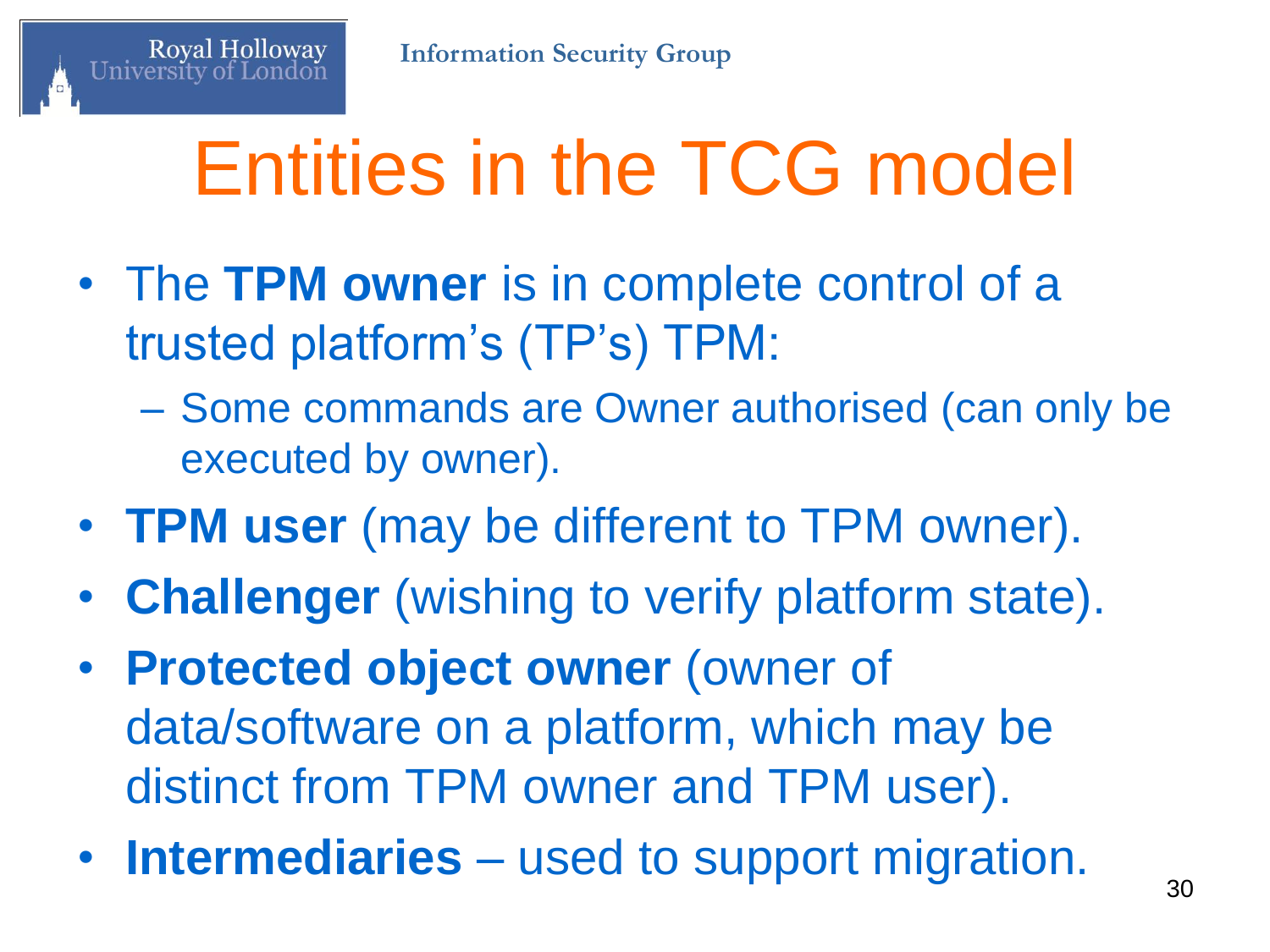# Trusted Third Parties

- The TCG system relies on a number of Trusted Third Parties (TTPs), typically to issue signed certificates asserting certain properties of hardware or software.
- We refer to these as **Certification Entities**.
- A Trusted Platform should be shipped with several certificates created by these entities.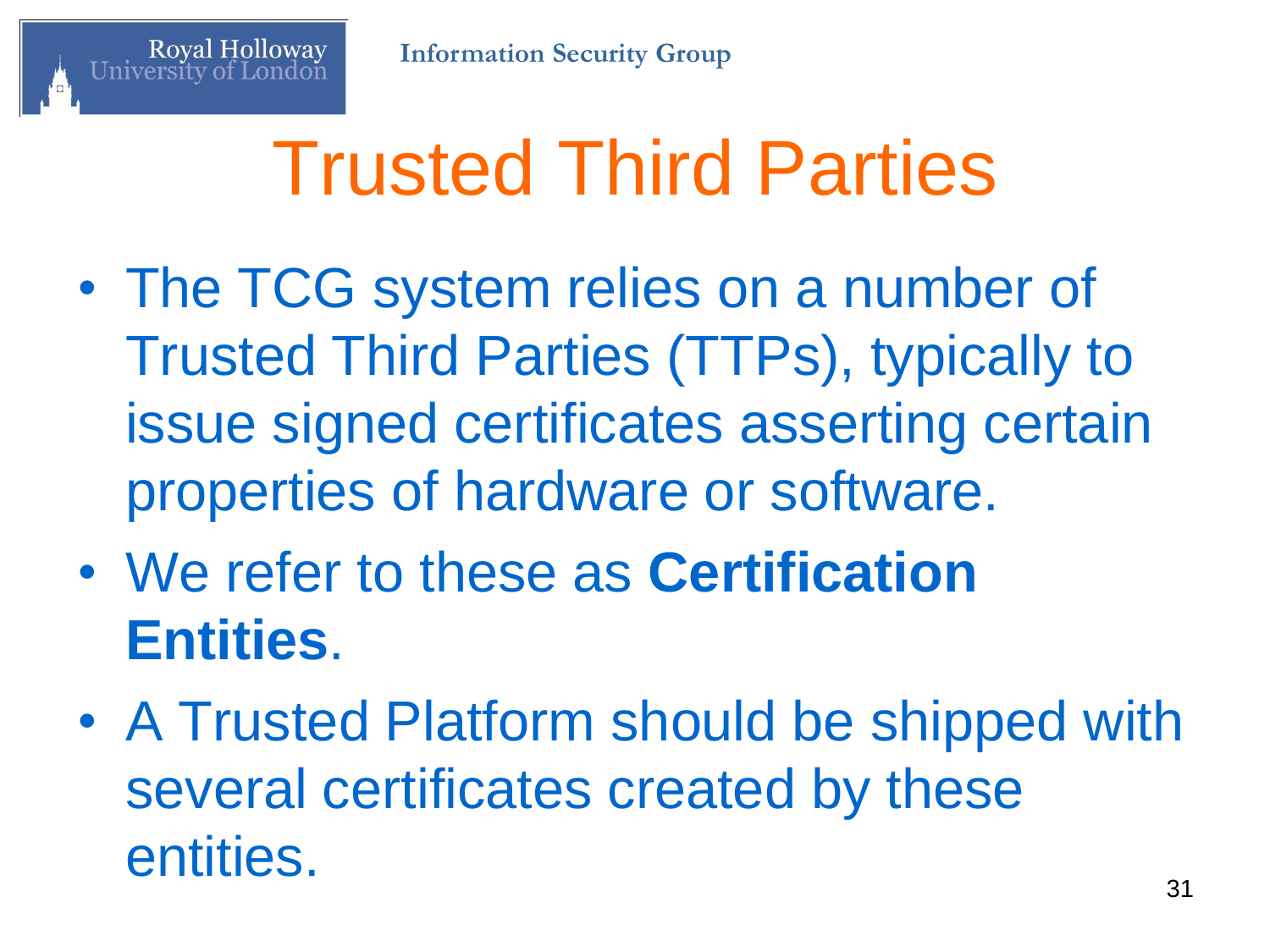# Certification entities I

- A **Trusted Platform Module Entity (TPME)** asserts that the TPM is genuine by signing an endorsement credential containing the public endorsement key for that TPM. The TPME is likely to be the TPM manufacturer.
- A **Conformance Entity (CE)** signs a conformance credential to assert that the design and implementation of the TPM and trusted building blocks (TBBs) in a trusted platform meet established evaluation guidelines.
- A **Platform Entity (PE)** signs a platform credential to assert that a particular platform conforms to a TP design, as described in conformance credentials, and that the platform's TPM is genuine.
- In the future, it is planned that every trusted platform will be shipped with an endorsement credential, conformance credential(s), and a platform credential.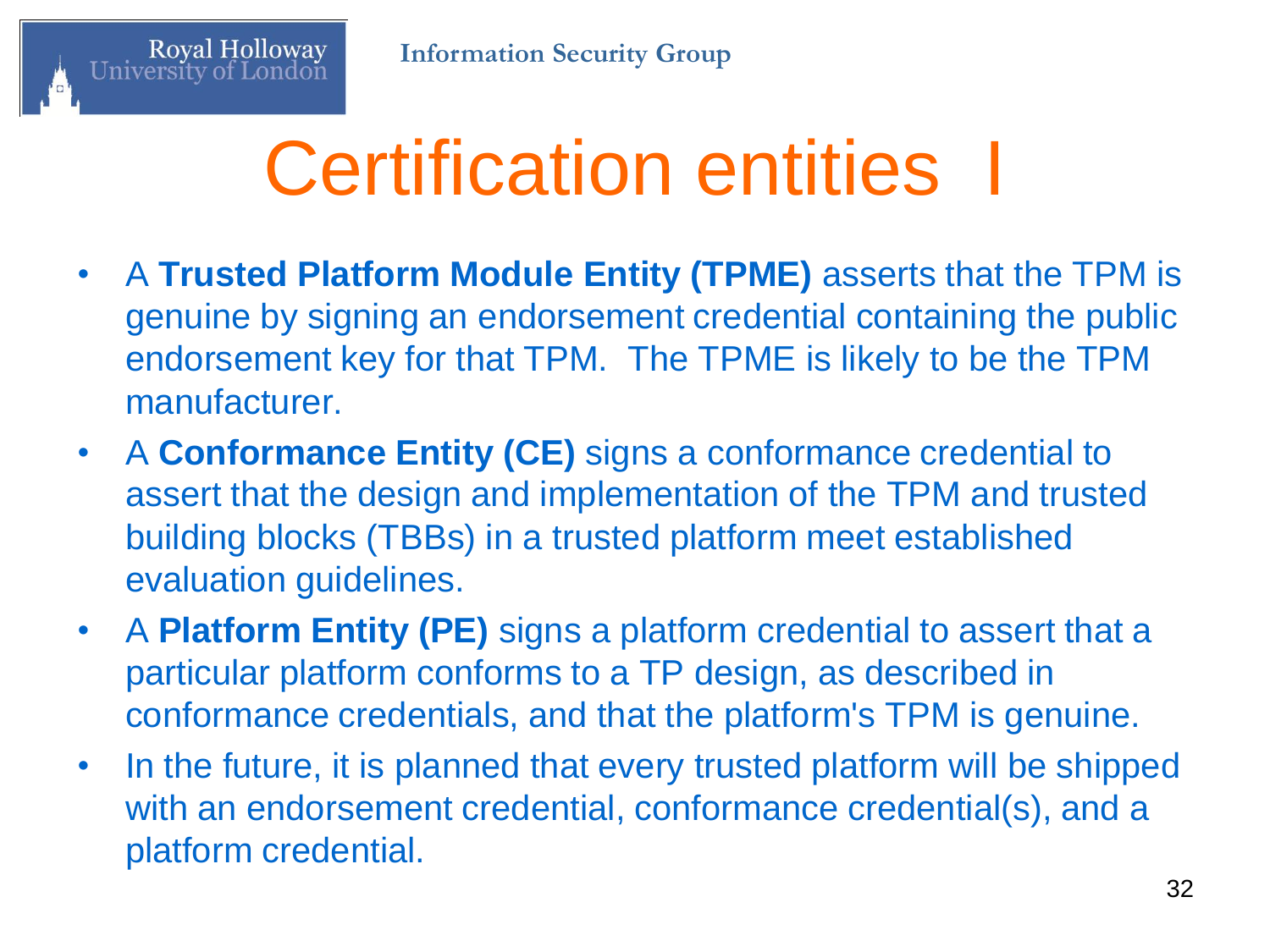# Certification entities II

- Two other certification entity types are defined:
	- A **Validation Entity (VE)** certifies integrity measurements, i.e. measured values and measurement digests, which correspond to correctly functioning or trustworthy platform components, for example embedded data or program code, to create a validation certificate.
	- A **Privacy-CA (P-CA)** creates a certificate to assert that an identity (and an attestation identity public key) belong to a trusted platform.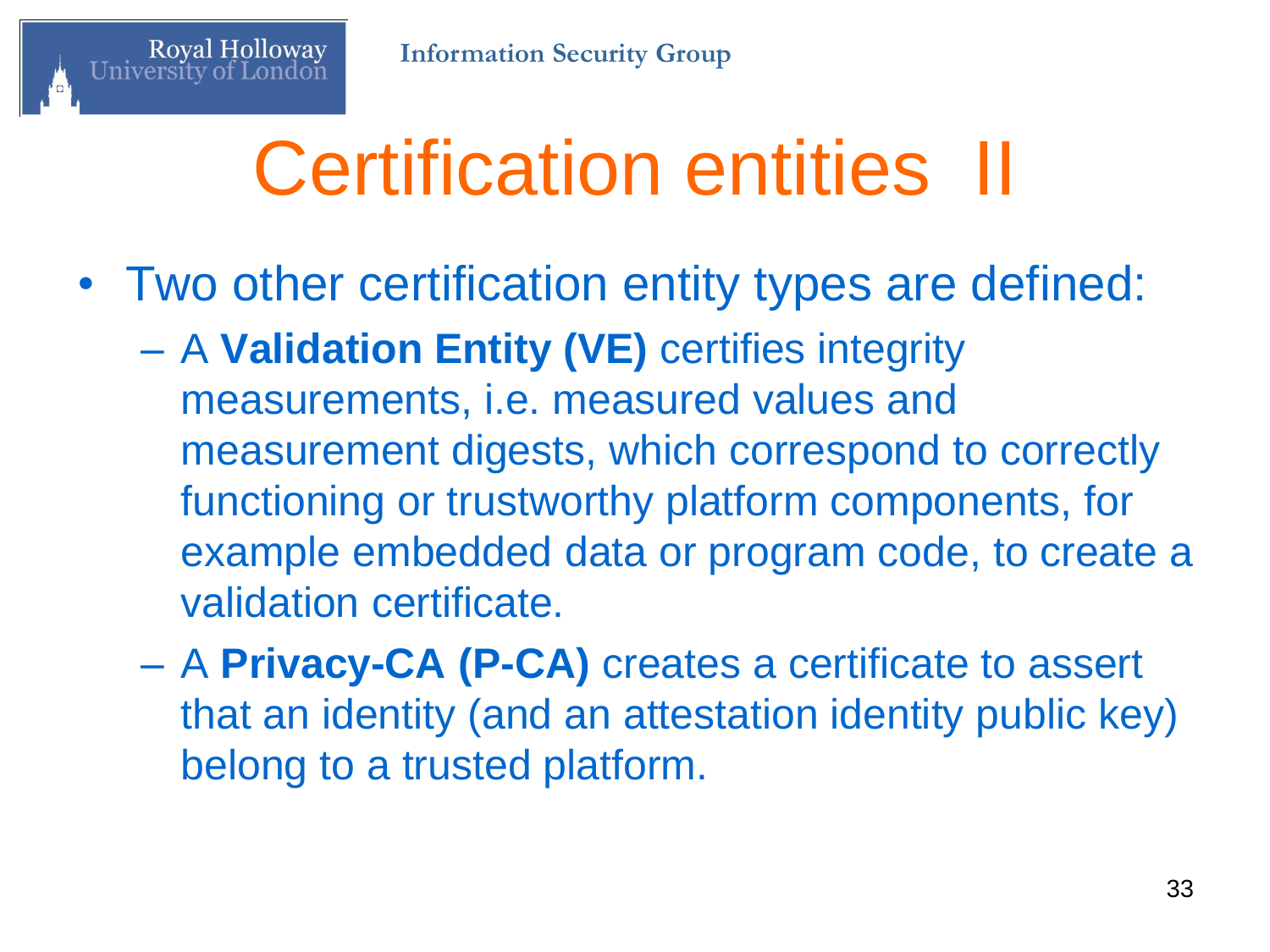

### TCG keys

- To perform the tasks expected of it, a TPM uses a range of different types of key, including secret keys and key pairs for asymmetric algorithms.
- These keys include:

Royal Holloway

- **Endorsement Key** (an asymmetric encryption key pair, unique per TPM, and typically generated at time of manufacture);
- **Attestation Identity Keys** (signature key pairs, generated by the TPM during use – a TPM may have many);
- **Storage Root Key** (an asymmetric encryption key pair used to support secure storage of data external to the TPM).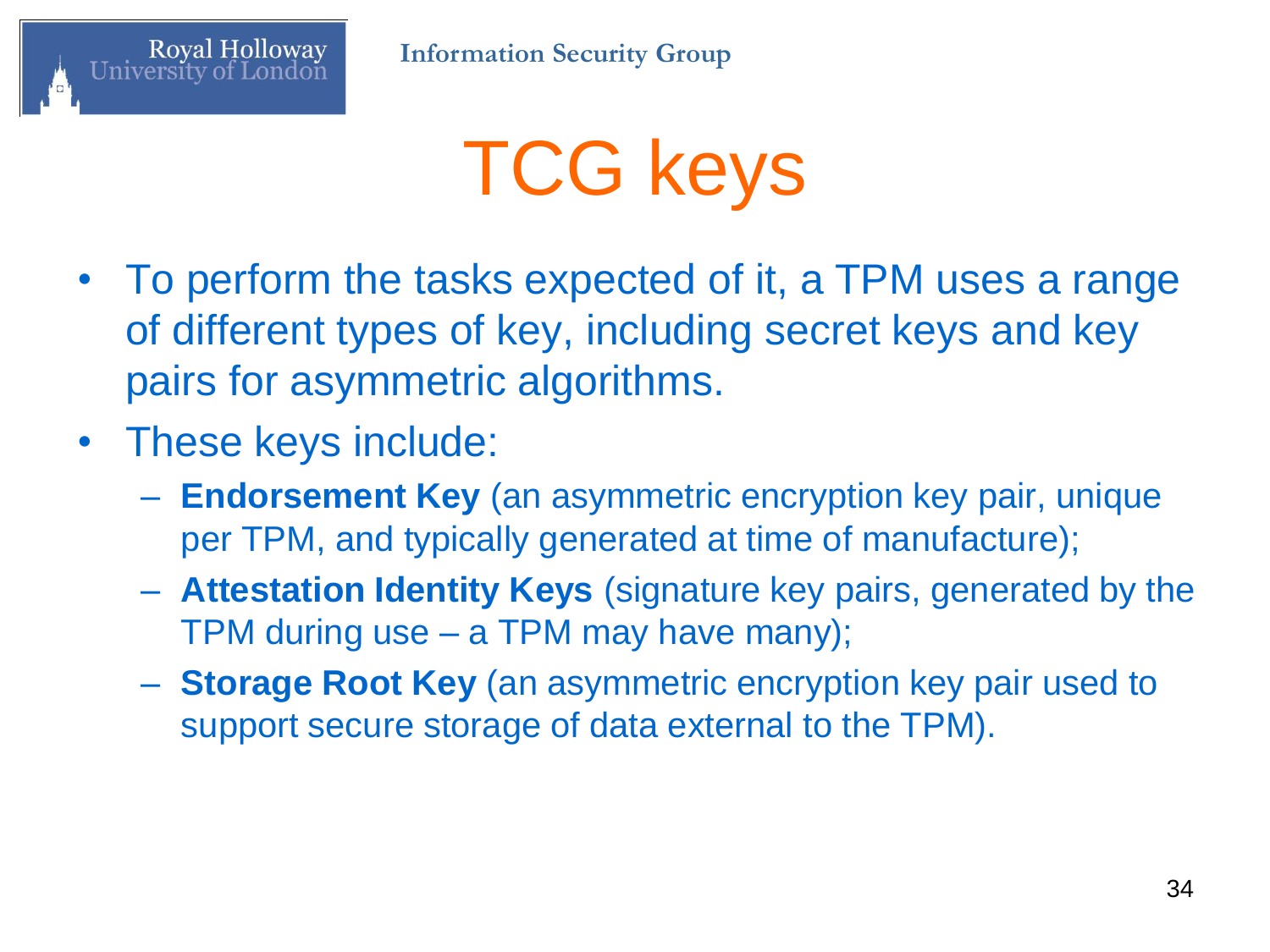# Endorsement Key Pair (EK)

• It is a fundamental requirement that:

Royal Holloway

- Each TPM has an endorsement key pair stored in it;
- The public part of the endorsement key pair is certified by the TPME (e.g. the TPM manufacturer) in the form of the endorsement credential.
- The private part of the EK is used by a TPM to prove that it is a genuine TPM. It is never used for signing.
- It is only ever used in two scenarios:
	- To take ownership of a TPM;
	- To get a public key certificate for a platform attestation identity public key (a 'platform identity').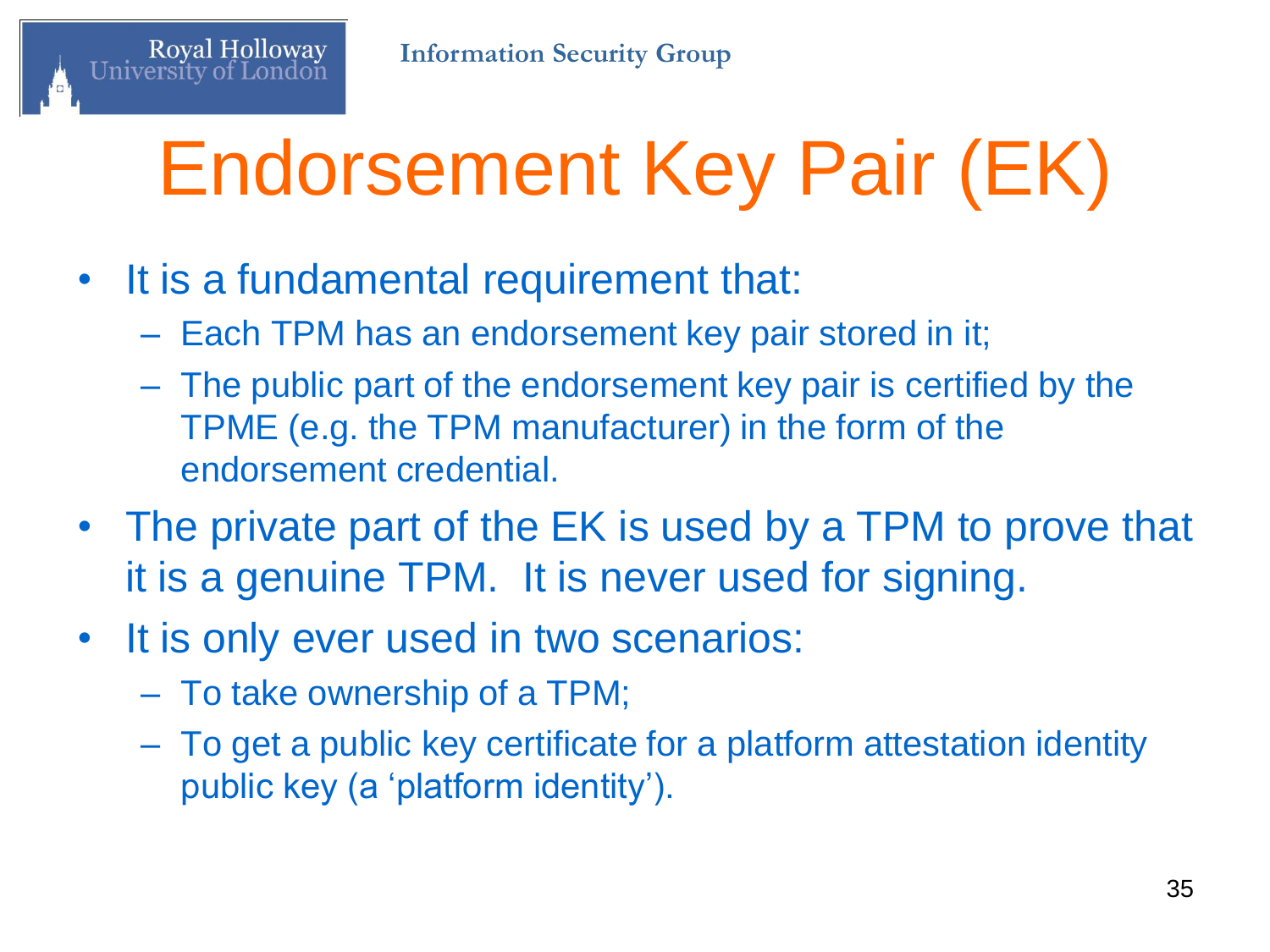# Platform Credentials

- Prior to use, a trusted platform (and the TPM within the platform) are equipped with a set of signed certificates – generated by some of the TTPs referred to earlier.
- These certificates bind the public part of the EK to the platform, and also assert to properties of the platform.
- We refer to these certificates as the **Platform Credentials**.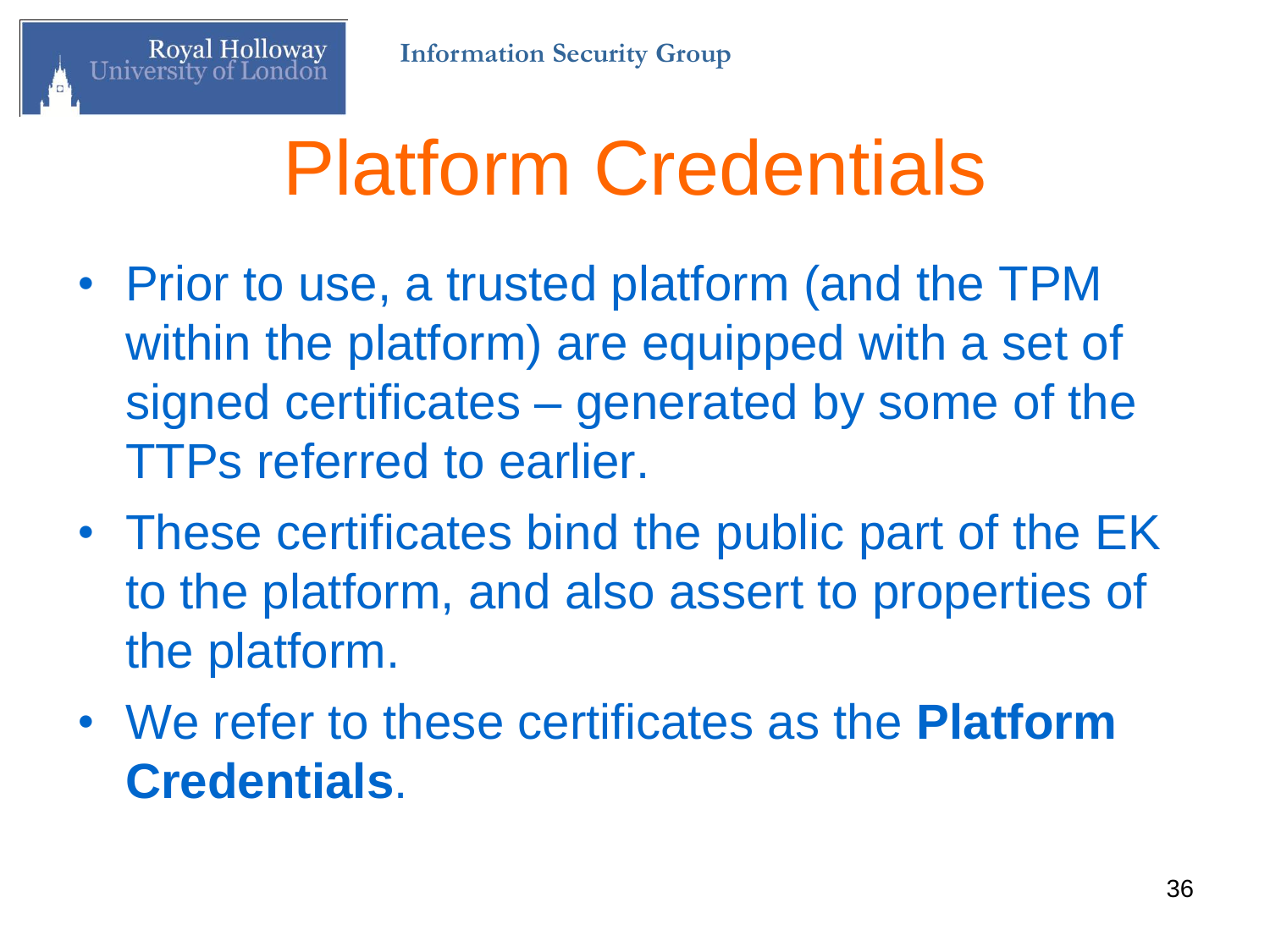

# Credentials I

#### • An **Endorsement credential**:

- certifies that a public encryption key (the public endorsement key) belongs to a genuine TPM;
- is signed by a Trusted Platform Management Entity.

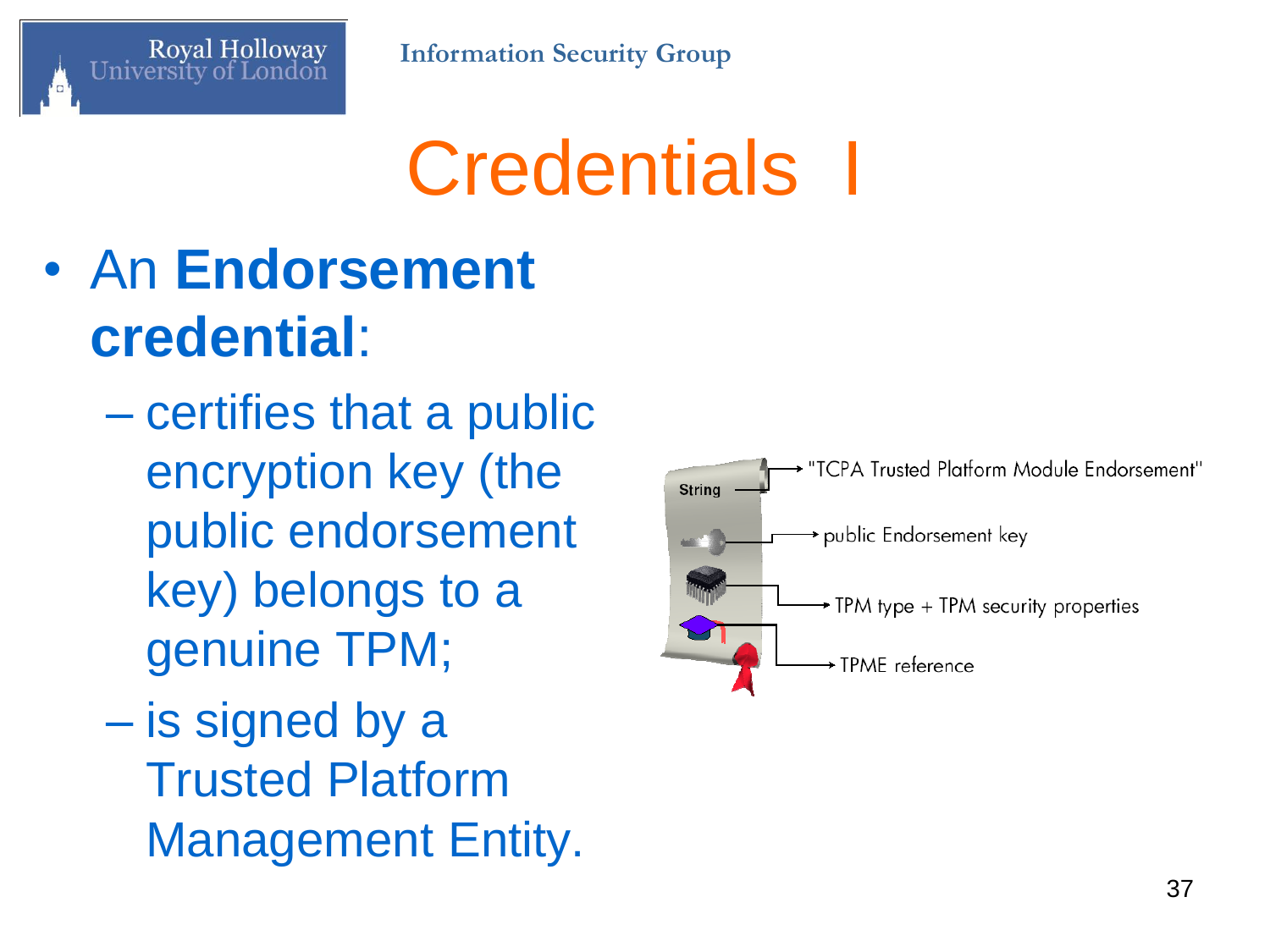**Information Security Group**

### Credentials II

• A **Conformance credential** is:

- a document that vouches that the design and implementation of the TPM and the trusted building blocks (TBBs) within a trusted platform meet established evaluation guidelines;
- signed by a Conformance Entity.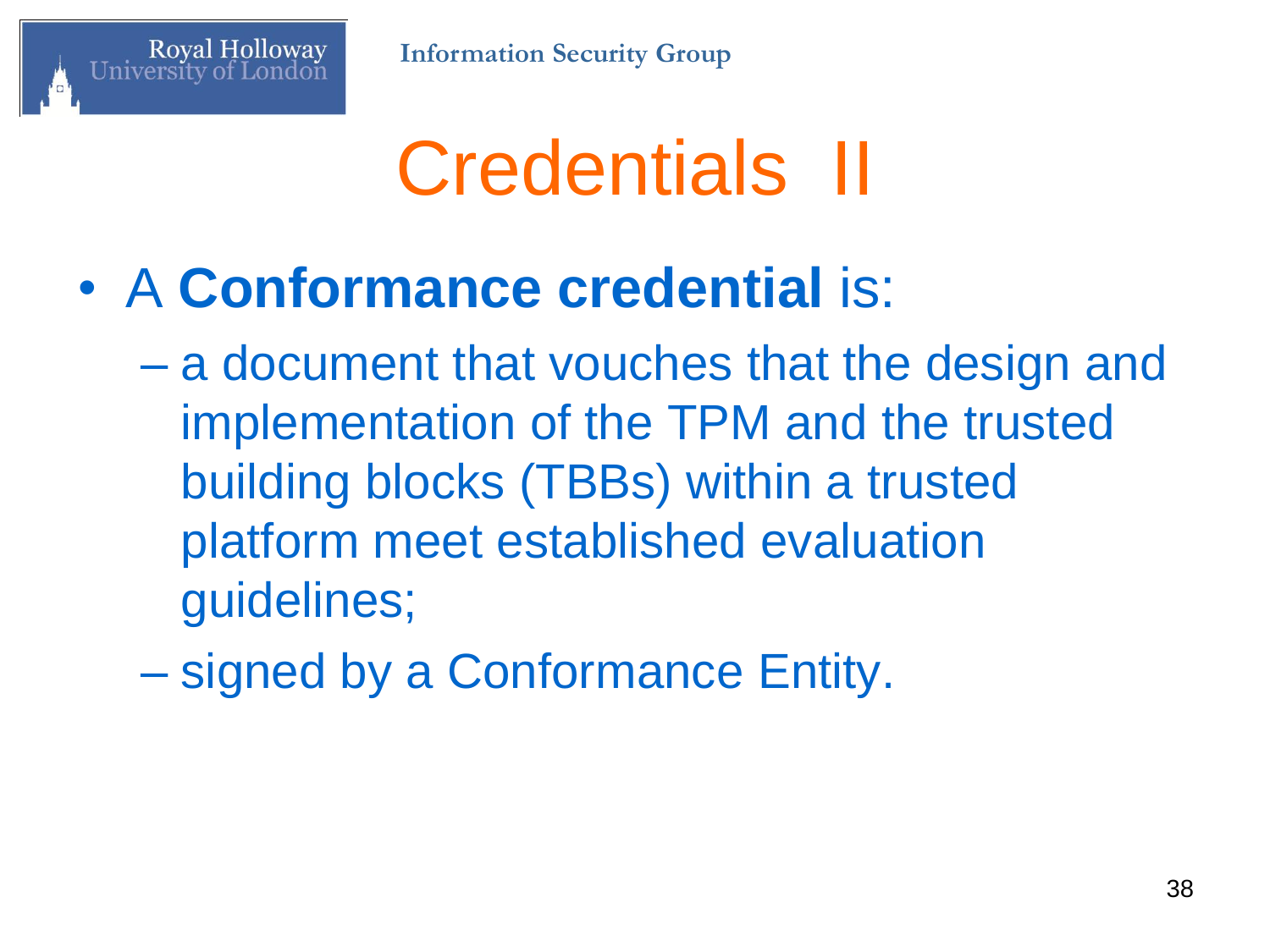# Credentials III

#### • A **Platform credential**:

- is a document that proves that a TPM has been correctly incorporated into a design which conforms to the specifications;
- proves the trusted platform is genuine;
- is signed by a Platform Entity. <sup>39</sup>

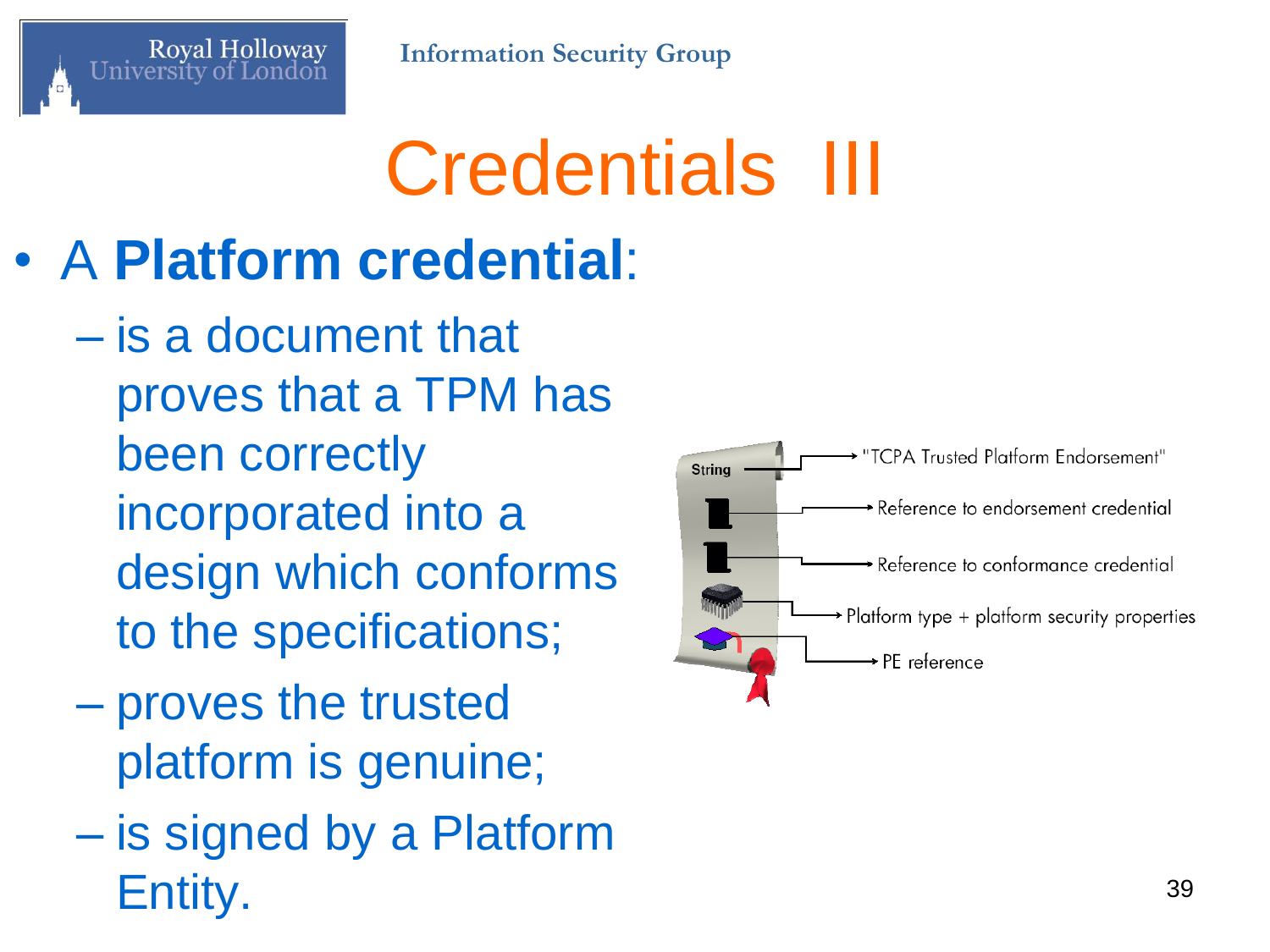# Attestation Identity Key Pairs (AIKs)

- These signature key pairs are used by a TPM to attest to platform properties to external entities.
- Used by a 'challenger' of the platform to verify that a TPM is indeed genuine, without identifying a specific TPM.
- A special trusted third party called a Privacy-Certification Authority (P-CA) supports the use of AIKs.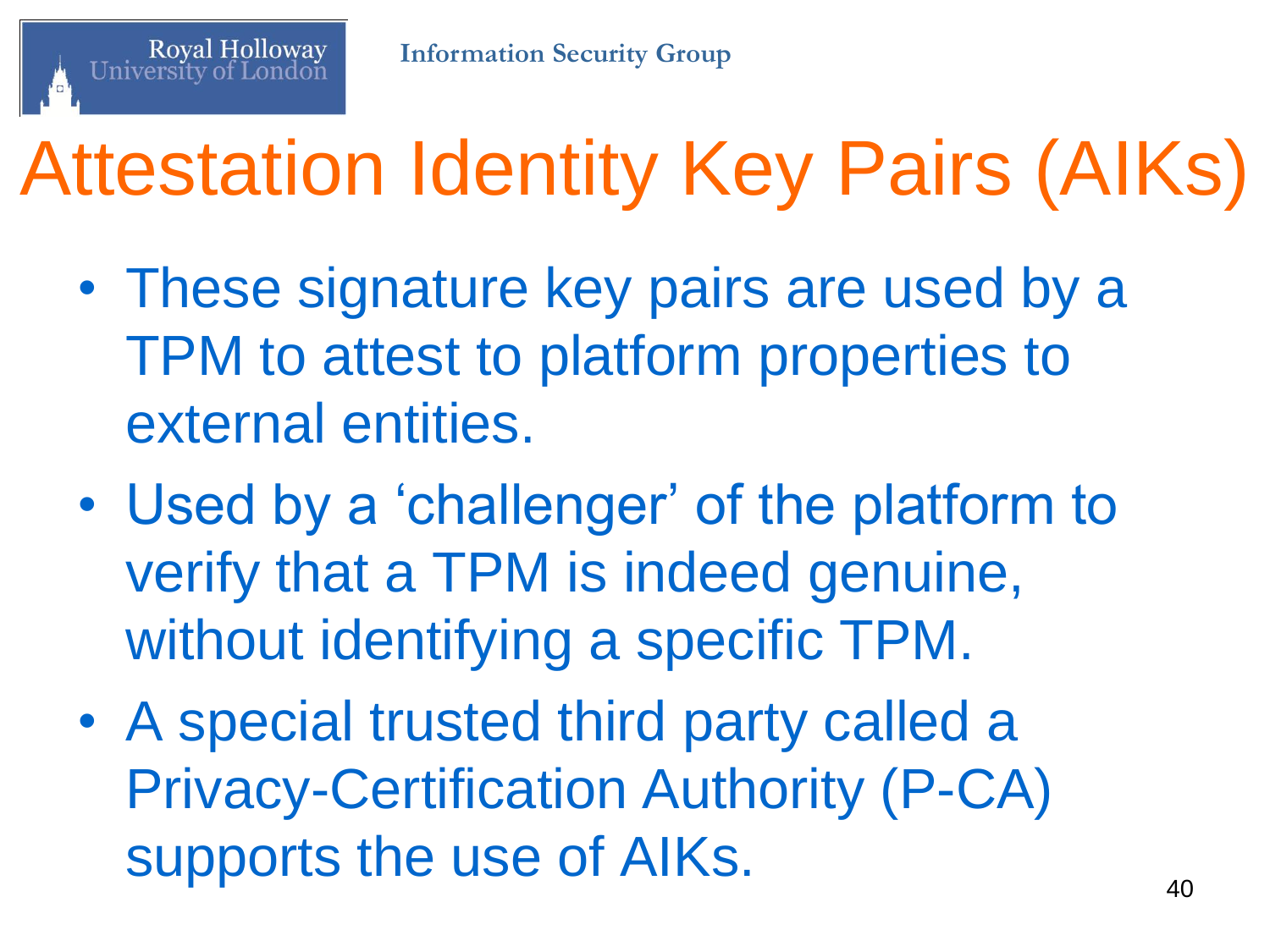### Generation of AIKs

- TPM chooses a new AIK pair, an 'identity', and a P-CA which will attest to this new identity.
- The TPM signs the public key, the chosen identity, and the identifier of the chosen P-CA, using the newly chosen AIK private key.
- The public key, identity, signature and TPM credentials are all encrypted using the P-CA public key and sent to the P-CA.
- The P-CA decrypts the data, verifies the credentials and the signature.
- The P-CA generates the Platform Identity Certificate, a statement that the AIK and the identity being to a genuine trusted platform with the specified properties.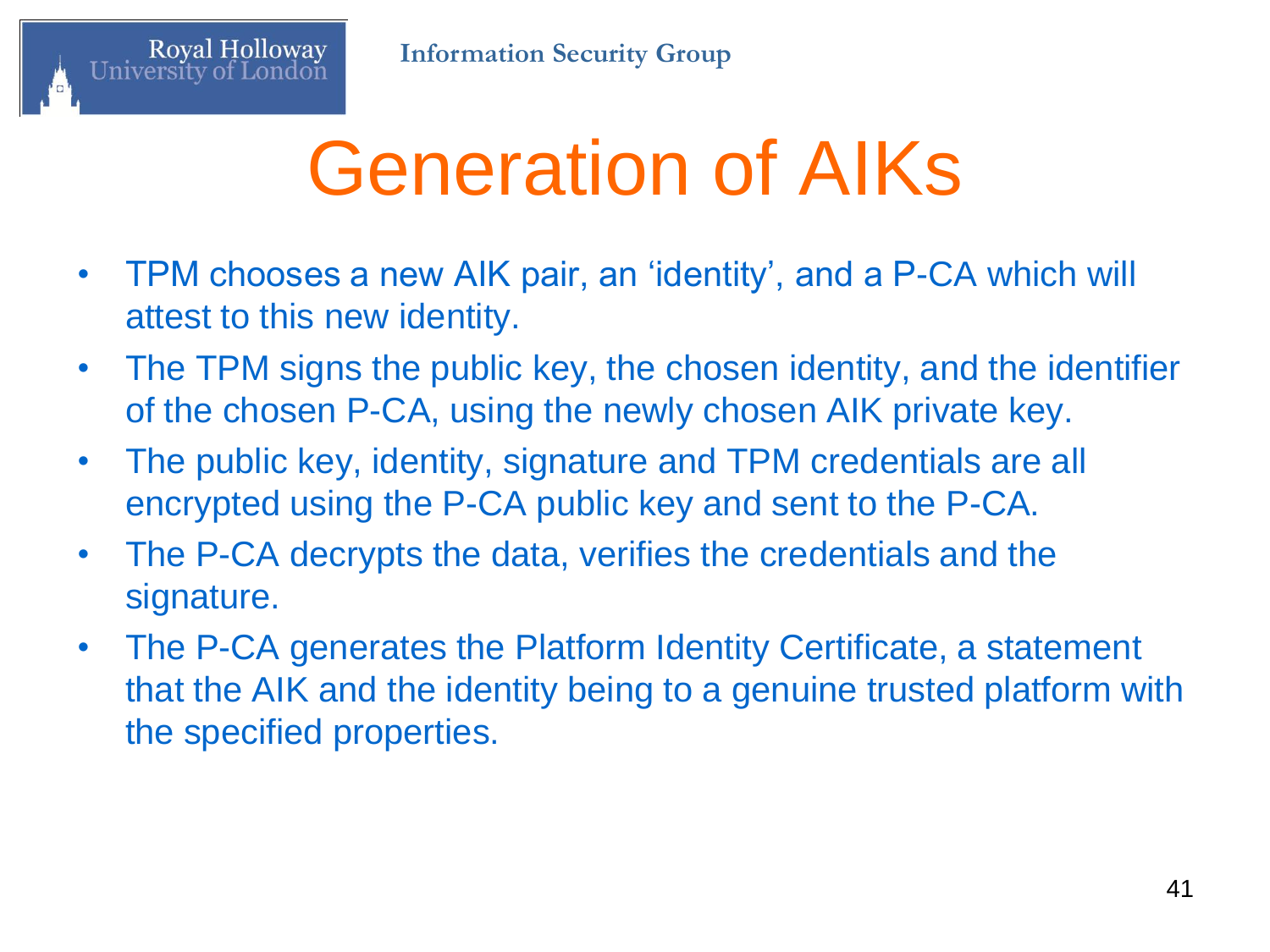#### Platform identity certificate • A **Platform identity certificate** (as generated by a P-CA) has the following content:

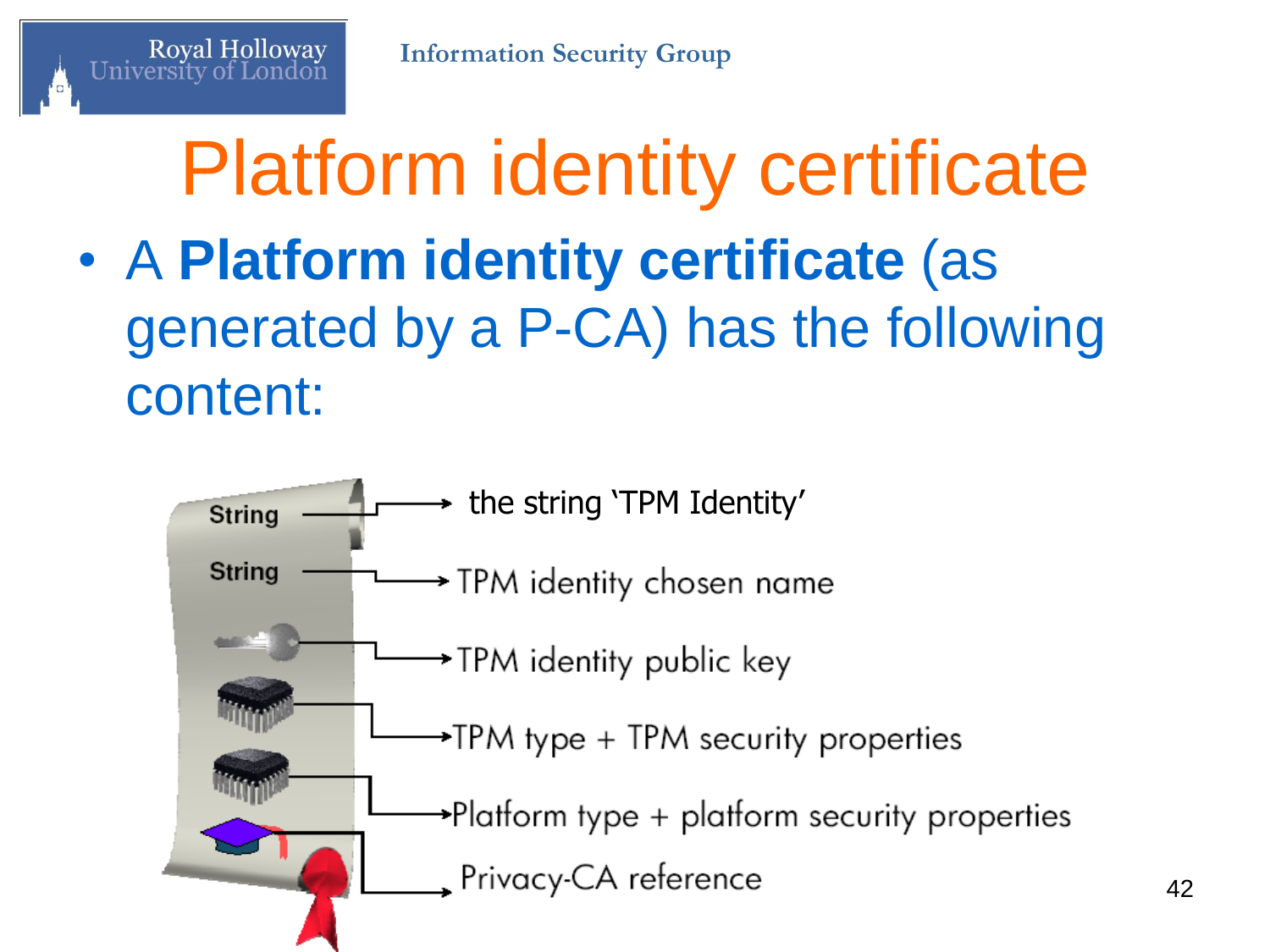# Sending the platform identity certificate to the TPM

- The P-CA generates a random secret encryption key.
- The platform identity certificate is encrypted using this secret key.
- The secret key is encrypted using the TPM's EK.
- The encrypted certificate and key are then sent back to the requester, thus ensuring that only the appropriate TPM can access the certificate.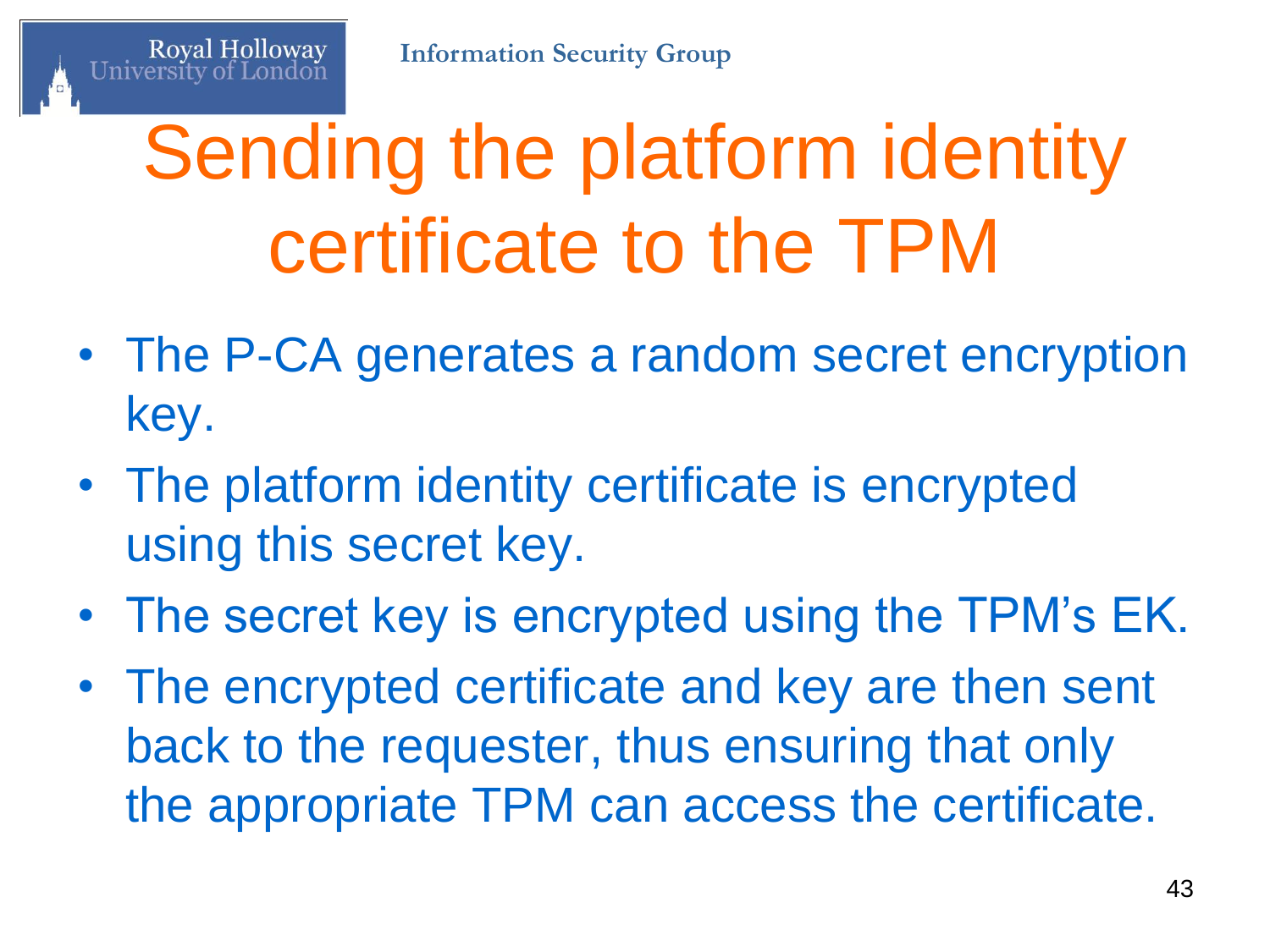#### Issues with use of a P-CA

- The P-CA gets to see all the platform credentials, including the endorsement credential (and the public part of the EK).
- A TPM has only one EK, and hence the P-CA can link the AIK (and its associated identity) with a unique trusted platform.
- Hence, although a TPM can have many AIKs/identities, and hence a degree of anonymity/pseudonymity, this depends on the honesty of the P-CA, i.e. the P-CA can compromise this anonymity.
- As a result, an alternative protocol called DAA (Direct Anonymous Attestation) has been devised.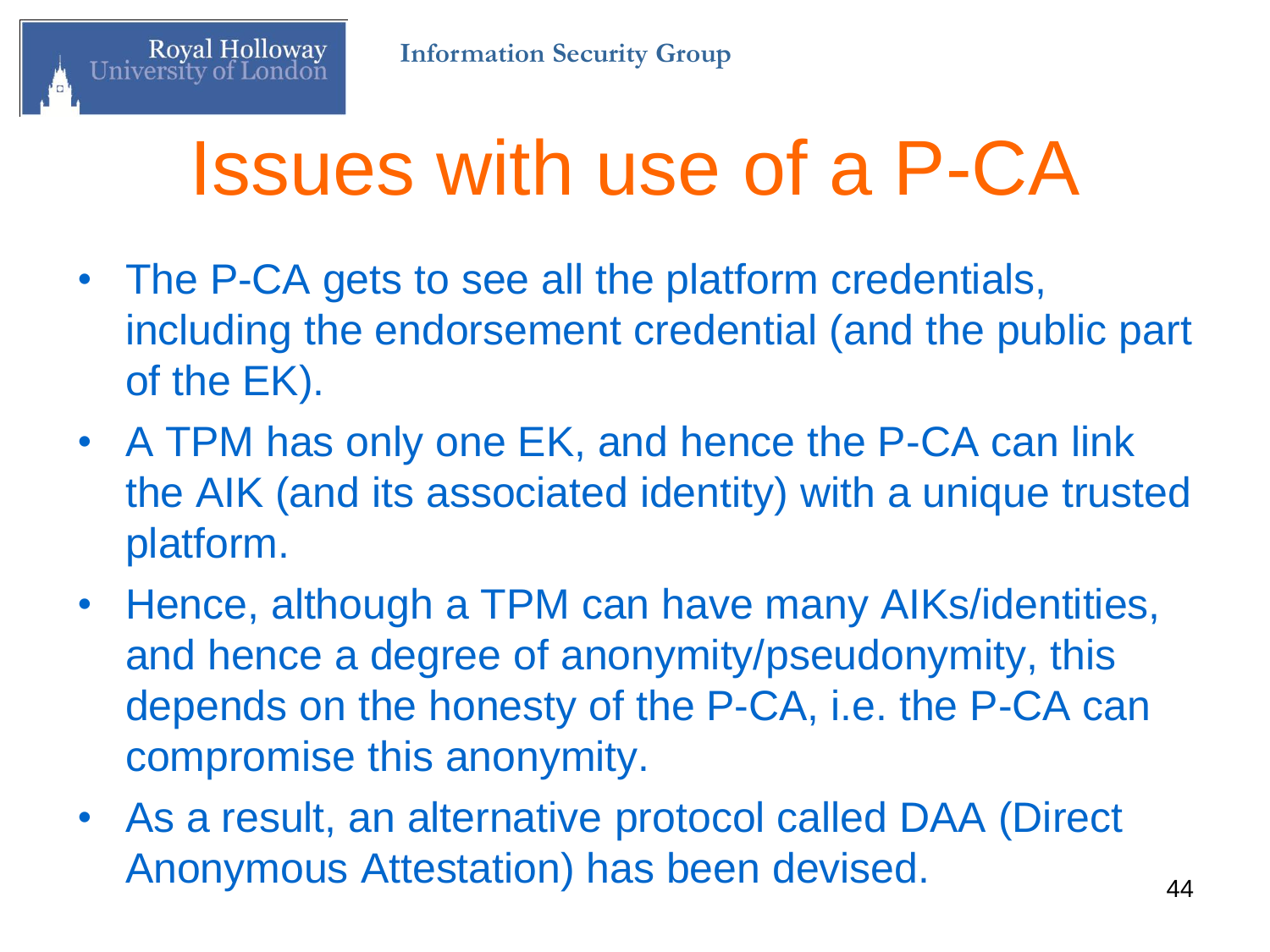

#### Direct Anonymous Attestation (DAA)

- The P-CA is a threat to privacy since it is capable of:
	- user/TPM activity tracking; or

- making unwanted disclosures of platform information.
- The DAA protocol removes the need to disclose the public value of the endorsement key to a P-CA.
- DAA is based on a family of cryptographic techniques known as zero knowledge proofs.
- DAA allows a TPM to convince a remote `verifier' that it is indeed valid without disclosing the TPM public endorsement key, thereby removing the threat of a TTP collating data which may jeopardise the privacy of the TPM user. 45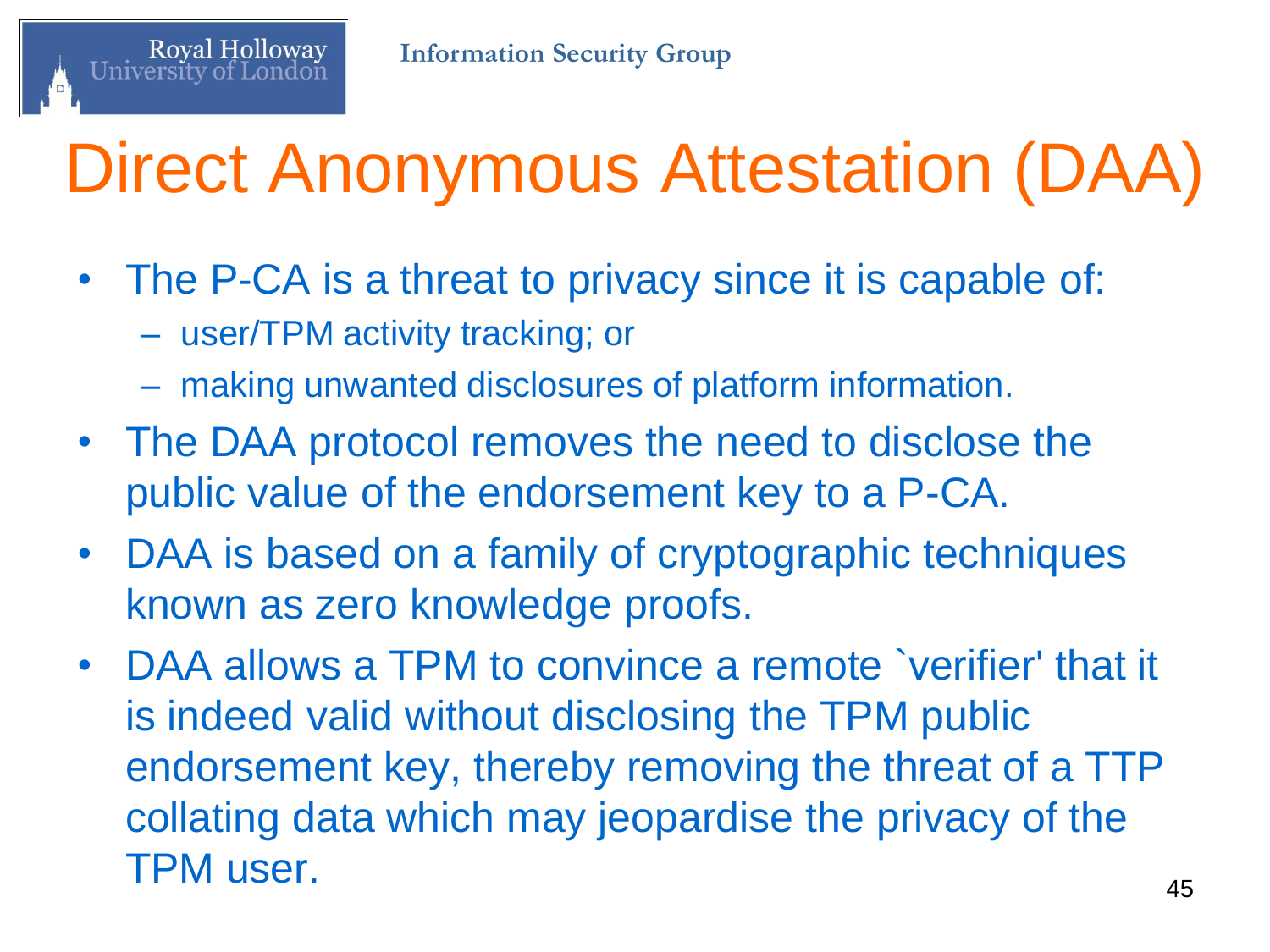**Information Security Group**

Royal Holloway<br>University of London

#### Authenticated boot I

#### The Authenticated boot process

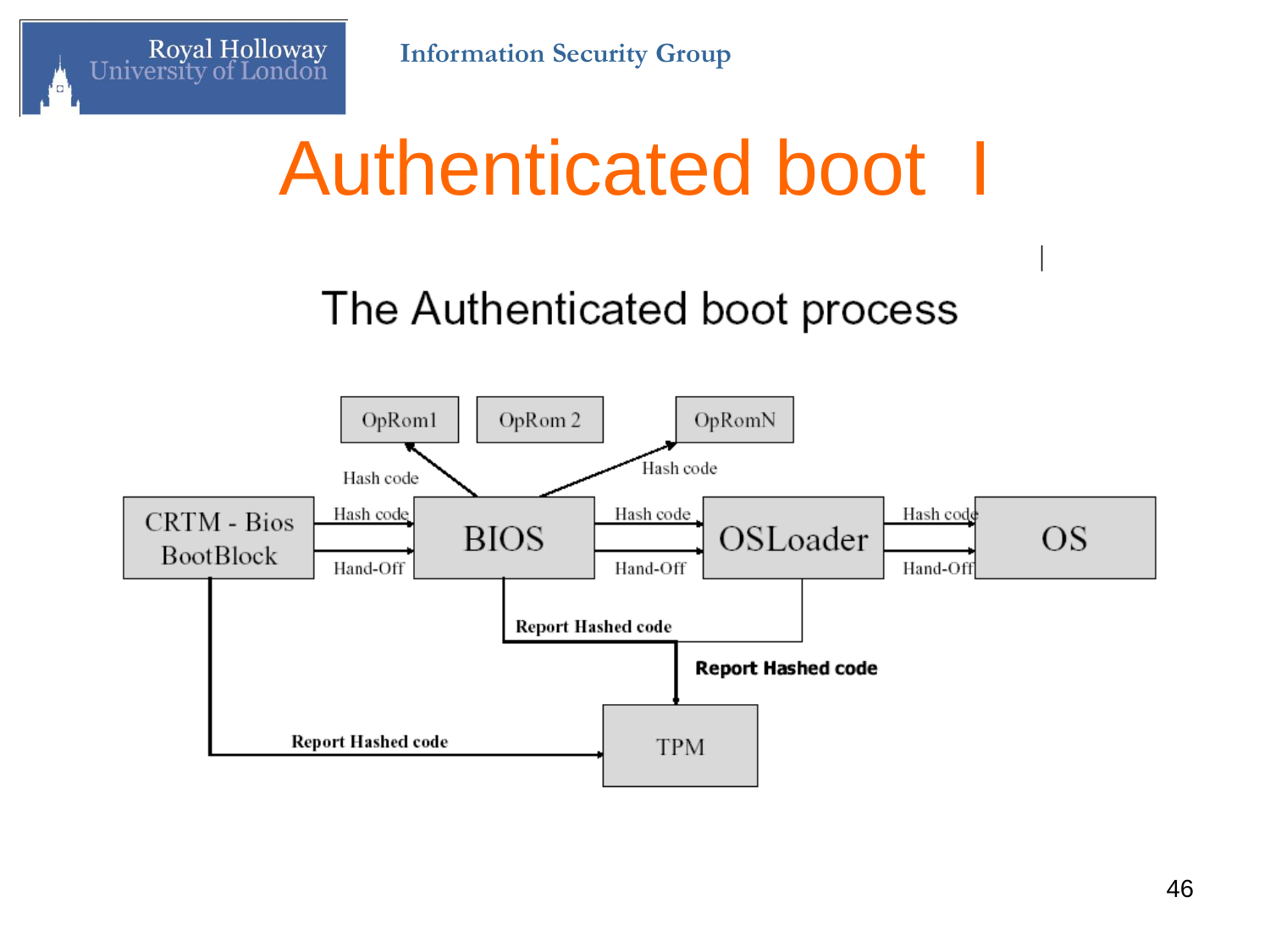#### Authenticated boot II

- A TPM incorporates a set of Platform Configuration Registers (PCRs).
	- They are used to store platform software integrity metrics.
	- A TPM has several PCRs (a minimum of sixteen) and uses them to record different aspects of the state of the trusted platform.
	- Each PCR has length equal to a SHA-1 digest, i.e. 20 bytes.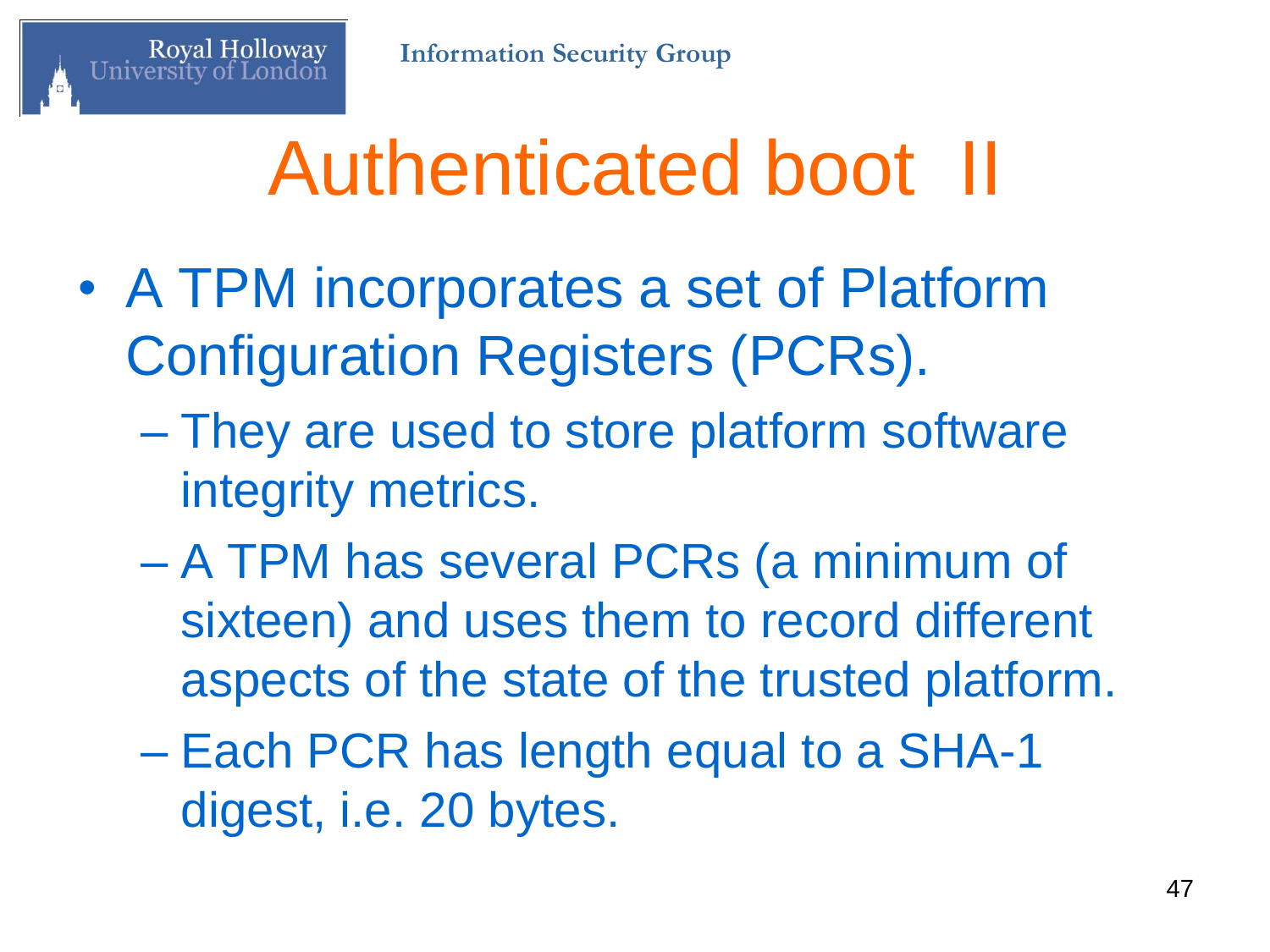#### Authenticated boot III

- Each PCR holds a value representing a summary of all the measurements presented to it from boot time:
	- This is less expensive than holding all individual measurements in the TPM;
	- This means that an unlimited number of results can be stored.
- A PCR value is defined as:

- SHA-1( existing PCR value || latest measurement result ).
- A PCR must be a TPM shielded location, protected from interference and prying.
	- The fewer sequences/PCRs there are, the more difficult it is to determine the meaning of the sequence;
	- The more sequences/PCRs there are, the more costly it is to store sequences in the TPM. 48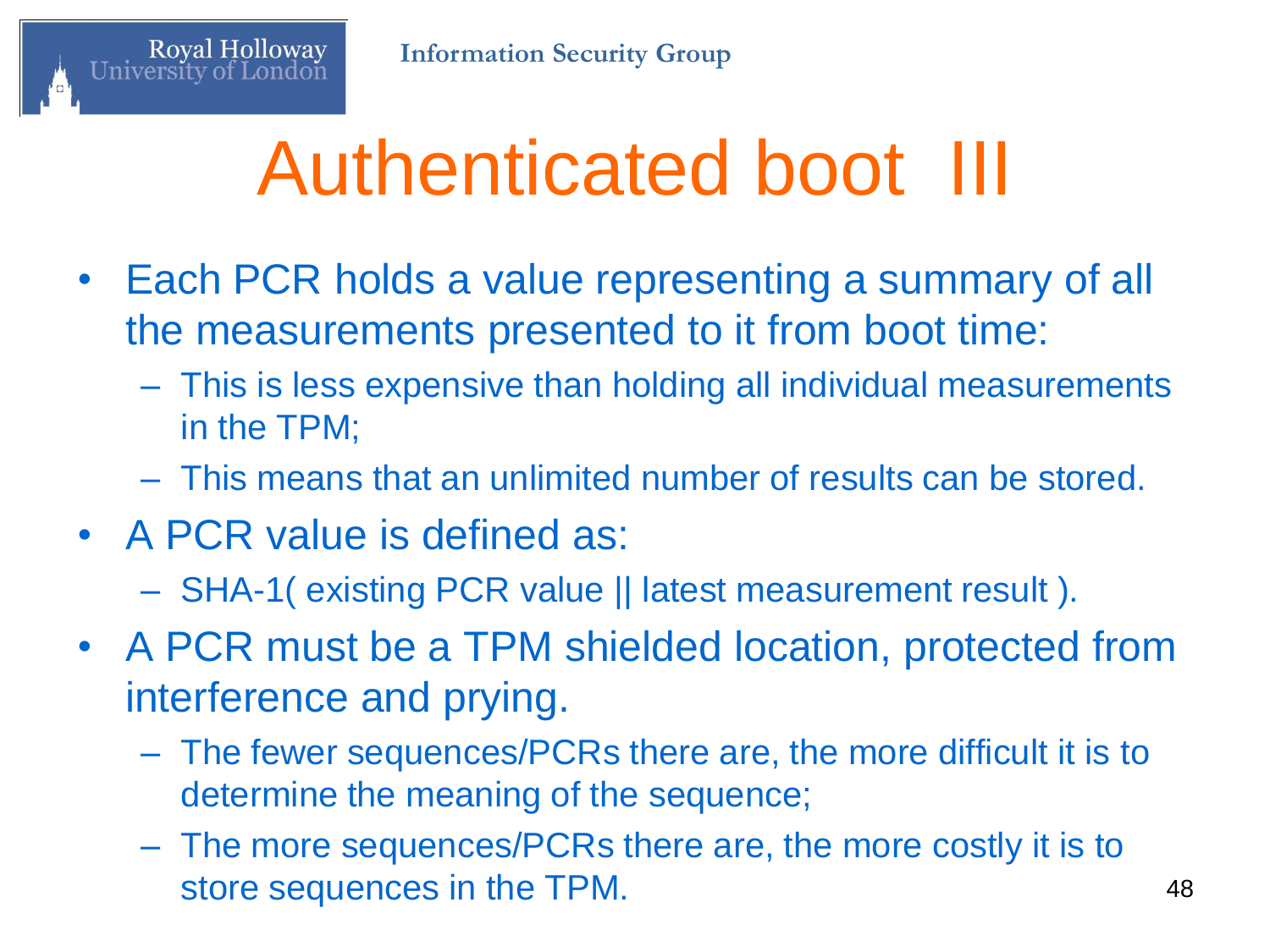# Reporting on integrity

- Measurements reported to the TPM during or after the boot process cannot be removed or deleted until reboot.
- The attestation identity keys are used to sign integrity reports.
- The recipient of a signed integrity report can then evaluate the trustworthiness of the:
	- signed integrity measurements, by examining the platform identity certificate;
	- software configuration of the platform, using the reported measurements. 49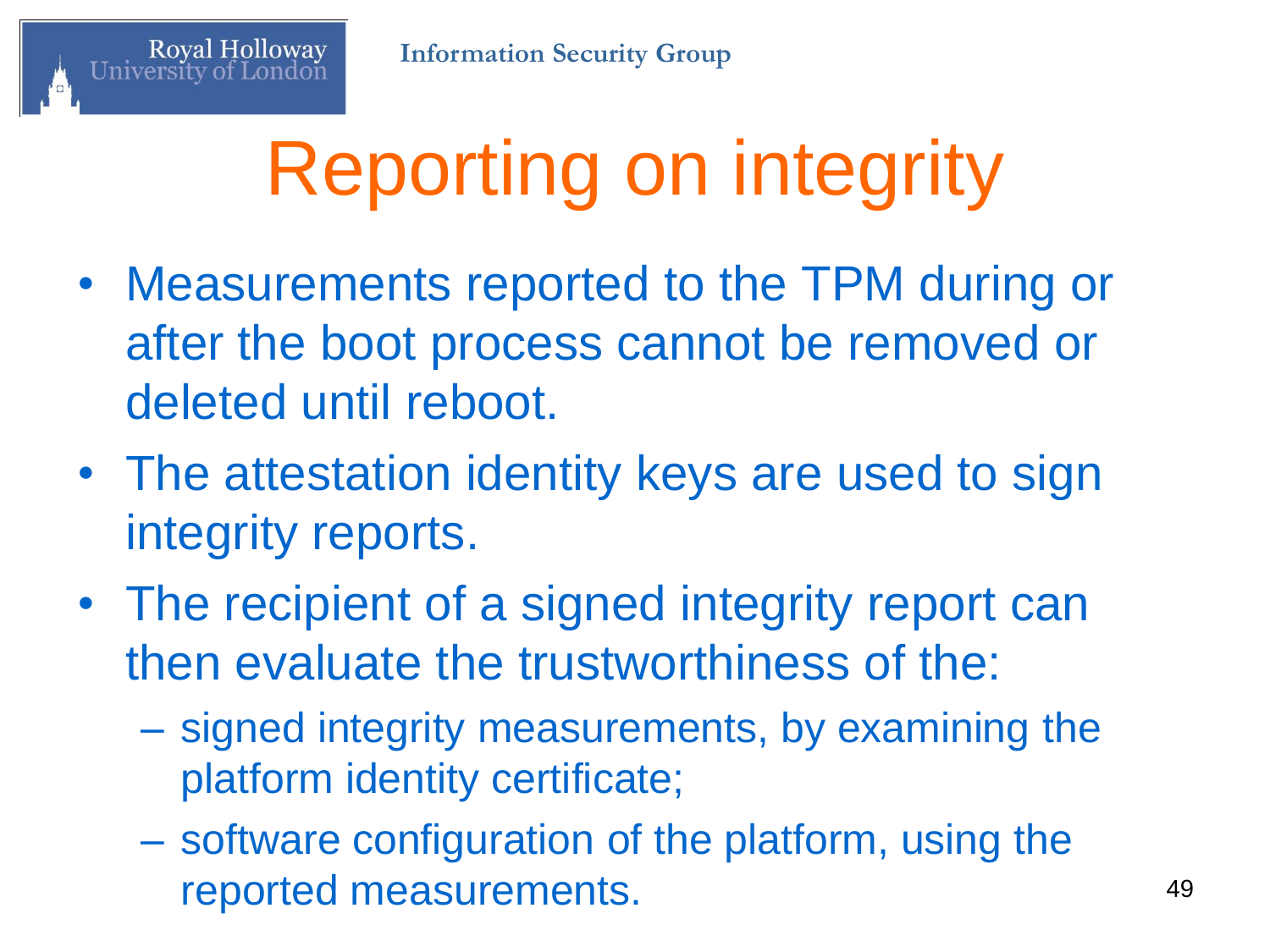

#### **Contents**

- What is trusted computing?
- The TCG
- Core trusted computing functionality
- Security infrastructures
- TC GAA a universal security infrastructure
- Applying TC GAA
- Conclusions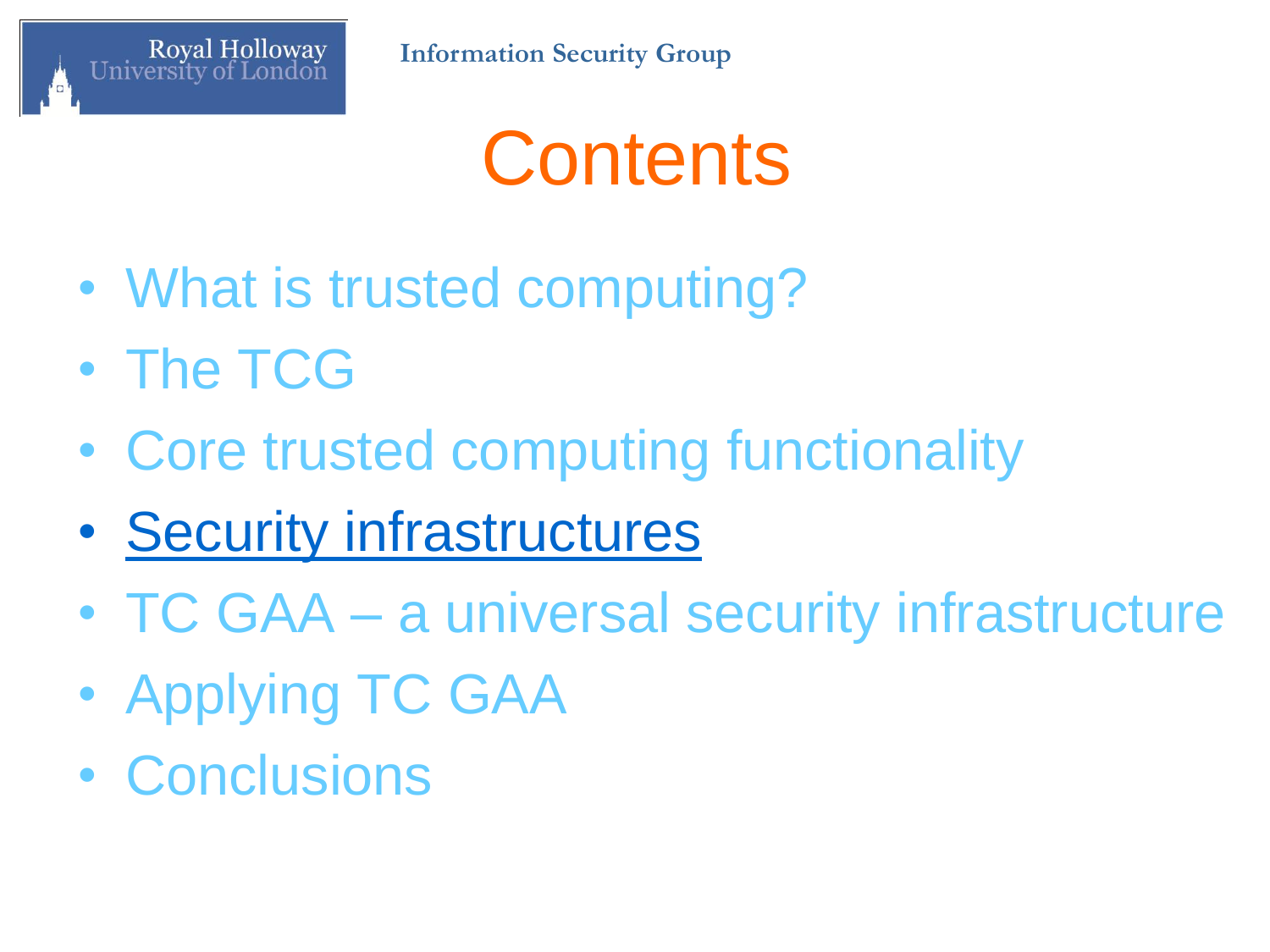# Security infrastructures

- In order to use cryptography to protect communications, some kind of security infrastructure needs to be in place.
- In its simplest form, this will just be a means to set up shared secret keys between communicating parties.
- Traditionally, e.g. in banking networks, this can be achieved using one or more Trusted Third Parties (TTPs).
- One type of TTP for this purpose is known as a Key Distribution Centre (KDC).
- A KDC shares a secret key with every party, and these keys can be leveraged (using an appropriate protocol) to set up a secret key between any two parties.  $151$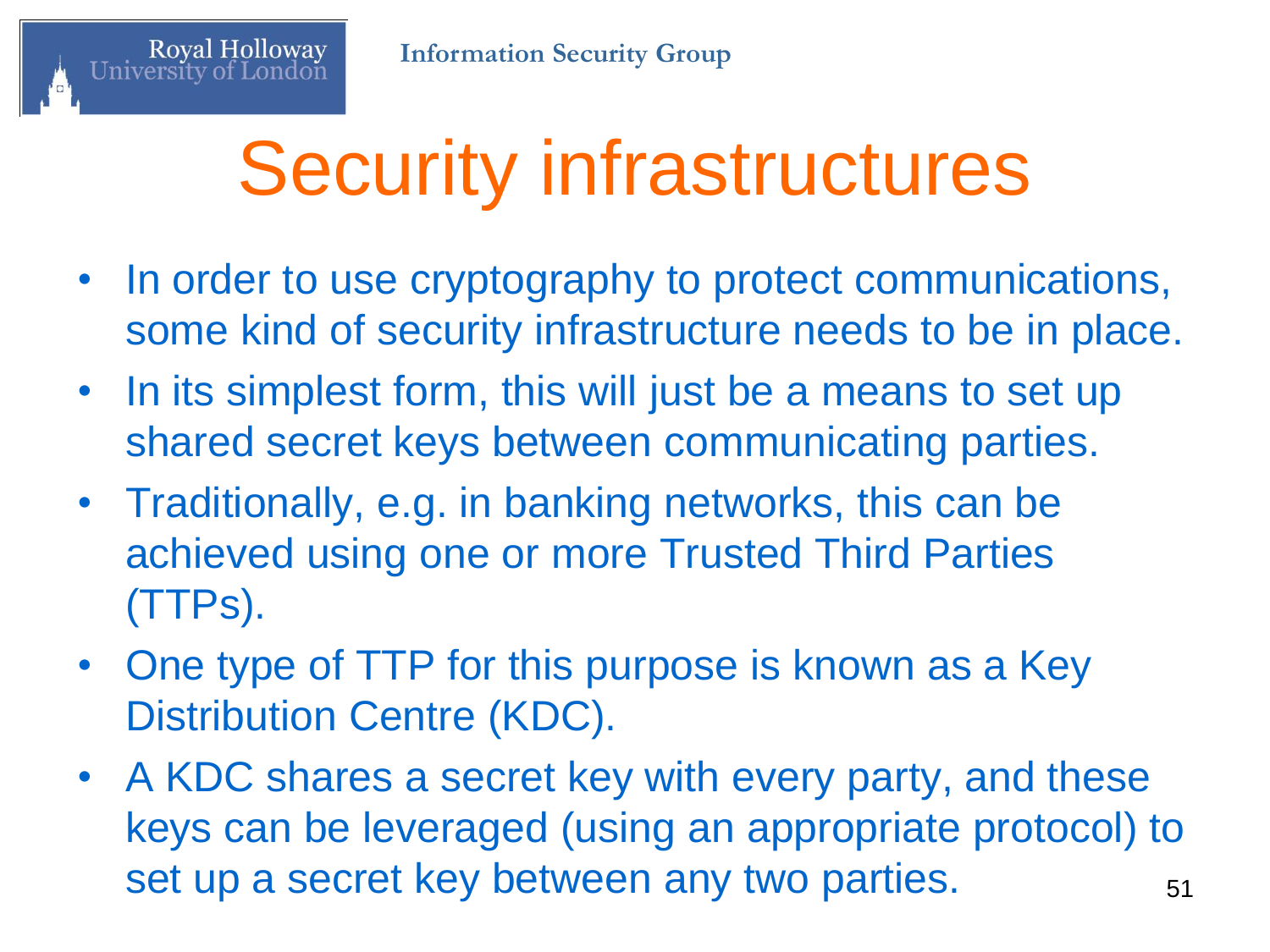# Public Key Infrastructures (PKIs)

- A PKI is another type of security infrastructure, based on digital signatures.
- A Certification Authority (CA) creates digitally signed certificates for user public keys, binding a user name to a public key.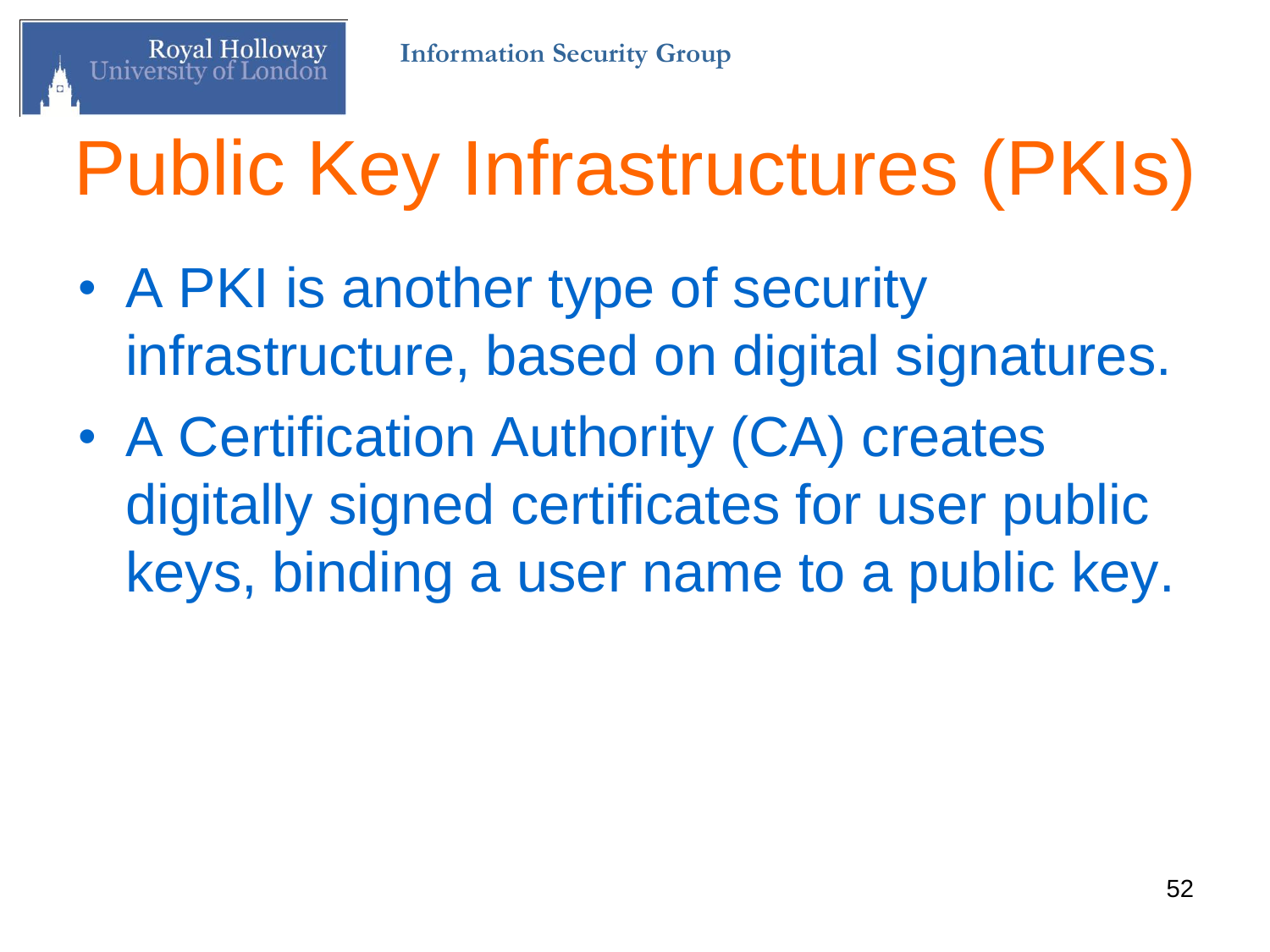# The promise of a universal PKI

- A few years ago, PKI was the subject of huge hype.
- Companies producing PKI products (e.g. CA software) or providing PKI services suddenly (and temporarily!) became hugely valuable.
- In many cases the vision sold as part of this hype was of some kind of universal PKI, whereby every PC in the world would have a public key certificate, which could then be used for a huge range of purposes, e.g.:
	- secure e-commerce;

- universal secure e-government;
- secure home banking;
- electronic signatures for all;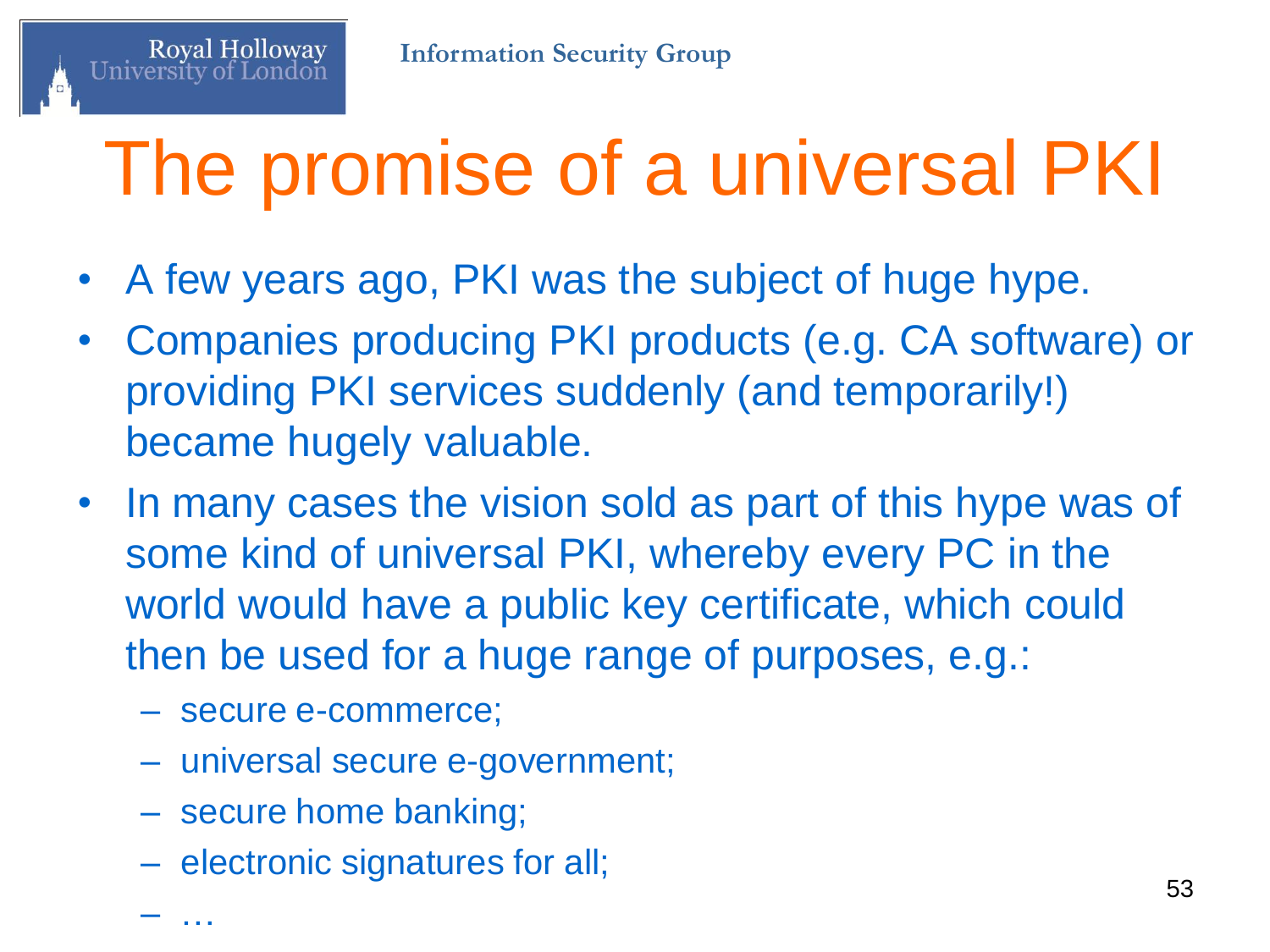# PKI – what happens in practice I

- Of course, this has not happened.
- There are many PKIs, each set up for a specific purpose.
- For example:

- companies have their own PKIs, used to support internal secure communications;
- MasterCard and Visa (and card issuing banks) have PKIs set up to support EMV (used to support smart card based credit/debit card transactions, e.g. in parts of Europe);
- Internet web sites have certificates used for SSL/TLS security.
- There are, of course, many explanations for this one being the fact that the policies under which certificates are issued will depend on the context of use.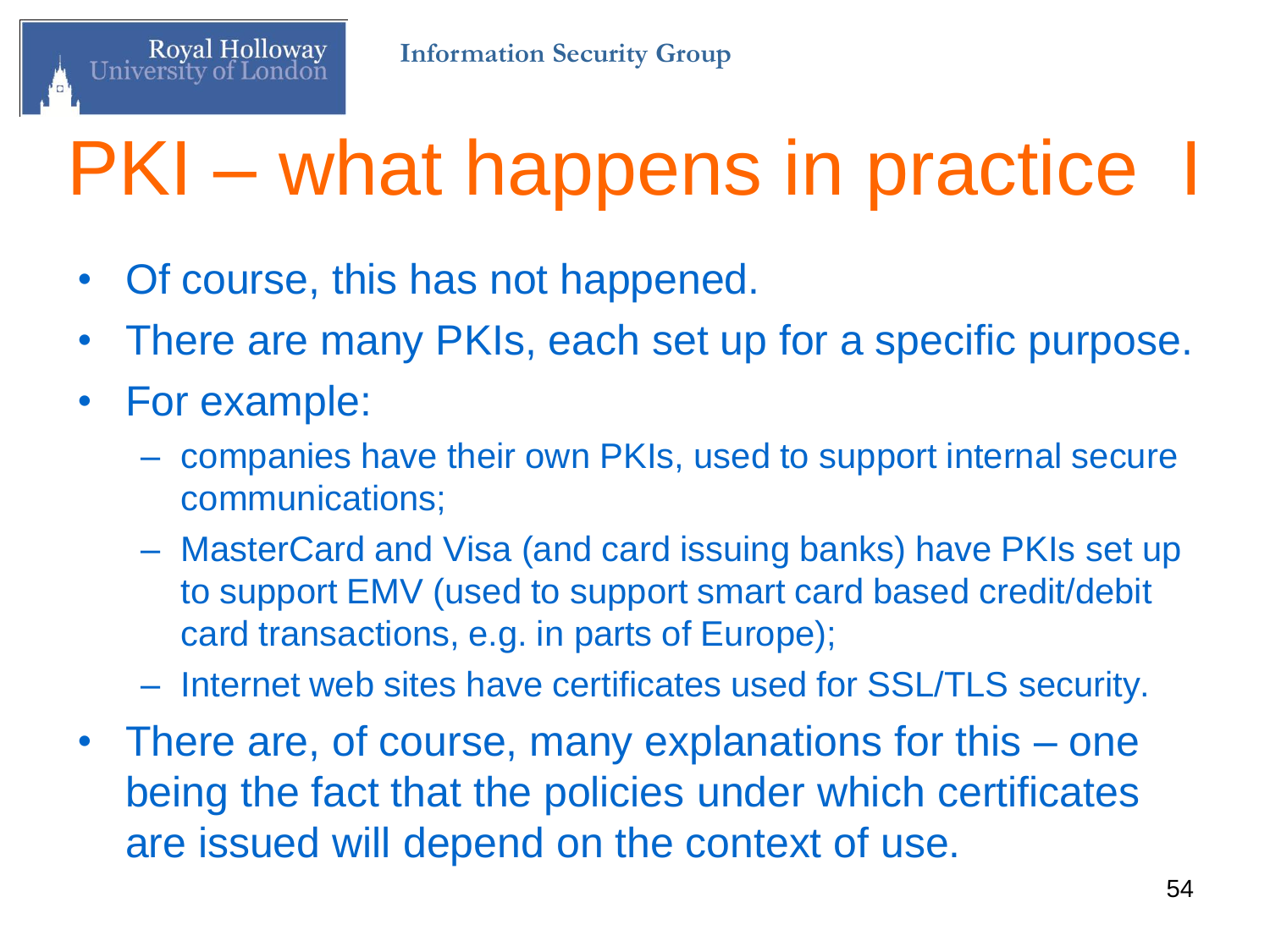# PKI – what happens in practice II

- More generally, PC users do not have the expertise or motivation to generate a signature key pair, and obtain a certificate for their public key.
- This can be seen from the failure of the SET ecommerce secure payment system, one of the major obstacles to the adoption of which was the need for every user to generate a key pair, and take a copy of their public key to their bank.
- End users cannot be expected to understand the operation of public key cryptography.
- Moreover, current PCs typically do not have a means for secure key storage (needed for the private key).  $_{55}$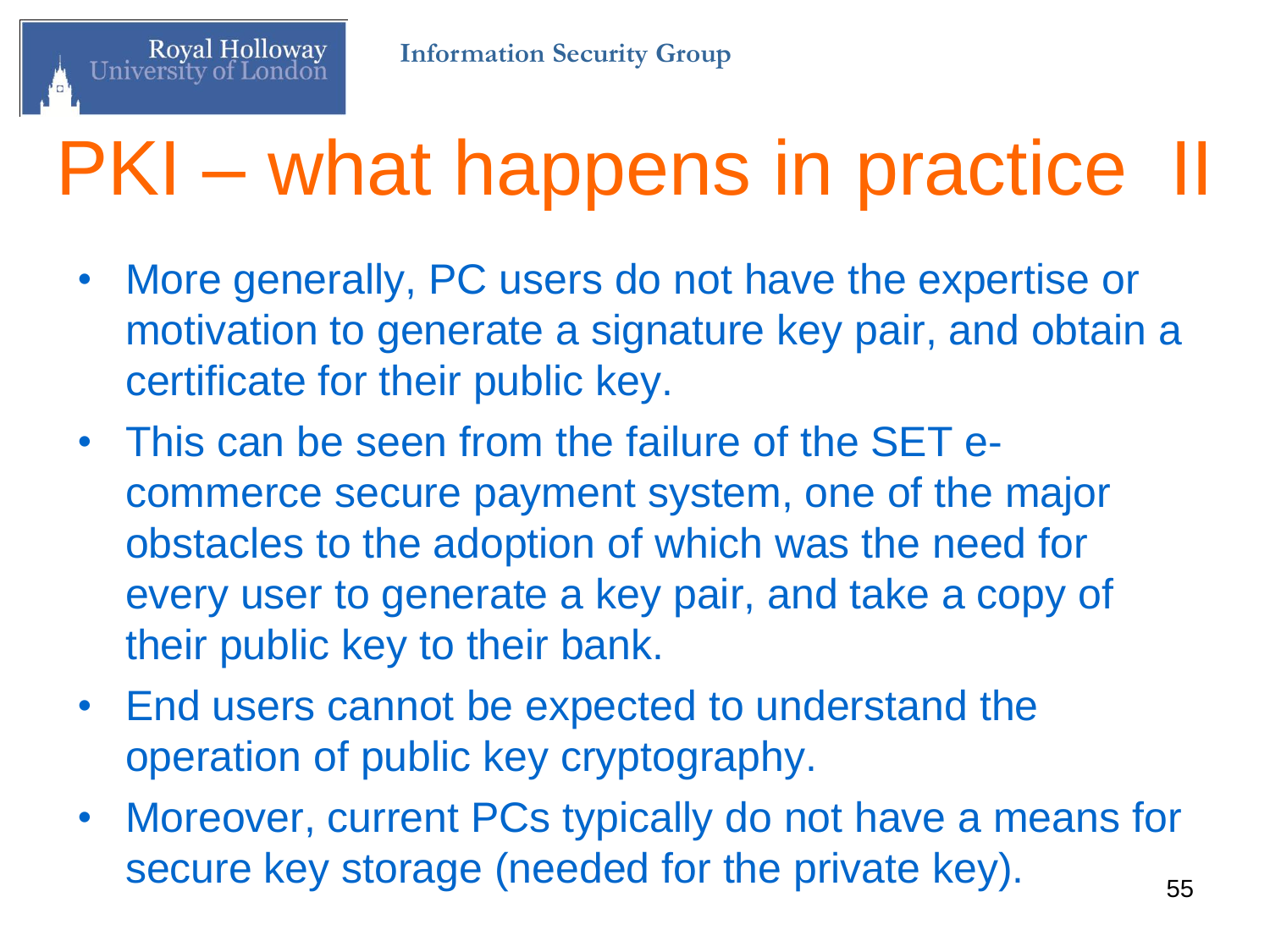

#### **Contents**

- What is trusted computing?
- The TCG
- Core trusted computing functionality
- Security infrastructures
- TC GAA a universal security infrastructure
- Applying TC GAA
- Conclusions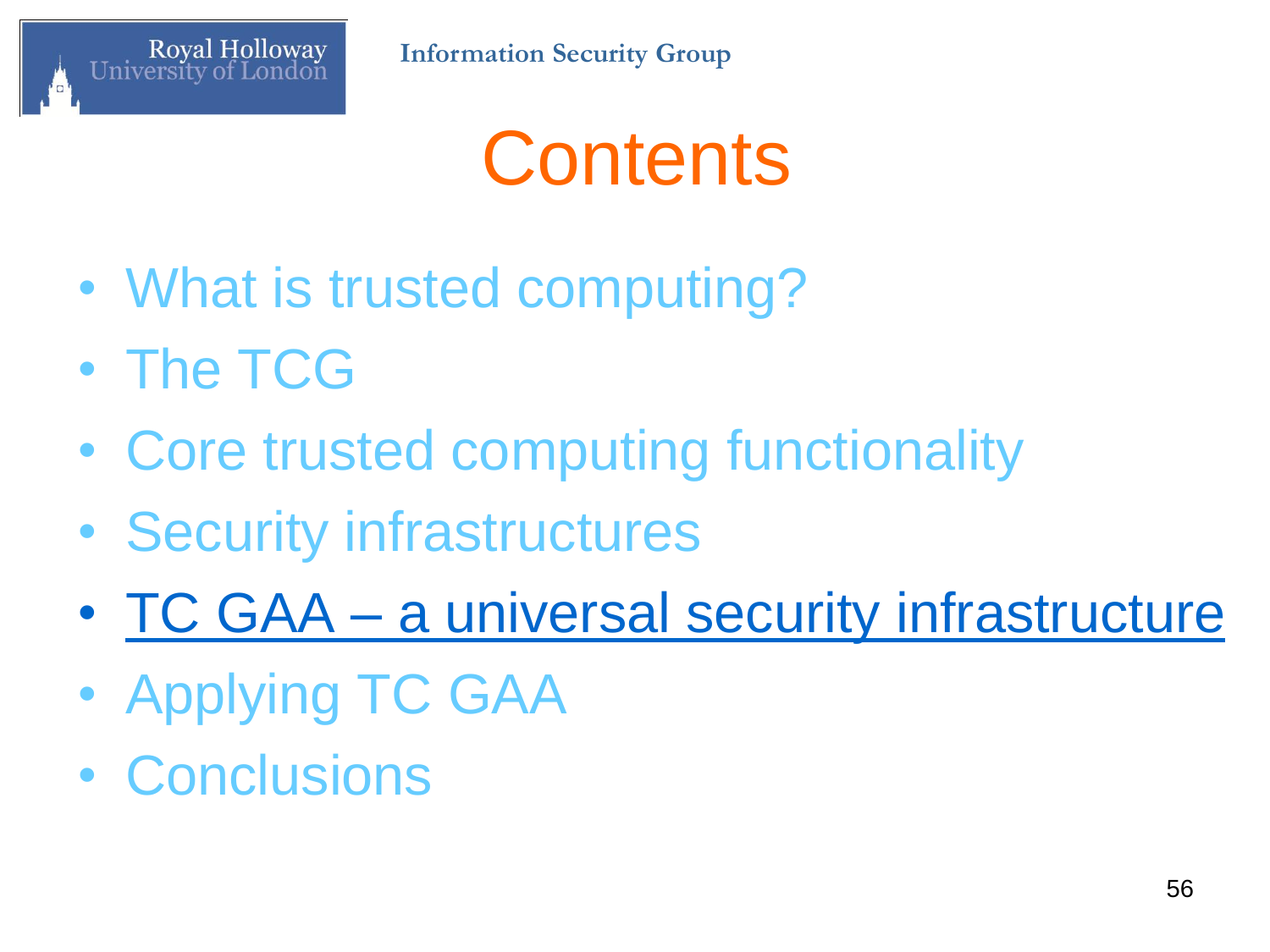#### TC – a universal security infrastructure?

- Trusted computing may give us a universal security infrastructure 'by the back door'.
- Every PC owner will have a crypto-capable PC, will have an asymmetric key pair in their TPM, and will have a public key certificate for the public key.
- Moreover, the TPM is capable of generating signature key pairs on demand, of using generated private keys to sign arbitrary data, and of providing secure storage for private keys.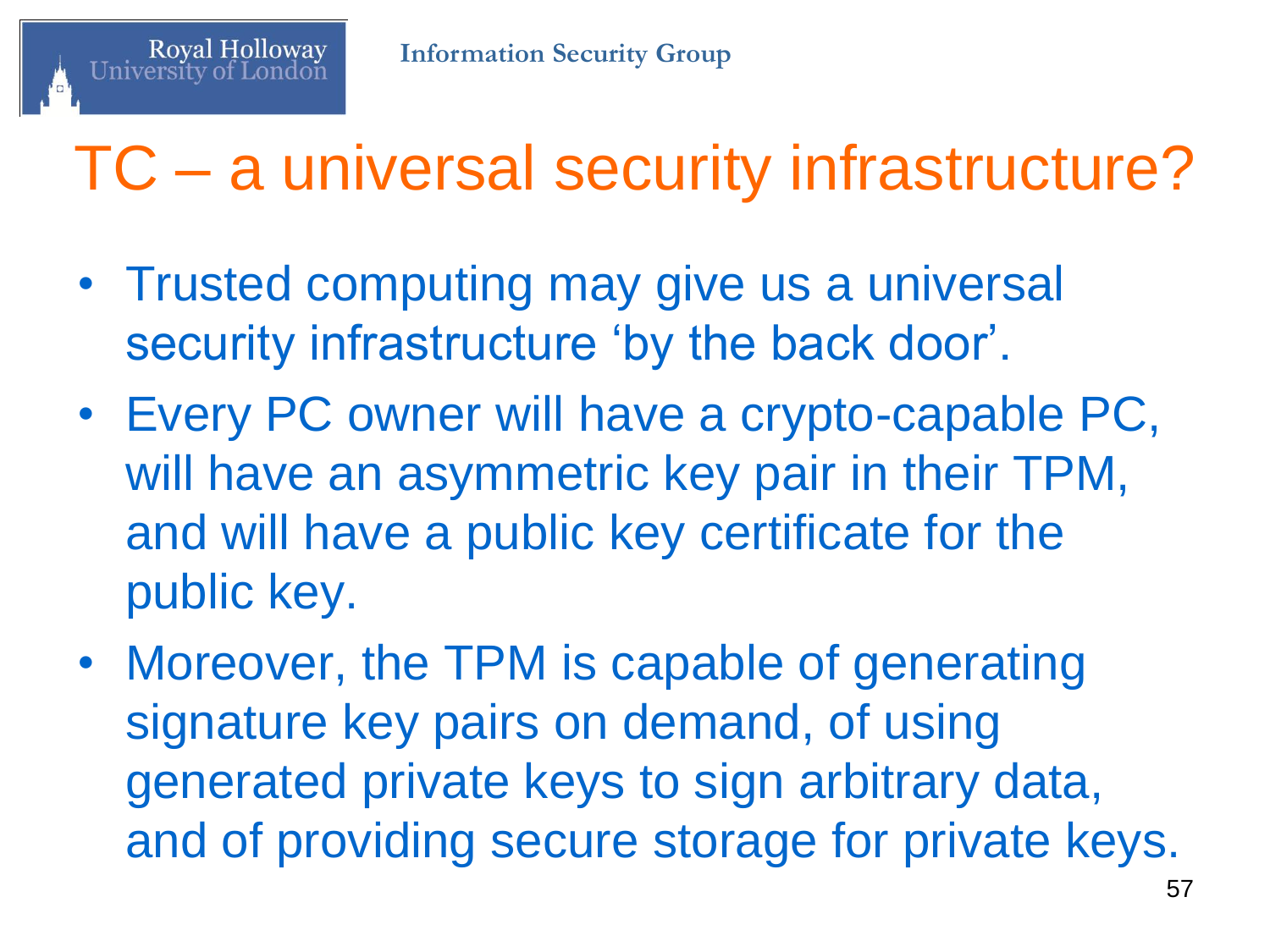## Possible problems

- The key pair provided in every TPM (when shipped to user) is not suitable for use as a general purpose key pair:
	- although it is an RSA key pair, it is intended for use as an encryption/decryption key pair;
	- the TPM does not enable its use for signing arbitrary data.
- The TPM is capable of generating an RSA key pair designed for signing (known as an AIK – Attestation Identity Key), and can also obtain an X.509 certificate for the public part of the AIK from an entity known as a Privacy-CA.
	- However, the private part of the AIK cannot be used to sign arbitrary data. 58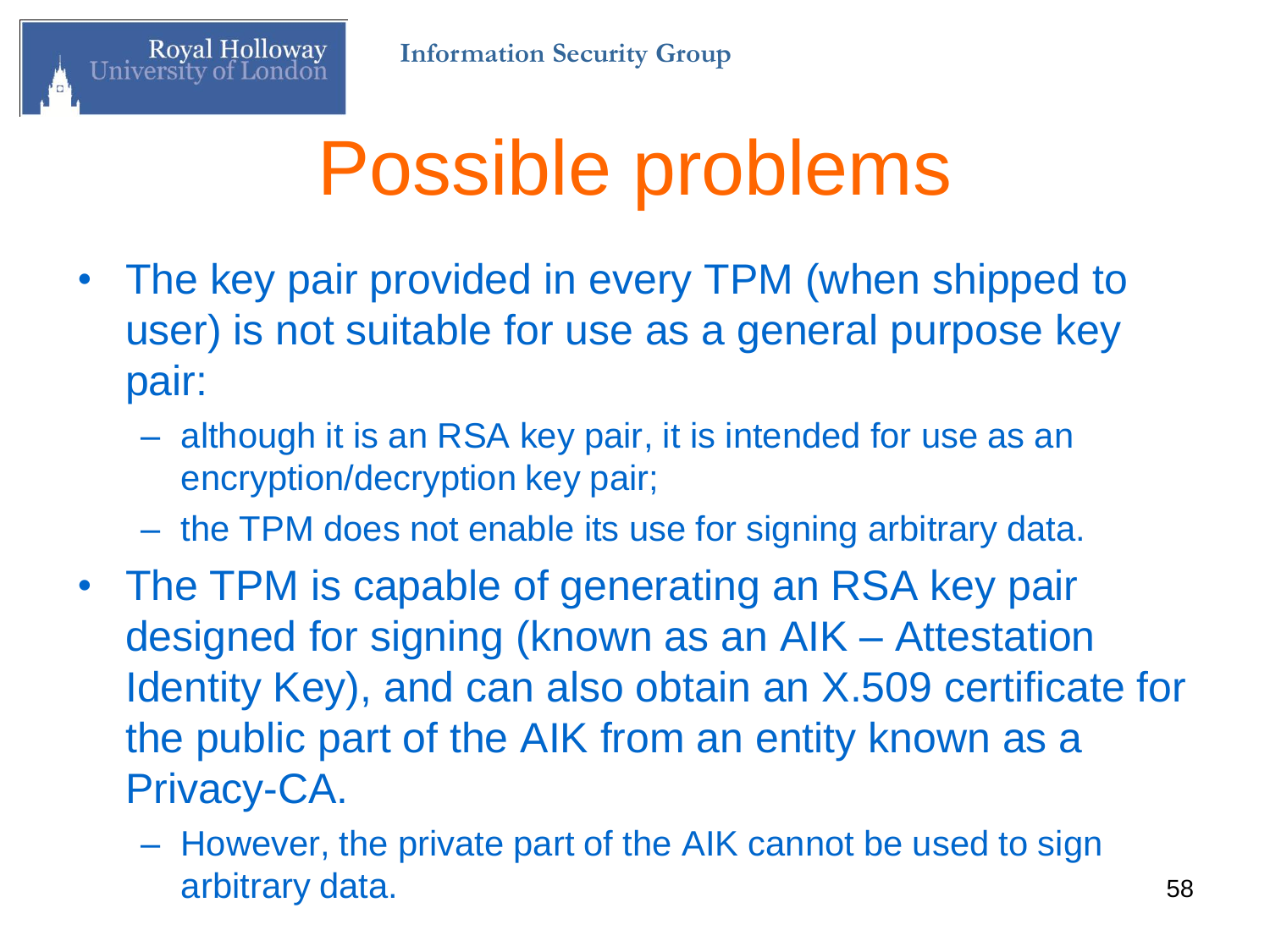### Solutions to problems

- Get the TPM to generate another signature key pair, and use an AIK to sign a 'certificate' for the public key.
- The private key of this key pair can be used to sign arbitrary data.
- This means that the PC now has a means of generating arbitrary numbers of signature key pairs (essentially automatically) and obtaining certificates for them.
- Only problems are:

- There is a need to associate two certificates with each key pair (the Privacy-CA certificate for the public AIK, and the AIK-signed certificate for the public key in use);
- The AIK-signed certificate is not in the standard (X.509) format.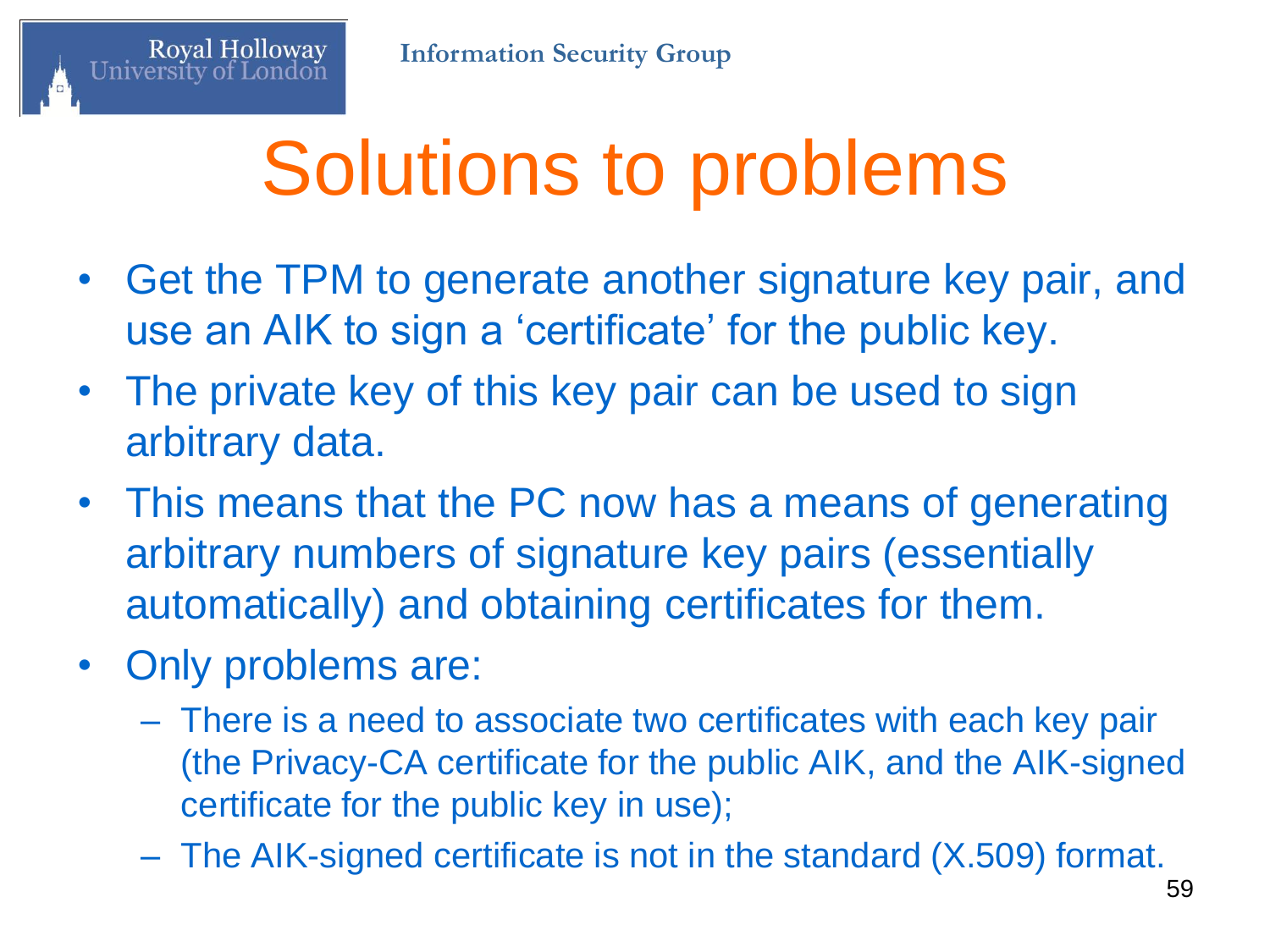## Certificate 'translation'

- A means of addressing these last two problems has been proposed by the TCG.
- Proposed special extension to PKCS#10 (PKCS#10 is a format for submitting certification requests to a CA).
- This extension (SKAE) allows a PC to submit a PCgenerated certificate (signed using AIK) for signature public key, with other evidence, as part of a cert request.
- CA verifies the certificate and evidence, and would then generate a new certificate for the PC public key.
- All these processes could be performed by a Java applet, which would give the PC user a secure and automatic means of joining a global PKI.  $_{60}$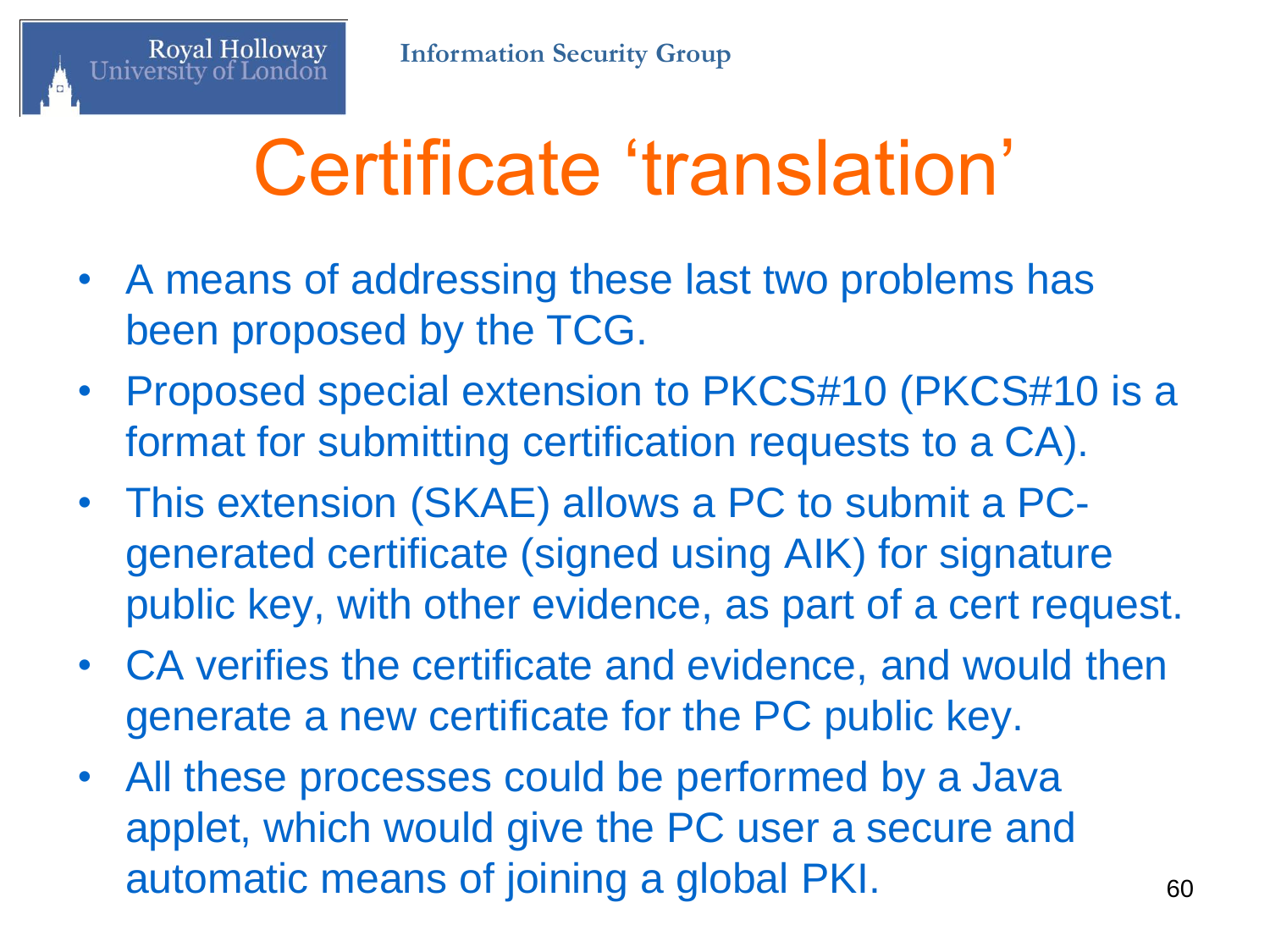

#### Example 1 : SSL client side authentication

- Currently, SSL is only used for unilateral authentication i.e. of the server to the client, mainly because client PCs typically do not have key pairs and certificates.
- Precisely the procedure just described could give a means for a PC user to acquire a signature key pair and a public key certificate in order to support SSL client side authentication.
- This is described in greater detail in:
	- A. Alsaid and C. J. Mitchell, 'Preventing phishing attacks using trusted computing technology', in Proc. INC 2006, 6th International Network Conf., Plymouth, July 2006, pp.221-228.
- Related work, including implementations, has been conducted by the OpenTC project. 61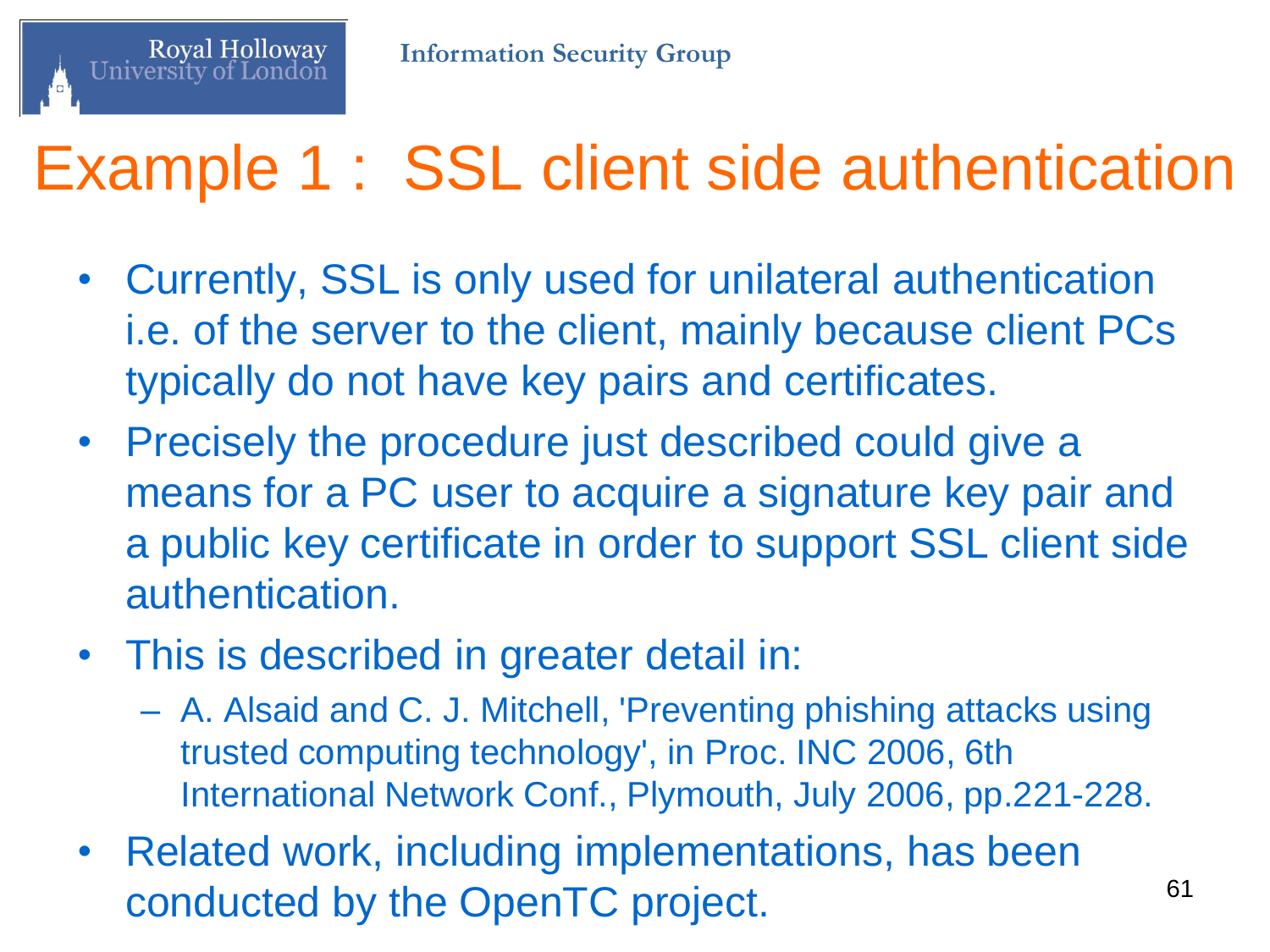

#### Example 2: Secure PC-based electronic signatures

- A considerable amount of work has gone into developing legislative and commercial frameworks for electronic signatures.
- However, such frameworks typically require a cumbersome registration procedure for users, and also some means of storing private keys securely.
- The possibility exists that, with the aid of the TPM in a PC, the PC itself can become a trusted platform for the implementation of a personal electronic signature capability, since it can provide the secure storage and also automatically perform the registration procedures.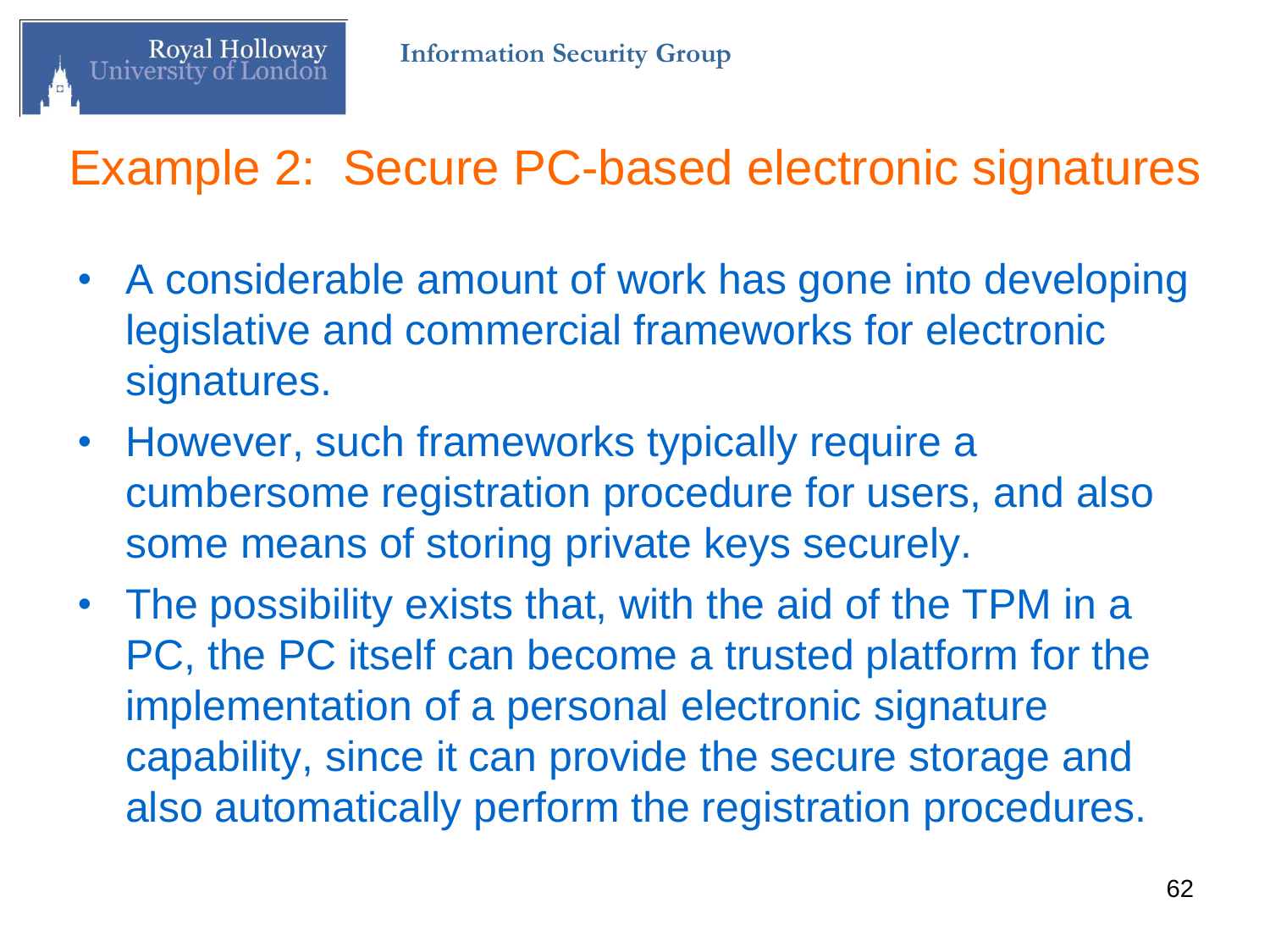# Portability and privacy issues

- The problem remains that PCs are not typically in oneone correspondence with human users.
- Users have multiple PCs (transferring secrets between TPMs is difficult), and PCs may have multiple users.
- In the latter case. issues may arise in holding a single user accountable for the behaviour of a PC.
- However, TPMs are 'owned' by a single user, which typically means that only one individual will be able to use the TPM-protected keys.
- If users want multiple 'unlinkable' identities, TPM can generate new key pairs. (Privacy-preserving certification and use of cryptography is key feature of TCG specs.). 63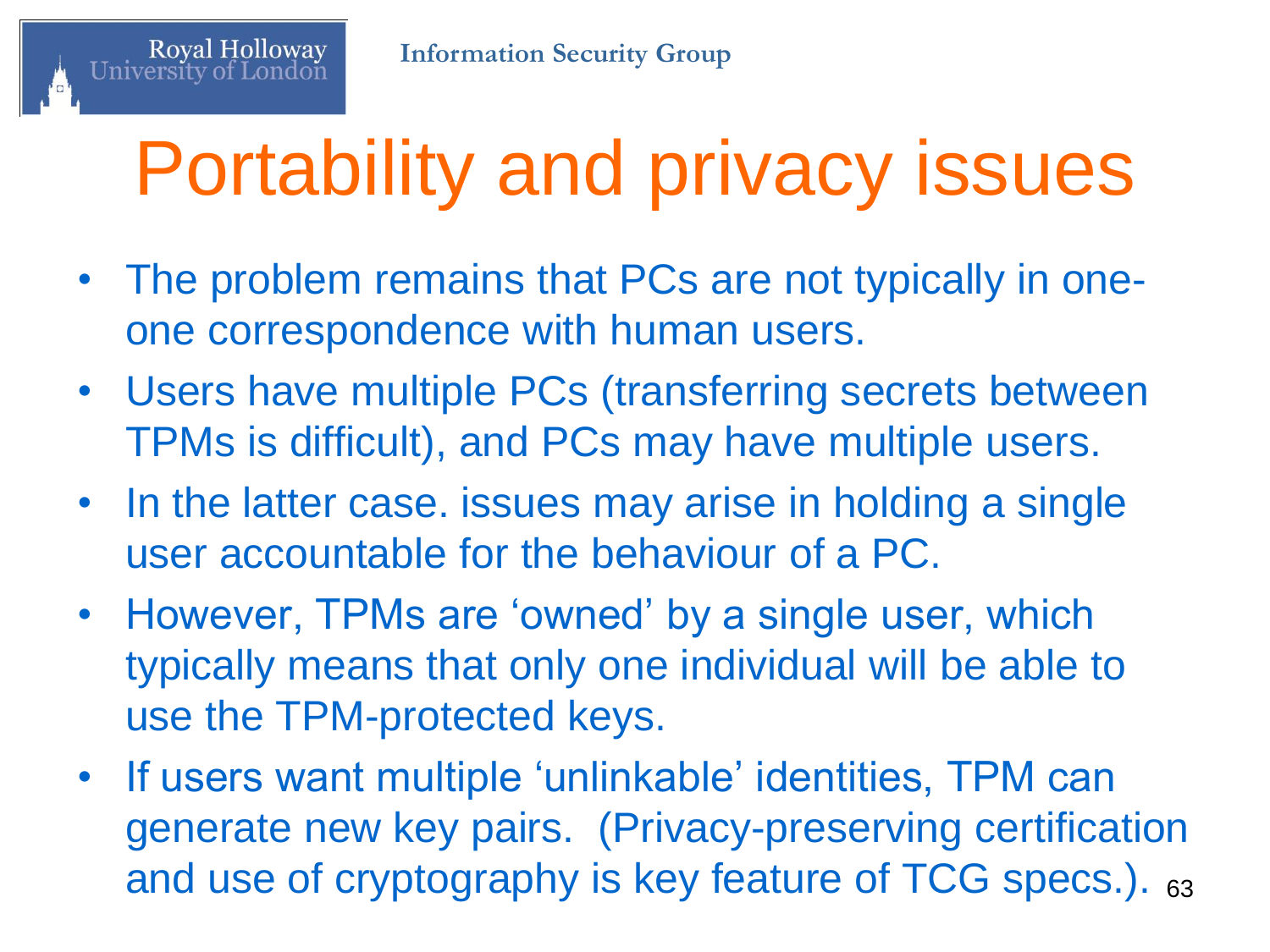# Using the TC infrastructure

- It is perfectly possible to design applications building directly on the trusted computing infrastructure.
- Substantial literature now exists.
- However, secure application protocols are non-trivial to design.
- Trust relationships can be very unclear.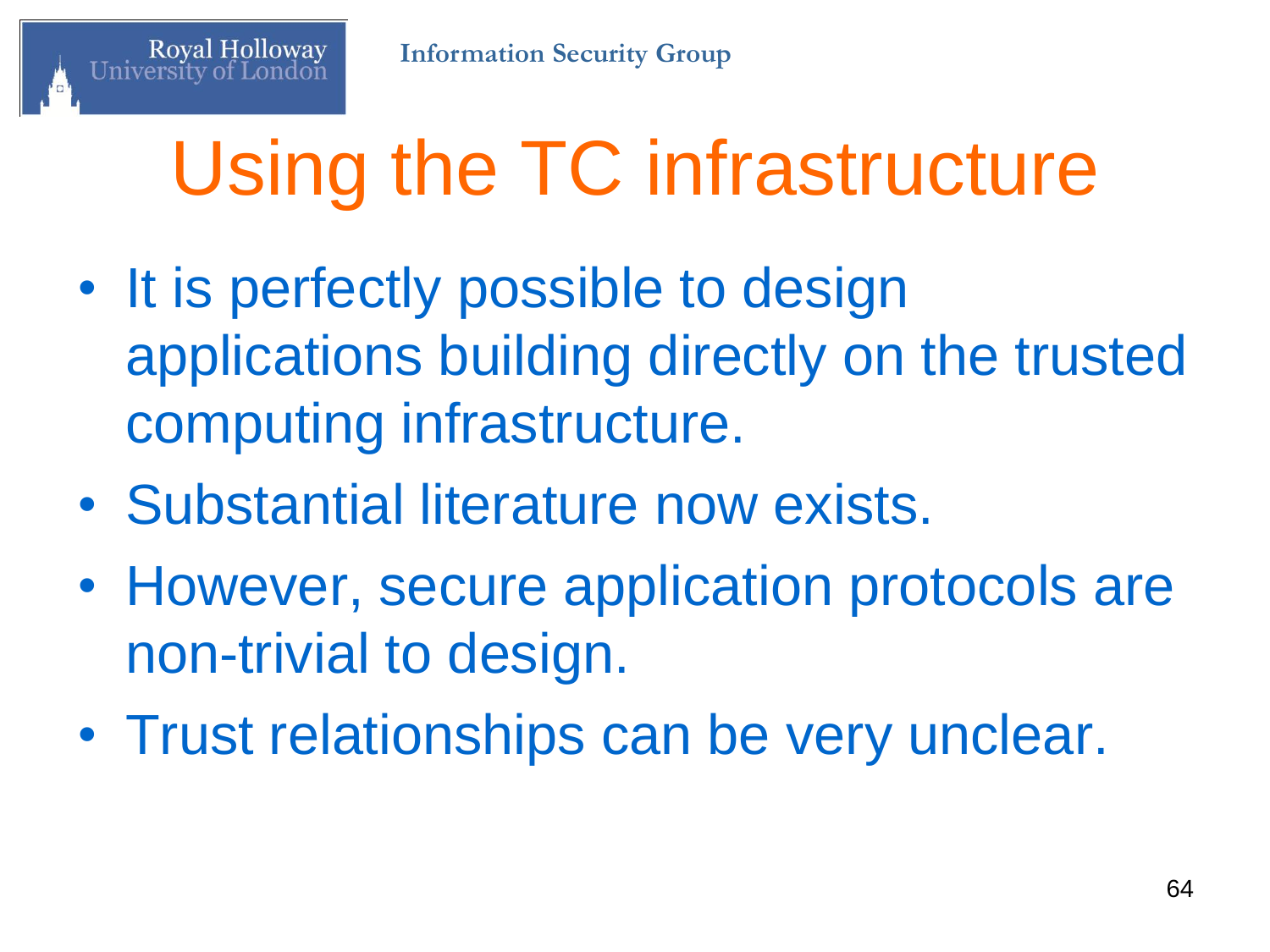# Third party support

- We propose the creation of a third party based service to enable the provision of security services building on the TC infrastructure.
- The definition of standard security services, e.g. for key establishment, will enable the TC infrastructure to be exploited in a simple and uniform way.
- It will also provide an opportunity for trusted computing aware third parties to provide novel security services.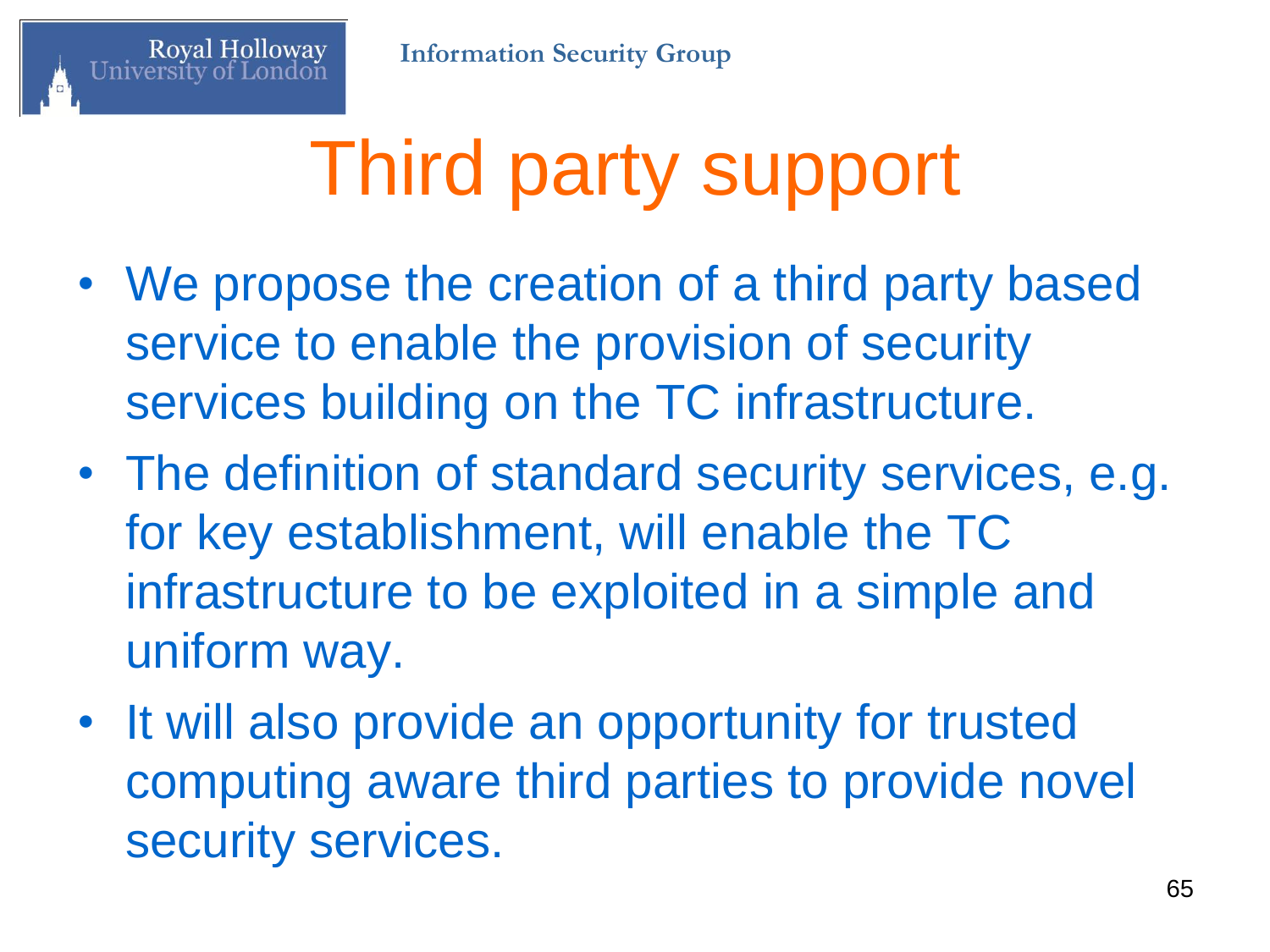# Using the GAA architecture

- The *Generic Authentication Architecture* (GAA), standardised by 3GPP, builds on the mobile phone security infrastructure to provide generic security services including authenticated key establishment.
- We have designed a version of GAA (which we call **TC GAA**) which enables TC to be used to provide generic security services in a simple and uniform way.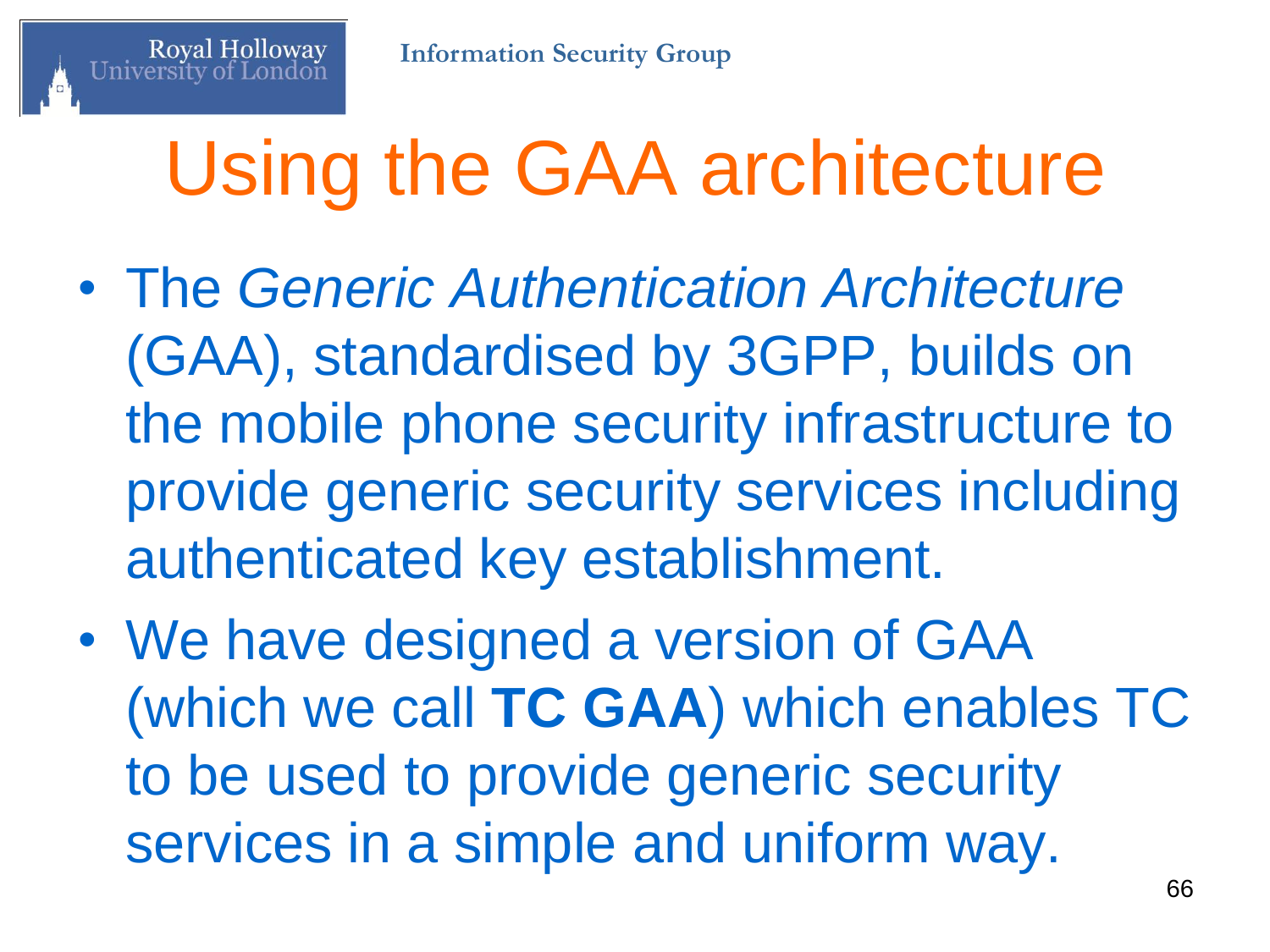# What GAA provides

• GAA has two main protocols:

- **Bootstrapping** establishes a secret master key between a mobile phone and a **BSF** (a TTP provided by mobile operator)
- **Session key establishment** enables an application-specific session key (derived from the master key) to be established between the phone and a GAA-aware server (which communicates with the BSF).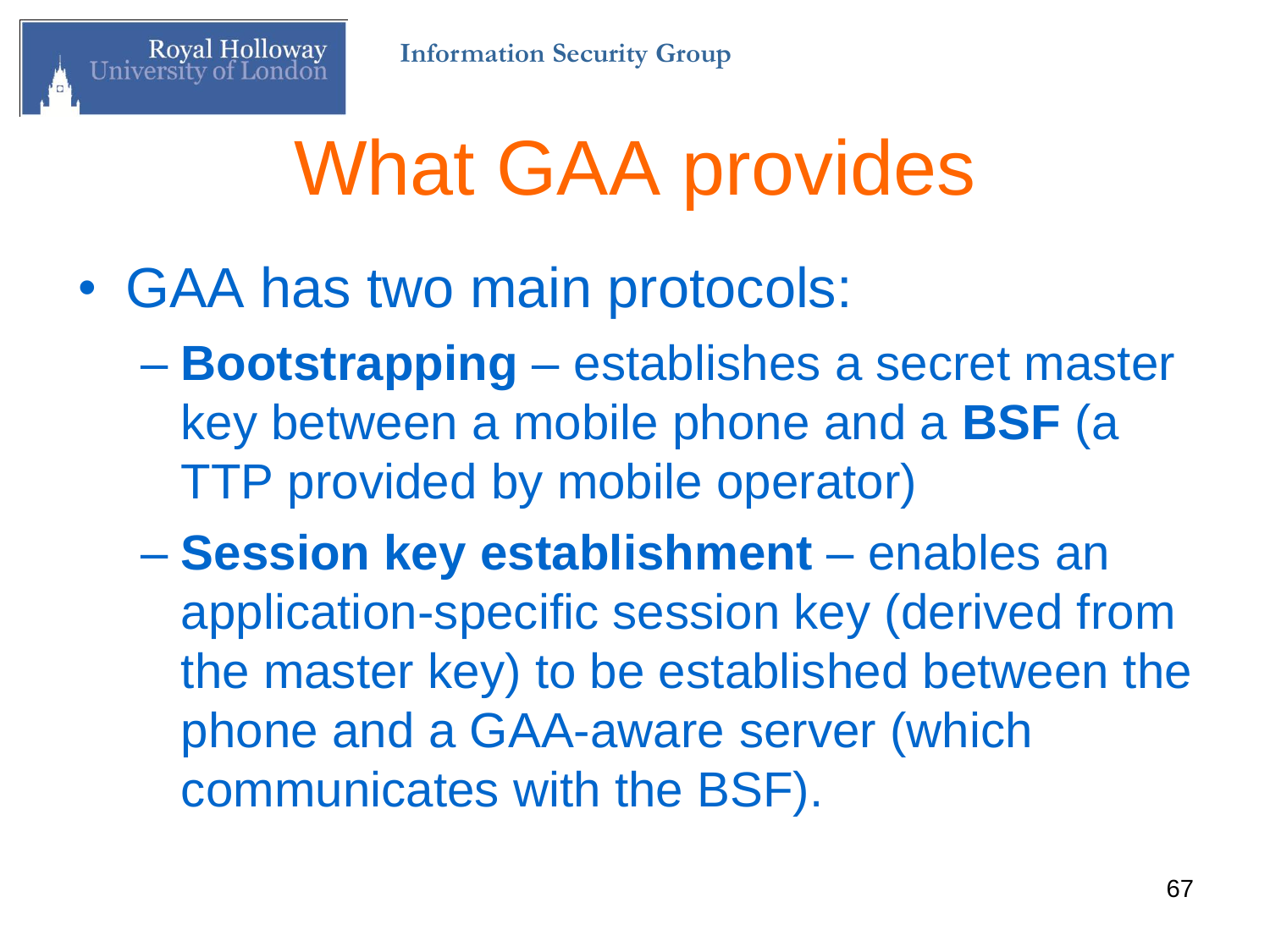#### TC GAA – a sketch

- A Privacy CA takes the role of the BSF in **TC GAA**.
- A simple extension to Privacy CA functionality enables it to:
	- 1. perform bootstrapping, to set up a shared master key with a TPM;
	- 2. use this master key to derive applicationspecific session keys which it provides to specific servers.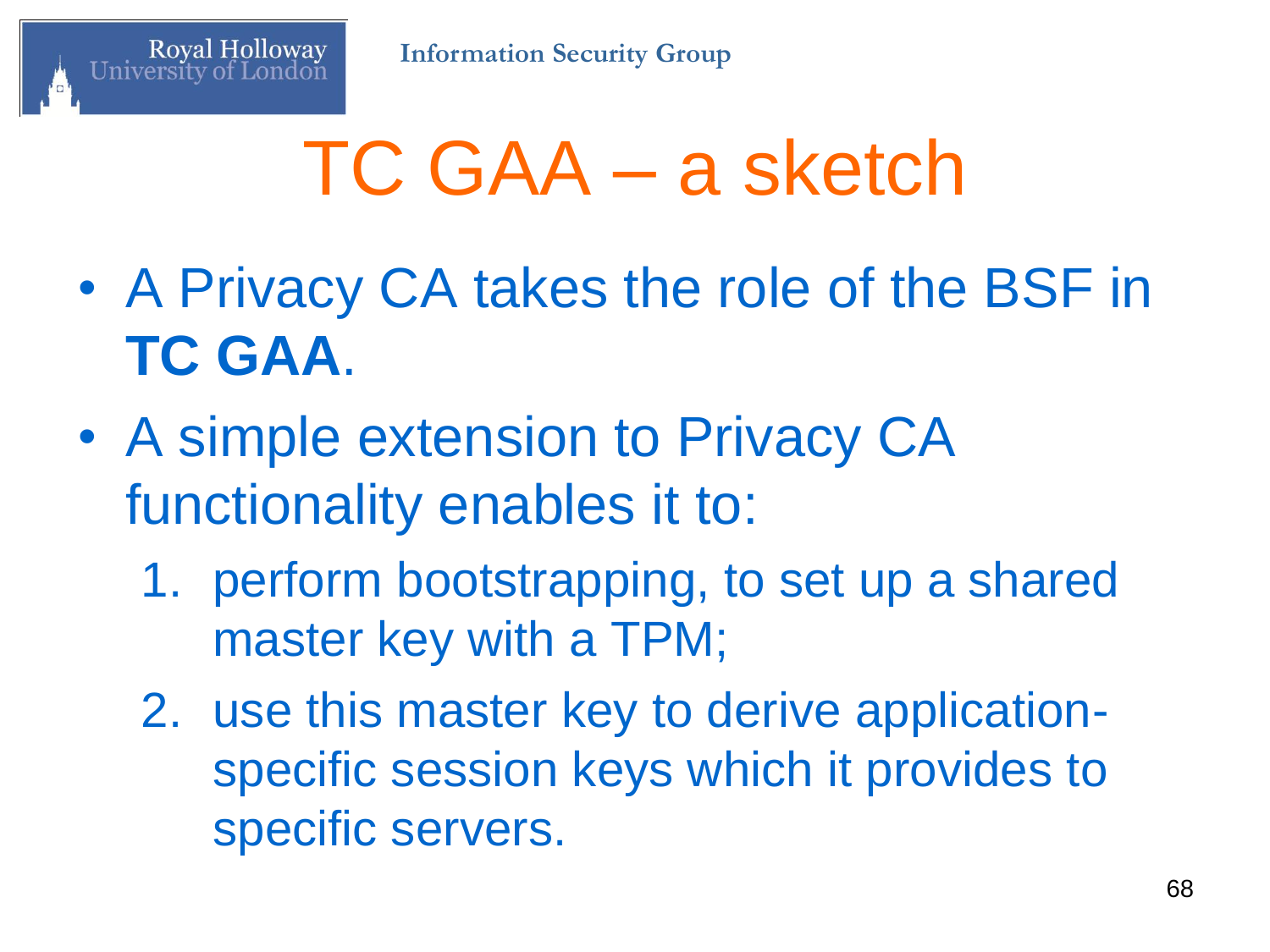#### GAA as a general framework

- GAA was originally designed to provide a way of exploiting the mobile phone security infrastructure.
- We have shown how it can be used to build on the TC infrastructure.
- Could also be used as a framework for providing general purpose security services building on other pre-existing security infrastructures.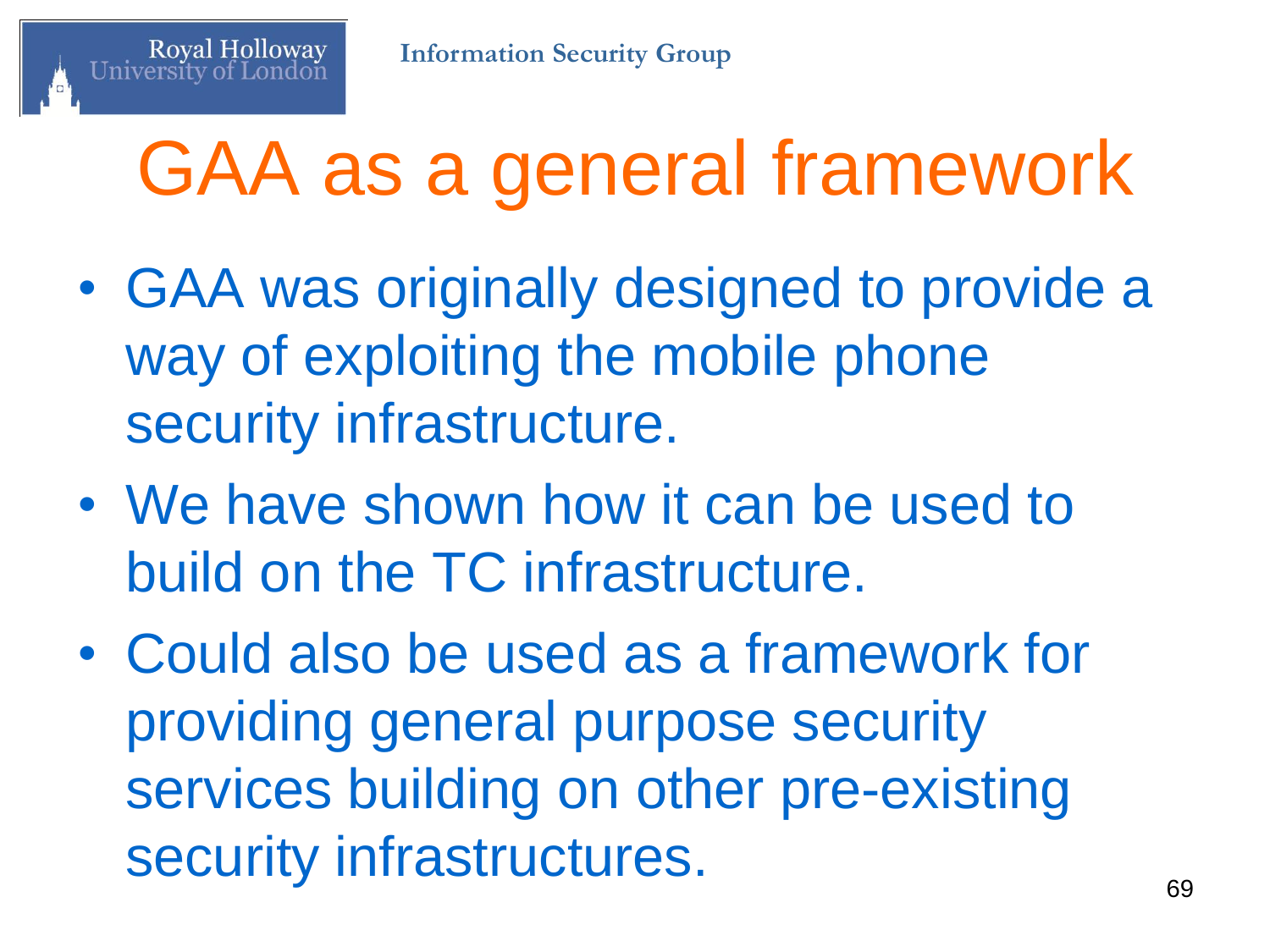

#### **Contents**

- What is trusted computing?
- The TCG
- Core trusted computing functionality
- Security infrastructures
- TC GAA a universal security infrastructure
- Applying TC GAA
- Conclusions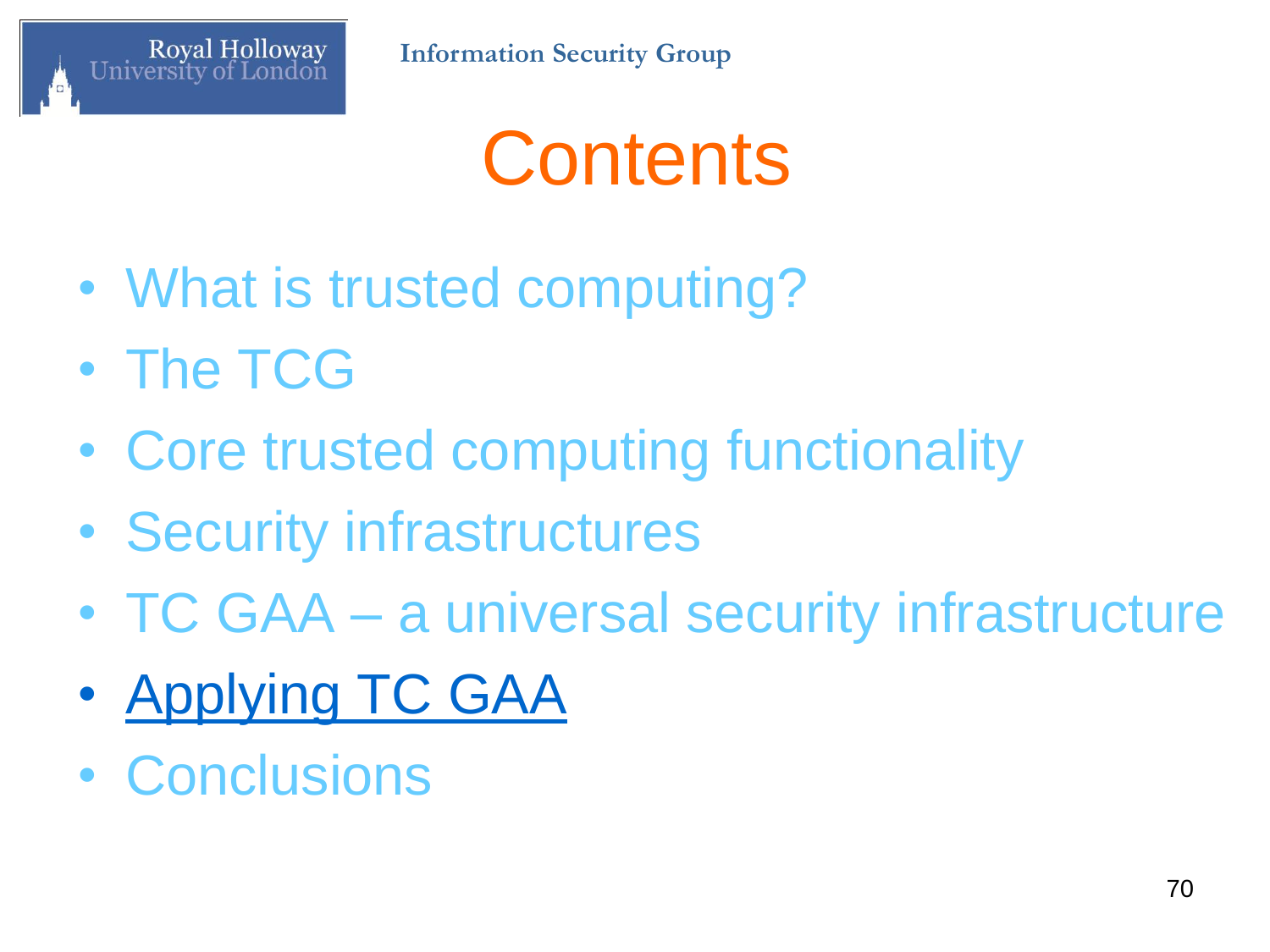#### GAA-based one-time passwords

- We consider one possible application of TC GAA, namely to enable the simple derivation of one-time passwords (OTPs).
- These passwords are based on a (potentially weak) long-term user password.
- The TC GAA session key provides protection against brute force password searches.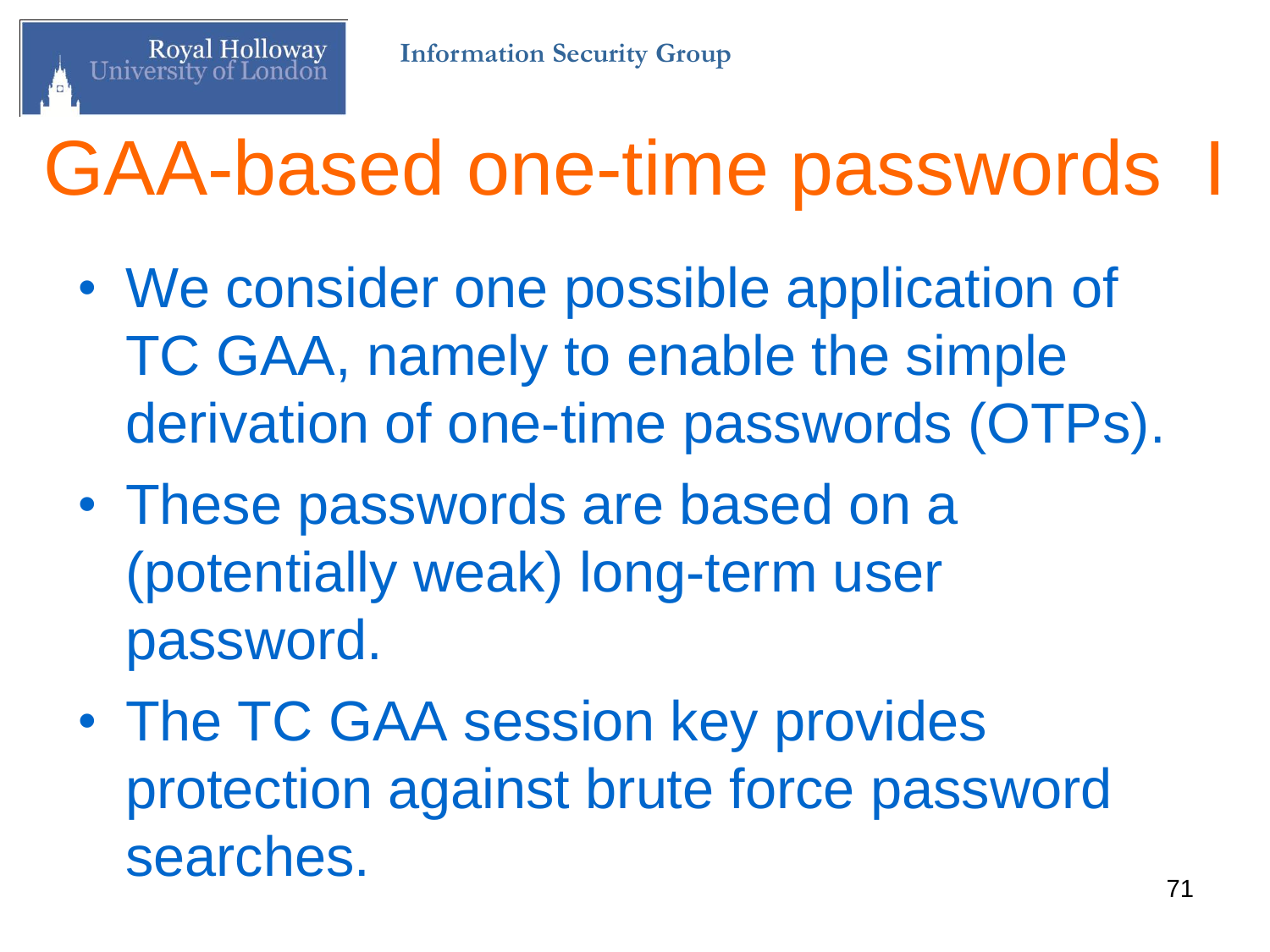#### GAA-based one-time passwords II

- The OTP is computed as a function of the long-term user password and the short term application-specific session key.
- Compromise of the OTP does not enable a brute-force search for the password without knowledge of the session key.
- The TP used in the protocol does not need to be registered to the user – only needs to be trusted not to compromise the password. 72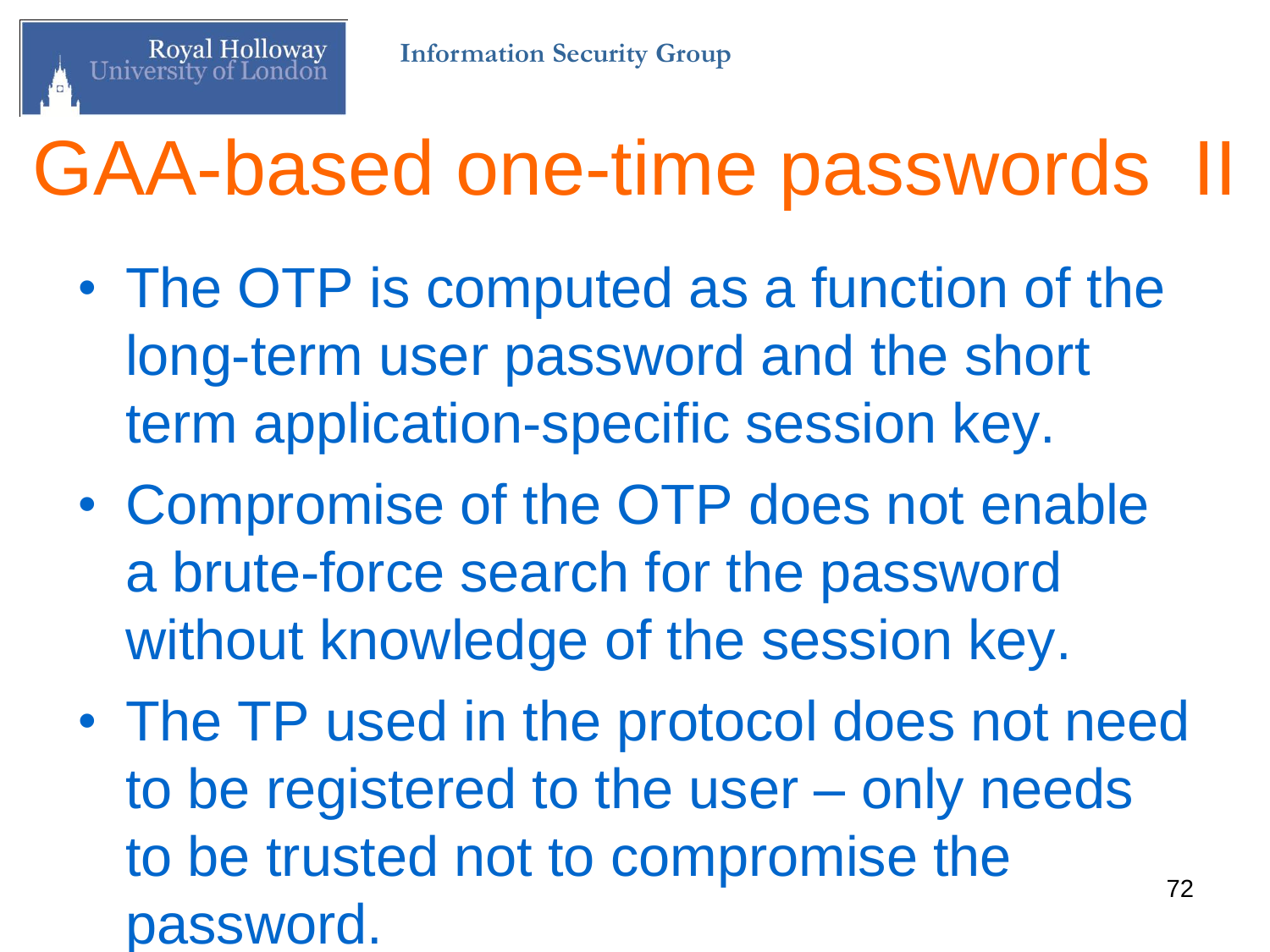**Royal Holloway** 

## GAA OTP – other instantiations

- The notion of using a GAA session key to help generate an OTP from a long-term weak password applies to all instantiations of GAA.
- Indeed, in parallel work we have designed a series of simple OTP schemes using a GAA-enabled mobile phone.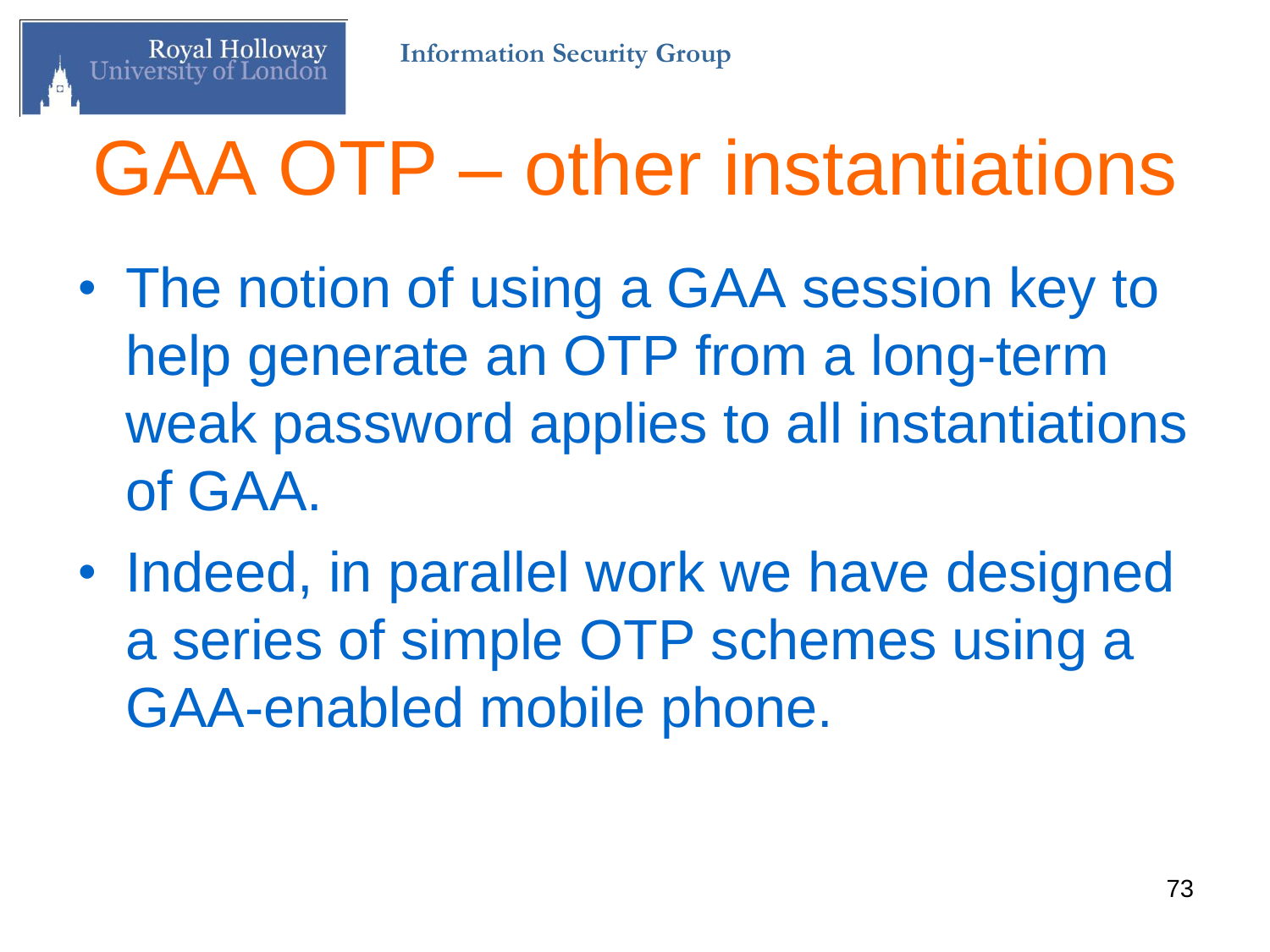

## **Contents**

- What is trusted computing?
- The TCG
- Core trusted computing functionality
- Security infrastructures
- TC GAA a universal security infrastructure
- Applying TC GAA
- Conclusions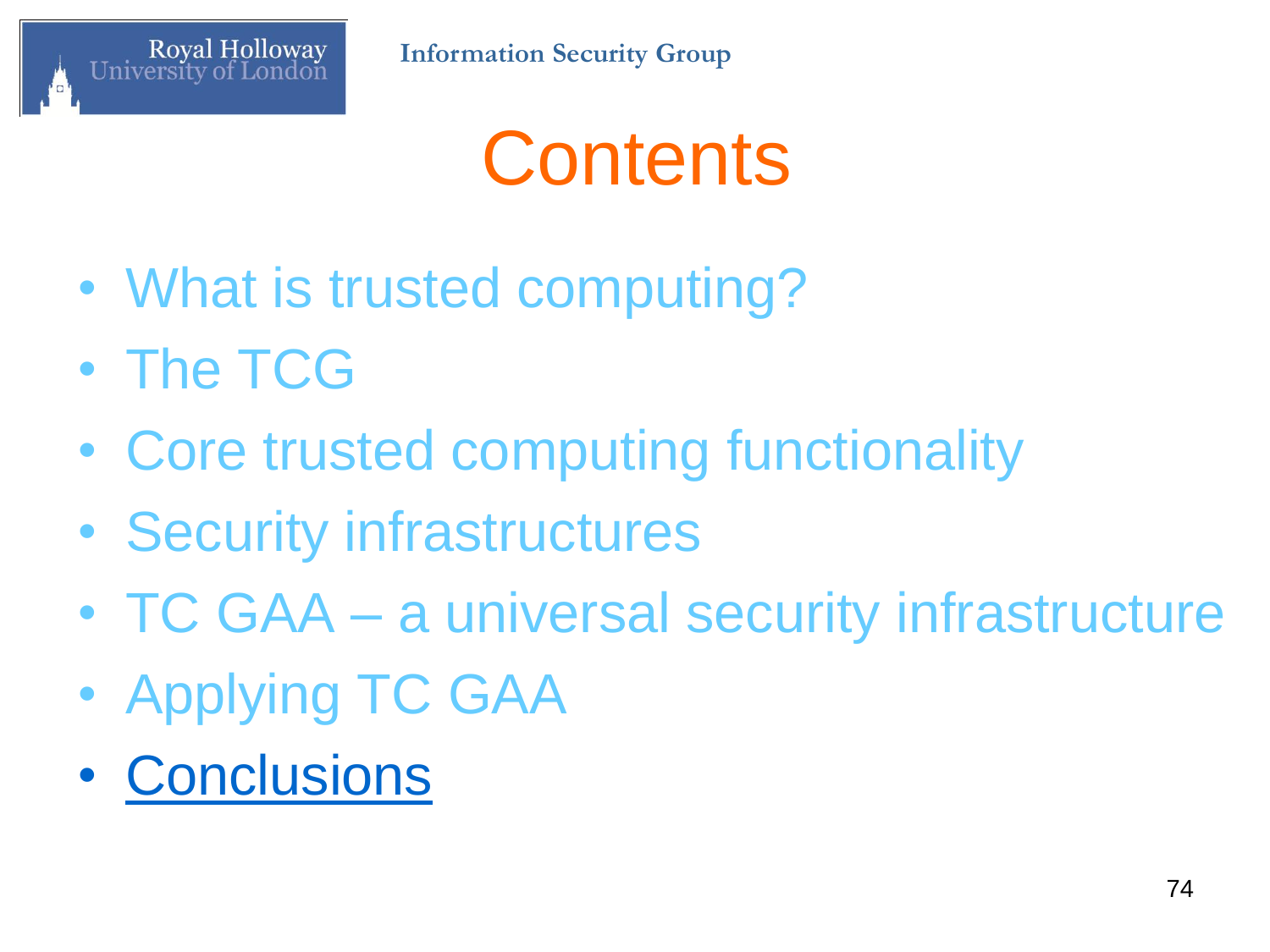**Royal Holloway** 

## Building the TC infrastructure

- There is a major problem with rolling out trusted computing applications.
- The envisaged complex infrastructure does not yet exist.
- TC GAA may help with providing the business case necessary for the emergence of the wide range of third party security services necessary to fully realise the goals of trusted computing.